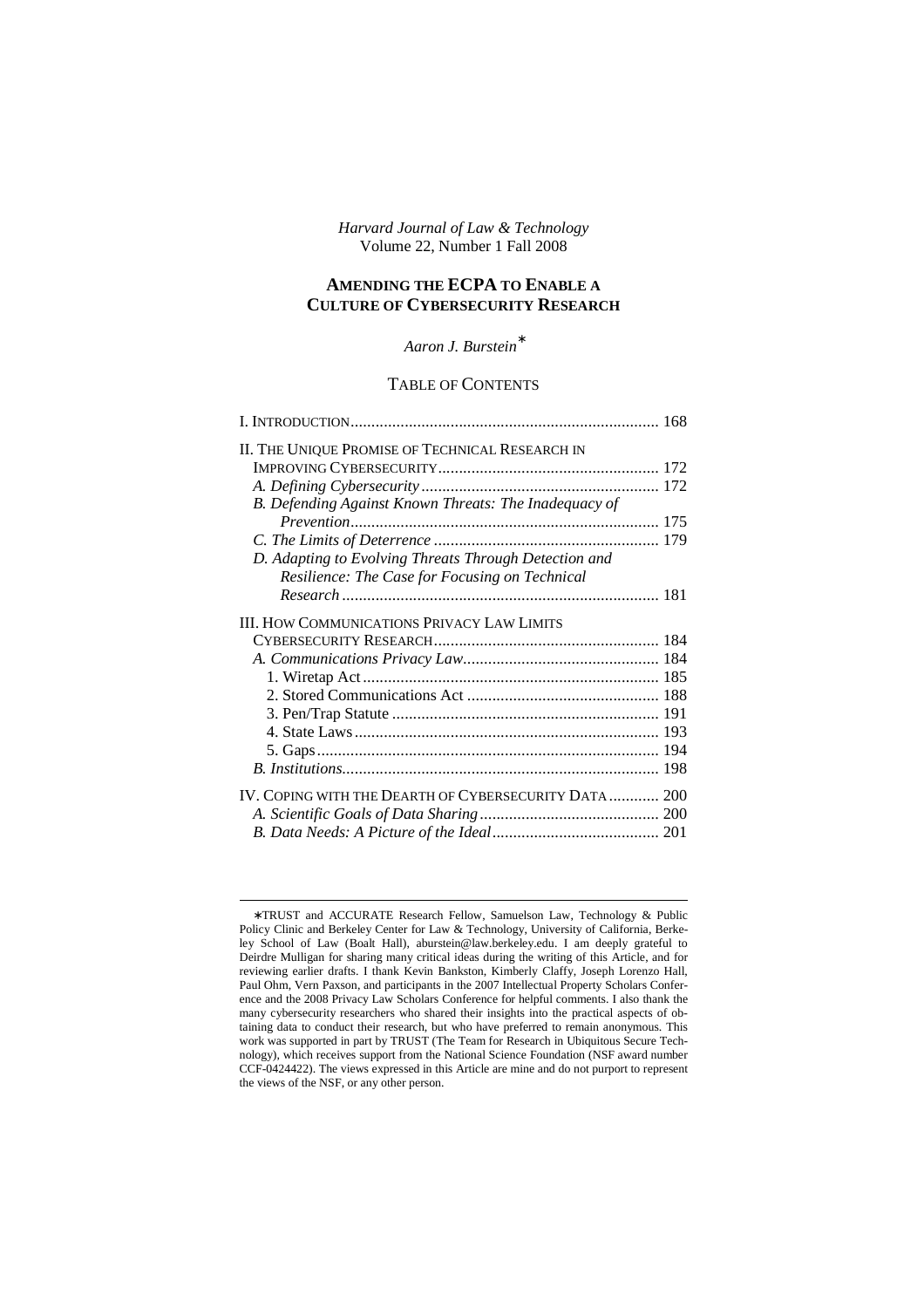| 168 | Harvard Journal of Law & Technology                       | [Vol. 22] |
|-----|-----------------------------------------------------------|-----------|
|     |                                                           | -203      |
|     |                                                           |           |
|     |                                                           |           |
|     |                                                           |           |
|     | V. A PRIVACY-PRESERVING FRAMEWORK FOR                     |           |
|     |                                                           |           |
|     | A. Requirements for a Cybersecurity Research Exception to |           |
|     |                                                           | 209       |
|     |                                                           | 214       |
|     |                                                           |           |
|     |                                                           |           |

## I. INTRODUCTION

Computer and network security (together, "cybersecurity") have become matters of major economic, social, and national security importance. Computer networks have joined other systems like transportation, energy, defense, and health care that are critical to the functioning of the national economy.<sup>1</sup> Indeed, computer networks are the "nervous system" that ties together and controls these other components of our national infrastructure.<sup>2</sup> Increasingly sophisticated network attacks, however, constantly threaten this infrastructure and the activities that rely on it. These attacks do not simply damage an isolated machine, or disrupt an individual's or single enterprise's access to the Internet. Instead, modern attacks threaten to target infrastructure that is integral to the economy, national defense, and daily life. $3$ 

Although society has benefited from innovative applications that connect people and devices via the Internet, $4$  malicious parties have taken advantage of the Internet's connectivity by exploiting technological and human vulnerabilities to perpetrate attacks for personal,

<sup>1.</sup> *See* PRESIDENT'S CRITICAL INFRASTRUCTURE PROT. BD., NATIONAL STRATEGY TO SECURE CYBERSPACE vii (2003) [hereinafter PCIPB], *available at* http://www. whitehouse.gov/pcipb/cyberspace\_strategy.pdf; *see also* U.S. GOV'T ACCOUNTABILITY OFFICE, CRITICAL INFRASTRUCTURE: CHALLENGES REMAIN IN PROTECTING KEY SECTORS 8 (2007) [hereinafter GAO, PROTECTING KEY SECTORS], *available at* http://www.gao.gov/new.items/d07626t.pdf. For an analysis of computer networks as infrastructure, see Brett M. Frischmann, *An Economic Theory of Infrastructure and Commons Management*, 89 MINN. L. REV. 917 (2005).

<sup>2.</sup> PCIPB, *supra* note 1, at 1.

<sup>3.</sup> *See* COMPUTER SCI. & TELECOMMS. BD., NAT'L ACAD. OF SCIS., TOWARD A SAFER AND MORE SECURE CYBERSPACE vii (Seymour E. Goodman & Herbert S. Lin eds., 2007) [hereinafter CSTB, MORE SECURE CYBERSPACE], *available at* http://books.nap.edu/ openbook.php? record\_id=11925.

<sup>4.</sup> *See* Jonathan L. Zittrain, *The Generative Internet*, 119 HARV. L. REV. 1974, 1980 (2006) ("Generativity denotes a technology's overall capacity to produce unprompted change driven by large, varied, and uncoordinated audiences. The grid of PCs connected by the Internet has developed in such a way that it is consummately generative.").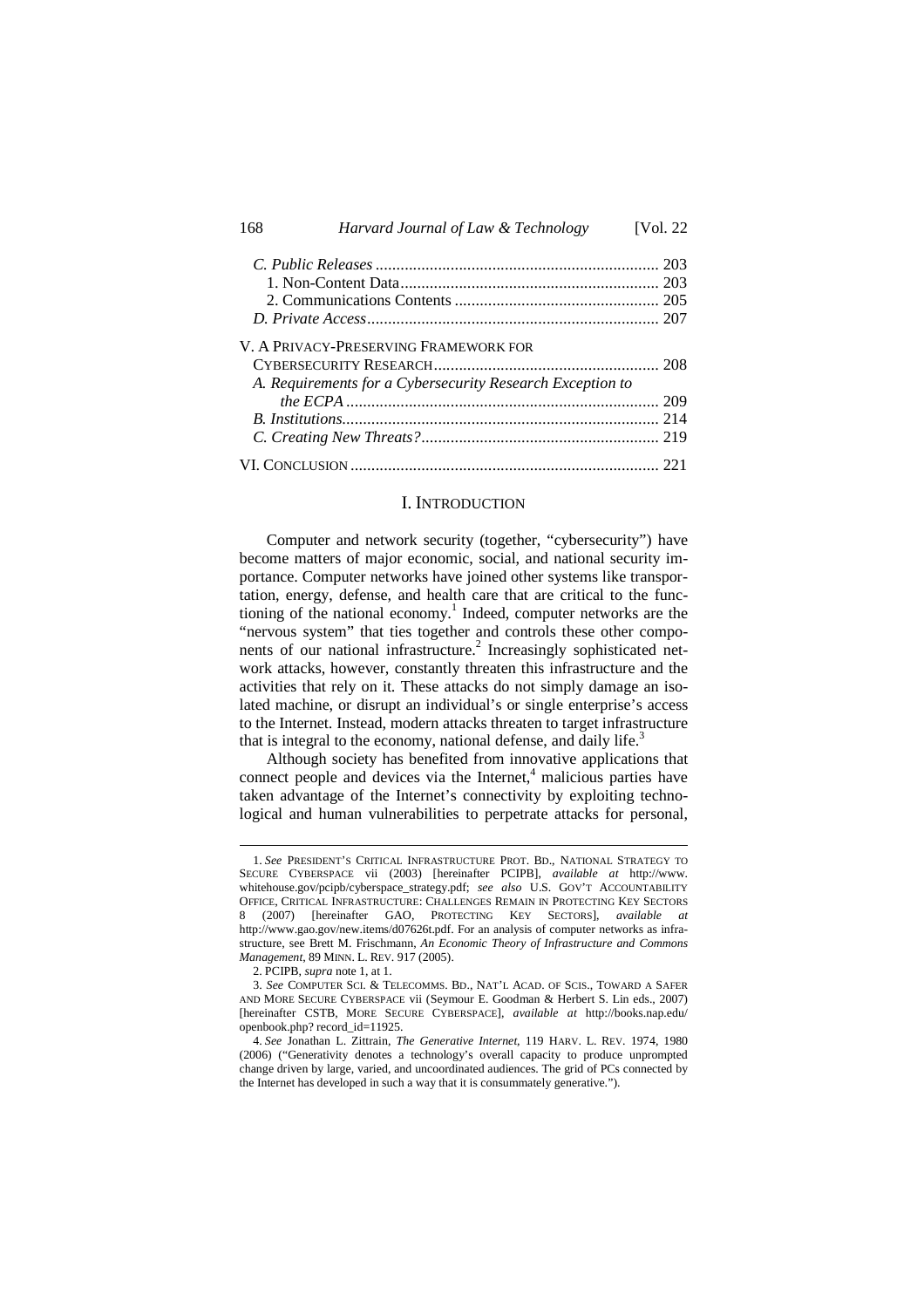-

financial, and political gain.<sup>5</sup> The FBI estimated in 2005 that cybercrime costs the United States \$67.2 billion annually. 6

But the risks of insecurity go beyond financial damage. For example, Estonia endured a massive flood of Internet traffic in 2007, which crippled networks within the country, leading to a shutdown of banks and other services.<sup>7</sup> In 2003, the "Slammer" worm spread rapidly across the Internet, shutting down South Korea's "entire Internet system" and disrupting ATM transactions in the United States.<sup>8</sup> The following year, the "Witty" worm deleted random data from the hard drives of the hosts it infected worldwide.<sup>9</sup> As networked devices not only personal computers but cell phones, appliances, and even the materials in buildings — become pervasive,  $10^{-1}$  the potential for harm from successful attacks will continue to grow. Although the United States has not suffered major Internet physical infrastructure outages as a result of cyberattacks, attempts to defeat the defenses of critical information systems are relentless. $<sup>11</sup>$ </sup>

Understanding how to detect and defend against such attacks is an active research area within computer science, $12$  and technical research $^{13}$  in this area is, in turn, a central element of national cybersecurity policy.<sup>14</sup> The era of network-wide attacks began in 1988, when the "Internet Worm," a program that replicated itself from one networked computer to another without human intervention, quickly spread to an estimated five to ten percent of computers connected to

8. *Internet Worm Strikes*, HERALD SUN (Melbourne), Jan. 28, 2003, at News 10.

9. Colleen Shannon & David Moore, *The Spread of the Witty Worm*, IEEE SECURITY & PRIVACY, July/Aug. 2004, at 46.

10. CSTB, MORE SECURE CYBERSPACE, *supra* note 3, at 20.

<sup>5.</sup> *See* COMPUTER SCI. & TELECOMMS. BD., NAT'L ACAD. OF SCIS., CYBERSECURITY TODAY AND TOMORROW: PAY NOW OR PAY LATER 4 n.9 (2002) [hereinafter CSTB, CY-BERSECURITY TODAY AND TOMORROW], *available at* http://books.nap.edu/html/ cybersecurity/ ("Tracing attacks is generally difficult, because serious attackers are likely to launder their connections to the target. That is, an attacker will compromise some intermediate targets whose vulnerabilities are easy to find and exploit, and use them to launch more serious attacks on the ultimate intended target.").

<sup>6.</sup> U.S. GOV'T ACCOUNTABILITY OFFICE, CYBERCRIME: PUBLIC AND PRIVATE ENTITIES FACE CHALLENGES IN ADDRESSING CYBER THREATS 15 (2007) [hereinafter GAO, AD-DRESSING CYBER THREATS], *available at* http://www.gao.gov/new.items/d07705.pdf.

<sup>7.</sup> *See* John Schwartz, *When Computers Attack*, N.Y. TIMES, June 24, 2007, at WK1.

<sup>11.</sup> The Department of Defense has reported, for example, that it experiences approximately forty successful cyberattacks per month and tens of thousands of close calls per year. Bob Brewin, *Successful Cyberattacks Against DOD Drop*, FCW.COM, Mar. 29, 2007, http://www.fcw.com/online/news/98089-1.html.

<sup>12.</sup> *See, e.g.*, Yinglian Xie et al., *Forensic Analysis for Epidemic Attacks in Federated Networks*, 2006 PROC. IEEE INT'L CONF. ON NETWORK PROTOCOLS 43, *available at* http://www.ieee-icnp.org/2006/papers/s2a1.pdf.

<sup>13.</sup> This article uses "technical research" interchangeably with "cybersecurity research" to mean research performed using the methods of computer science or engineering, to distinguish it from approaches to studying cybersecurity based in social science, law, and policy.

<sup>14.</sup> *See* PCIPB, *supra* note 1, at xi.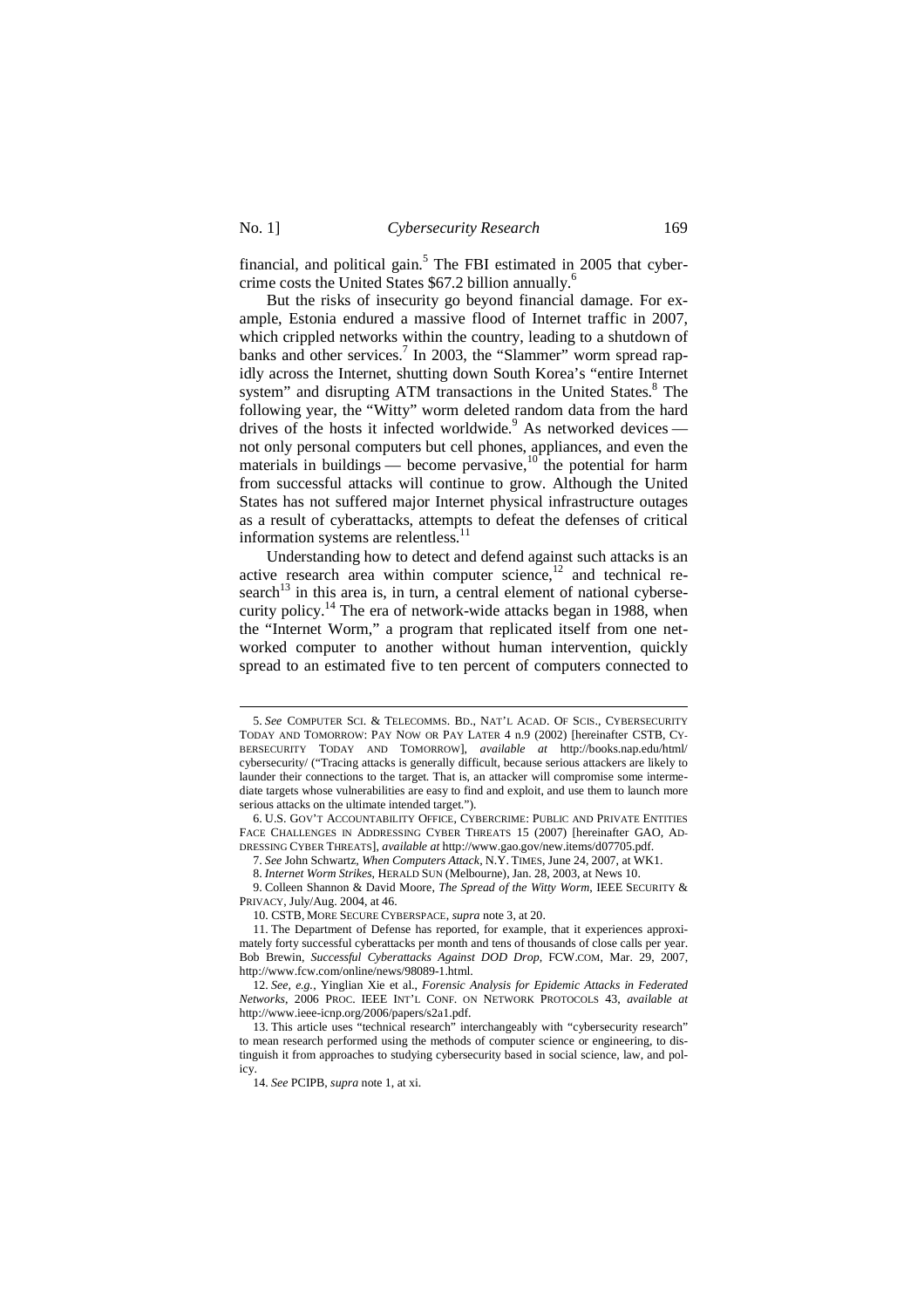the Internet.<sup>15</sup> The Worm exploited flaws in individual computers, traversing their networks without regard to organizational boundaries, and quickly spread from one organization's network to another. The response to the Worm also crossed institutional boundaries, with researchers and administrators sharing alerts and suggestions for mitigation with their peers at other organizations.<sup>16</sup> This informal coordination of defenses helped to stop the Internet Worm relatively quickly, and computer security experts who studied the Worm recommended creating a formal organization to coordinate information sharing about vulnerabilities and malicious activity. Given the complexity of the Internet and the diversity of malicious activity connected with it, understanding what information to share and how to analyze it remains a difficult scientific problem.

Unfortunately, current U.S. law adds to the difficulty. Communications privacy laws — specifically the Electronic Communications Privacy Act ("ECPA") — impede the sharing of Internet data with cybersecurity researchers.<sup>17</sup> The ECPA currently prohibits many instances of the acquisition, use, and disclosure of e-mails, Internet usage histories, instant messaging conversations, and other forms of electronic communications, without providing a research exception.<sup>18</sup> The central argument of this Article is that the ECPA should be amended to include a cybersecurity research exception and that a properly crafted and administered exception would pose little risk to communications privacy.

<sup>15.</sup> *See generally* Eugene H. Spafford, *A Failure to Learn from the Past*, 2003 PROC. COMPUTER SECURITY APPLICATIONS CONF. 217, *available at* http://www.acsac.org/2003/ papers/classic-spafford.pdf. Professor Spafford defines a worm as "a program that can run independently and can propagate a fully working version of itself to other machines." *Id.* at 218. This ability to run independently distinguishes a worm from a computer virus, which "is a piece of code that adds itself to other programs, including operating systems. . . . [I]t requires that its 'host' program be run to activate it." *Id.*; *see also* United States v. Morris, 928 F.2d 504 (2d Cir. 1991) (upholding conviction of the worm's author under the Computer Fraud and Abuse Act ("CFAA"), 18 U.S.C. § 1030).

<sup>16.</sup> *See* Spafford, *supra* note 15, at 227 (crediting the "'old-boy' network" of researchers and system administrators with quickly stopping the Internet Worm). For more of this history, see Zittrain, *supra* note 4, at 2003–07.

<sup>17.</sup> Electronic Communications Privacy Act of 1986, Pub. L. No. 99-508, 100 Stat. 1848 (codified as amended in scattered sections of 18 U.S.C.).

<sup>18.</sup> The Digital Millennium Copyright Act, ("DMCA") on the other hand, contains an encryption research exception to its anti-circumvention provisions. 17 U.S.C. § 1201(g) (2006). Though this exception has been criticized as being too narrow, *see* Joseph P. Liu, *The DMCA and the Regulation of Scientific Research*, 18 BERKELEY TECH. L.J. 501, 509– 12 (2003), it at least illustrates Congress's recognition that it should strike some balance between the benefits of research and the risk that the research exception will be abused. *See* H.R. REP. NO. 105-551, pt. 2, at 27 (1998) ("The goals of this legislation would be poorly served if these provisions had the undesirable and unintended consequence of chilling legitimate research activities in the area of encryption."); *see also* David Nimmer, *Appreciating Legislative History: The Sweet and Sour Spots of the DMCA's Commentary*, 23 CAR-DOZO L. REV. 909, 950 (2002) (discussing the legislative history of 17 U.S.C. § 1201(g)).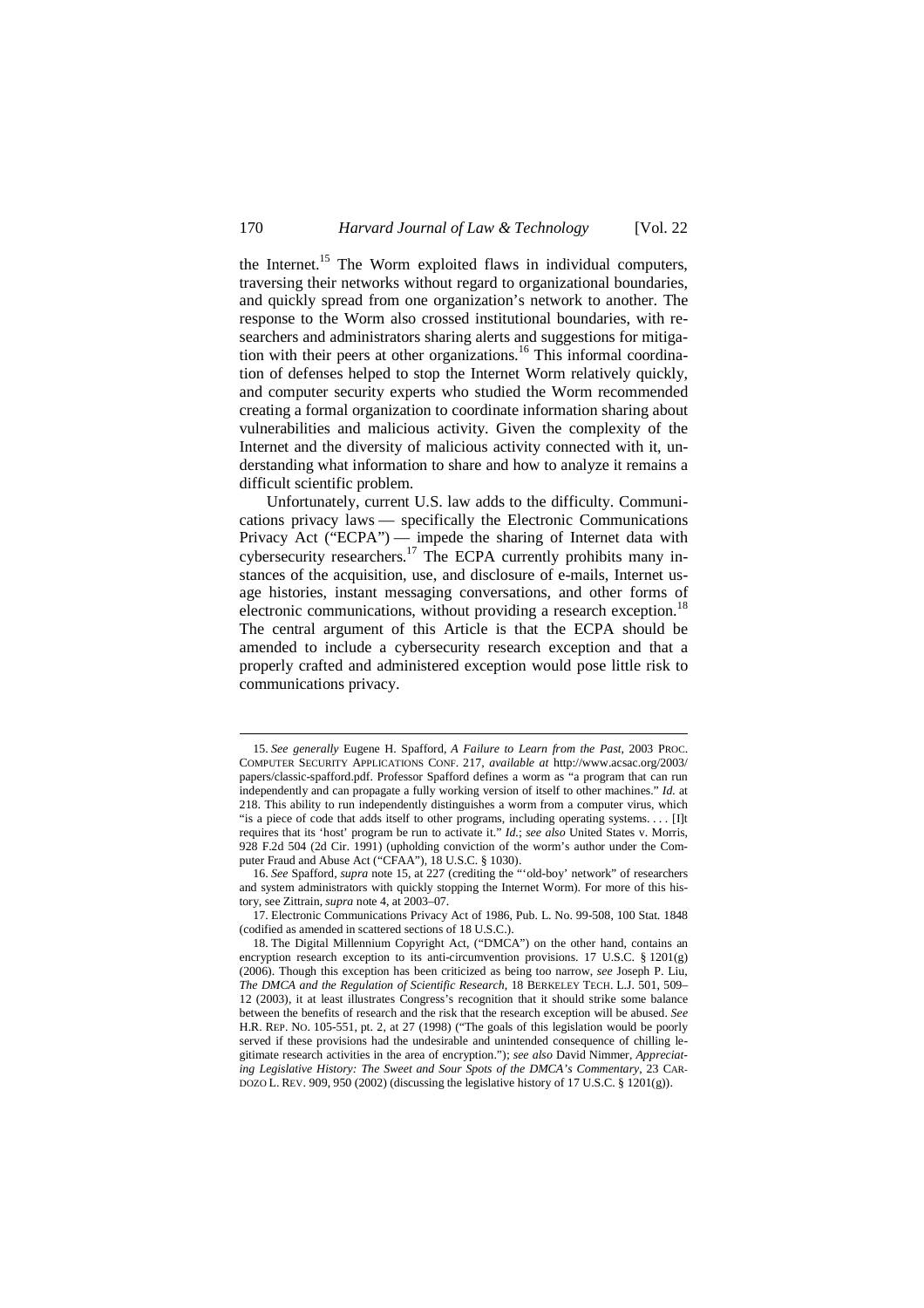$\overline{a}$ 

Sharing cybersecurity data in this manner would entail some risk. Allowing easier access to communications data increases the chance that the data will be misused. Data sharing, of course, can threaten more than communications privacy. The firms that control communications data are often reluctant to share it out of concern that their customers will react negatively, or that the data will expose sensitive information.<sup>19</sup>

The result is that much technical cybersecurity research is bound to the data available from the researcher's own institution, which in most cases is quite limited. Organizations seek to make their own information systems as secure as they can within resource constraints, even if the defenses they employ end up harming cybersecurity overall. As two cybersecurity researchers have put it:

> It is typical in the current security culture for each autonomous organization . . . to locally optimize network management and security protection. . . . There is a culture of pushing attackers away from oneself without any consideration of the poor overall security resulting from this lack of coordination between organizations.<sup>20</sup>

Add to this the fact that the current culture of security encourages individuals and institutions to view security as an expense rather than a necessary means of avoiding lost time, money, and information, and the depth of the cybersecurity problem becomes apparent.<sup>21</sup> Given the need to coordinate responses on a wide scale to combat network threats, it is appropriate to consider how law might support systemlevel cybersecurity research and responses while protecting privacy.

Both Congress and the Executive Branch have recently become aware of the need to integrate privacy into cybersecurity policy.<sup>22</sup> In particular, the guiding national cybersecurity policy document, the

<sup>19.</sup> *See, e.g.*, Gonzales v. Google, Inc., 234 F.R.D. 674, 684–85 (N.D. Cal. 2006) (explaining Google's argument for refusing to disclose search query data to the government on the ground that the data is trade secrets, and noting that "[b]y declaration, Google represents that it does not share this information with third parties and it has security procedures to maintain the confidentiality of this information").

<sup>20.</sup> Adam Slagell & William Yurcik, *Sharing Computer Network Logs for Security and Privacy: A Motivation for New Methodologies of Anonymization*, 2005 PROC. INT'L CONF. ON SECURITY & PRIVACY FOR EMERGING AREAS IN COMMC'N NETWORKS 80.

<sup>21.</sup> *See* CSTB, MORE SECURE CYBERSPACE, *supra* note 3, at 88.

<sup>22.</sup> *See* Cyber Security Research and Development Act, Pub. L. No. 107-305, § 4, 116 Stat. 2367, 2368–70 (2002) (codified at 15 U.S.C § 7403 (2006)) (appropriating millions for the National Science Foundation to grant to cybersecurity researchers). The statute also indicates that increased information sharing is needed. *Id.* § 1(4)(B), 116 Stat. at 2367 (codified at 15 U.S.C. § 7401(4)(B)) ("Computer security technology and systems implementation lack . . . adequate coordination across Federal and State government agencies and among government, academia, and industry . . . .").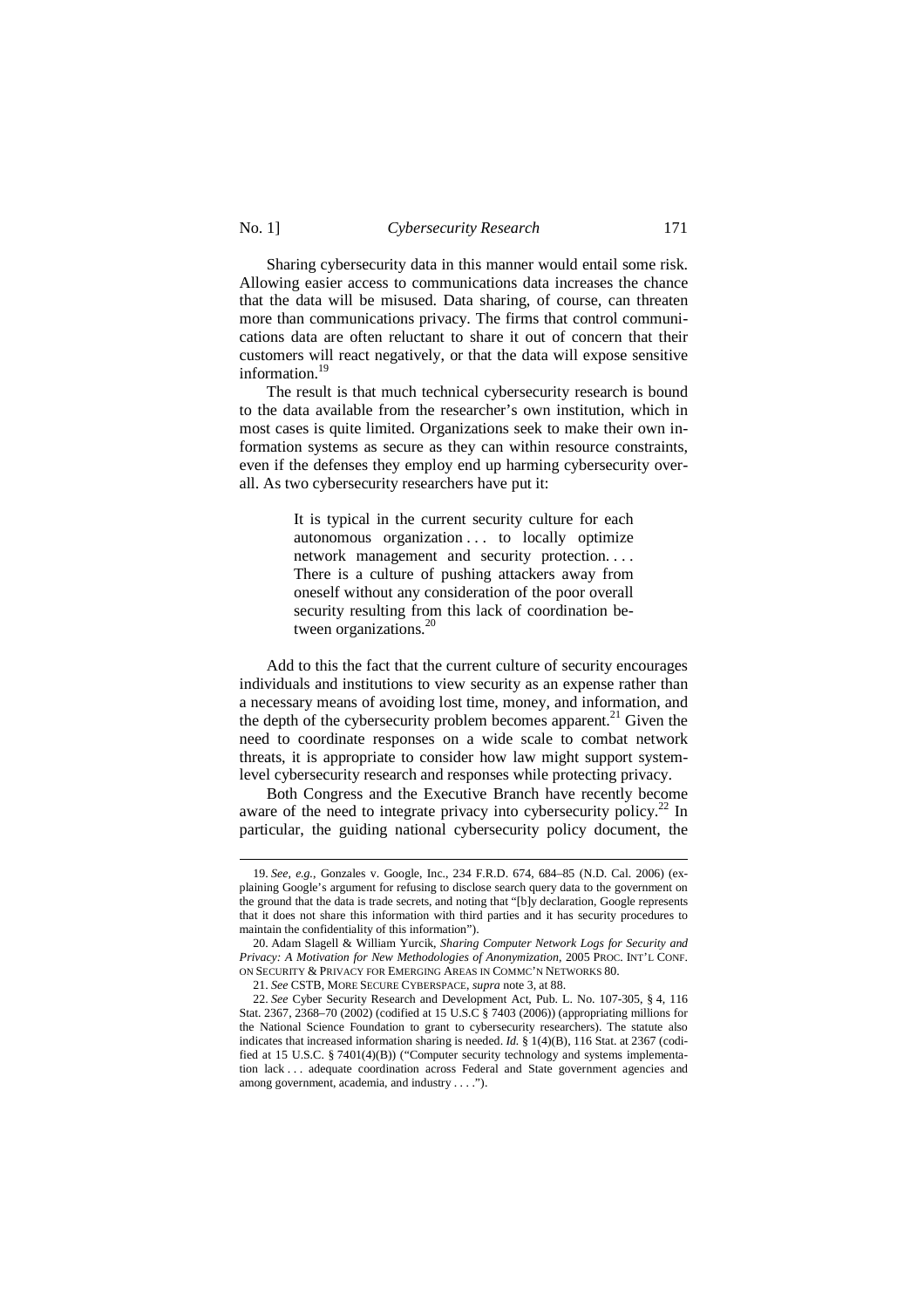*National Strategy to Secure Cyberspace*, recognizes that a new approach is necessary to encourage firms with data to share it with researchers who can put it to use.<sup>23</sup> The *National Strategy* also recognizes that cybersecurity responses must protect privacy and civil liberties.<sup>24</sup> But anyone searching this document for details about how to reconcile security and privacy will be disappointed. Communications privacy law, in particular, is an example of the law's failure to coordinate cybersecurity research and practice.

This Article argues that the ECPA's barriers to cybersecurity research are substantial and that addressing them forthrightly best serves the interests of research and privacy. The argument proceeds in four parts. Part II explains how the economic and technical components of cybersecurity render market- and law enforcement-based efforts to improve cybersecurity inadequate. Improving cybersecurity depends critically on continued research, but cybersecurity research currently faces a dearth of realistic, usable data to study modern-day threats. Part III argues that communications privacy law and norms contribute significantly to this shortage. The ECPA, in particular, reinforces the existing cultural resistance to cooperation among cybersecurity researchers by making data sharing among these researchers legally risky. Part IV demonstrates that the dearth of usable data is a serious impediment to research. Increasing cybersecurity researchers' access to such data would significantly aid their research. Part V presents a variety of measures — legal, institutional, and technological — that are necessary to improve communications data sharing with cybersecurity researchers while protecting individual privacy interests in the data. The Article argues that Congress should create a cybersecurity research exception to the ECPA granting formal permission to share communications data for research purposes, subject to strict institutional controls. This change would help confer legitimacy on the use of communications data in research, which, in turn, could shape norms that favor sharing.

# II. THE UNIQUE PROMISE OF TECHNICAL RESEARCH IN IMPROVING CYBERSECURITY

#### *A. Defining Cybersecurity*

To avoid the possibility that "cybersecurity" will become too malleable a term in this Article, I will provide a definition. Elements of

<sup>23.</sup> *See* PCIPB, *supra* note 1, at 22.

<sup>24.</sup> *Id.* at 14–15; *see also id.* at 54 ("Cybersecurity and personal privacy need not be opposing goals. Cyberspace security programs must strengthen, not weaken, such protections. The federal government will continue to regularly meet with privacy advocates to discuss cybersecurity and the implementation of this *Strategy*.").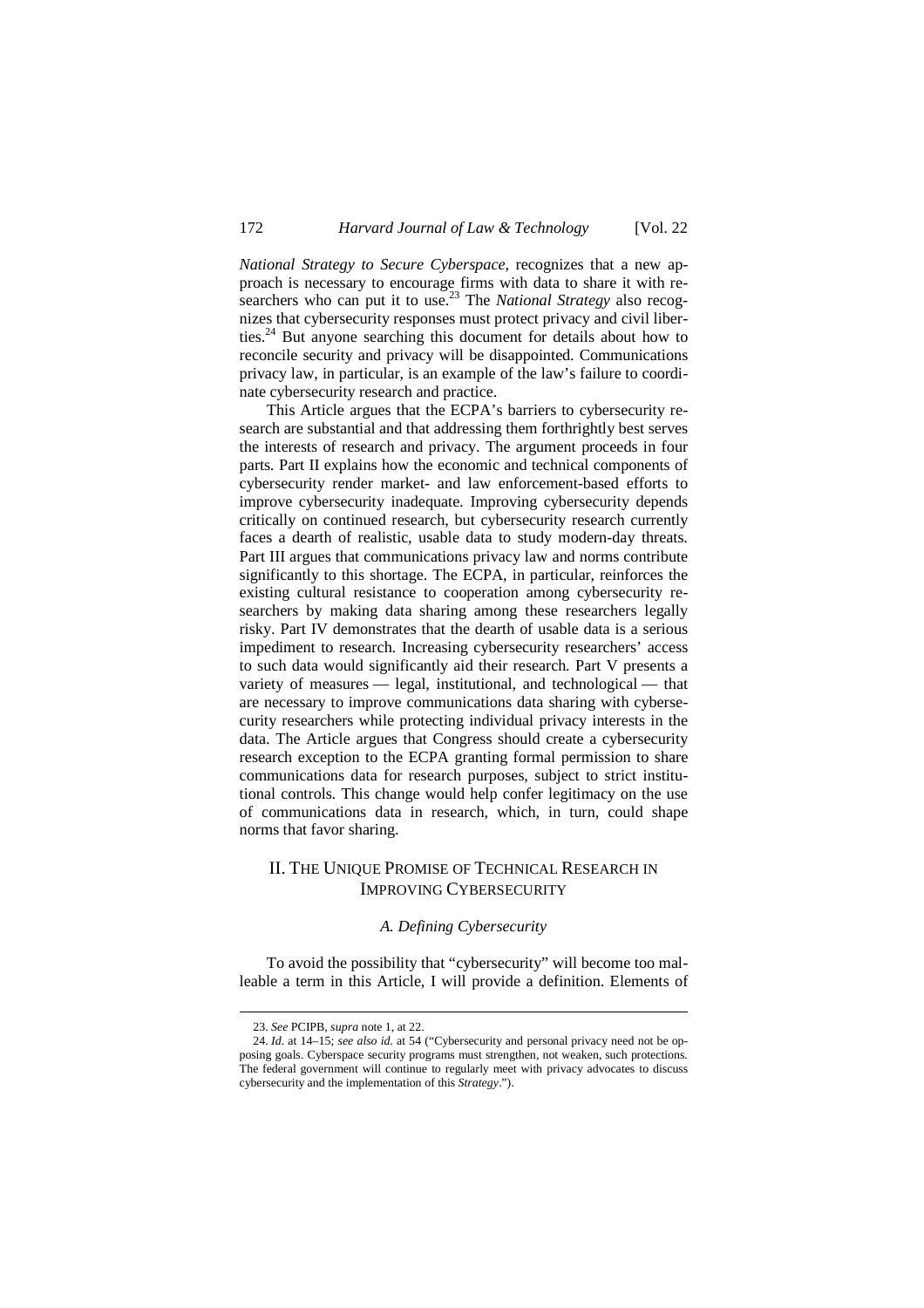$\overline{a}$ 

### No. 1] *Cybersecurity Research* 173

cybersecurity familiar to computer scientists include the following: a computer or network system's resistance to becoming unavailable or unusable due to unauthorized uses; resistance to attacks that corrupt data stored on the system and cause information to leak out of the system; and a guarantee that data can be restored after an attack.<sup>25</sup> A somewhat more functional definition emphasizes that security involves a process of identifying and remedying the vulnerabilities of a system within the context of a specified set of threats posed by an adversary;<sup>26</sup> cybersecurity applies these activities to networked computer systems.<sup>27</sup>

Applying either definition to real systems — a necessary step in any discussion of whether a technology or policy is likely to improve

<sup>25.</sup> *See* CSTB, CYBERSECURITY TODAY AND TOMORROW, *supra* note 5, at 3; *see also* COMPUTER SCI. & TELECOMMS. BD., NAT'L ACAD. OF SCIS., TRUST IN CYBERSPACE 14 (Fred B. Schneider ed., 1999) [hereinafter CSTB, TRUST IN CYBERSPACE], *available at*  http://books.nap.edu/openbook.php?record\_id=6161 (defining "security" to mean that a system "resists potentially correlated events (attacks) that can compromise the secrecy, integrity, or availability of data and services").

<sup>26.</sup> *See, e.g.*, 17 U.S.C. § 1201(e) (2006) ("[T]he term 'information security' means activities carried out in order to identify and address the vulnerabilities of a . . . computer, computer system, or computer network."); *see also* CSTB, TRUST IN CYBERSPACE, *supra* note 25, at app. K (defining "vulnerability" and "threat").

<sup>27.</sup> I chose to use the term "cybersecurity," rather than "computer and network security" or "information security" in this article for two reasons. First, it is less cumbersome than "computer and network security" and second, it denotes something more specific than "information security." According to one academic security expert, "cybersecurity" is equivalent to "computer and network security." *See* Matt Bishop, *What Is Computer Security?*, IEEE SECURITY & PRIVACY, Jan./Feb. 2003, at 67, 67 ("Computer and network security, or cybersecurity, are critical issues."). The Department of Homeland Security adds the gloss that cybersecurity pertains to deliberate, malicious attacks on networked information systems, *see* U.S. DEP'T OF HOMELAND SEC., NATIONAL INFRASTRUCTURE PROTECTION PLAN 103 (2006), *available at* http://www.dhs.gov/xlibrary/assets/NIPP\_Plan.pdf (defining "cybersecurity" to mean "[t]he prevention of damage to, unauthorized use of, or exploitation of, and, if needed, the restoration of electronic information and communications systems and the information contained therein to ensure confidentiality, integrity, and availability"), leaving the inference that "information security" might refer to a broader category of threats, including unintentional errors.

Others might take issue with this choice of terms. Computer security expert Ed Felten recently conjectured that "cybersecurity" has come to replace the equivalent term "information security" as policymakers and the military have begun attempting to exert more influence over computer and network security. *See* Posting of Ed Felten to Freedom to Tinker, What's the Cyber in Cyber-Security?, http://www.freedom-to-tinker.com/?p=1319 (July 24, 2008, 06:01 EDT). Helen Nissenbaum has argued that "cyber-security" and "computer (and network) security" are terms that should be kept separate. According to Professor Nissenbaum, "computer security" reflects the technical and scientific study of vulnerabilities and attacks on computers and networks. Helen Nissenbaum, *Where Computer Security Meets National Security*, 7 ETHICS AND INFO. TECH. 61, 63 (2005). "Cyber-security," on the other hand, is more closely linked to notions of national security. In addition to the technical matters of computer and network security, this outlook emphasizes the consequences of successful attacks, such as the potential to disable elements of critical infrastructure. *Id.* at 64.

I believe that some focus on the consequences of successful attacks is necessary to understand the risks of insecurity, and this potential for harm is part of my justification for recommending a research exception to federal electronic communications privacy laws.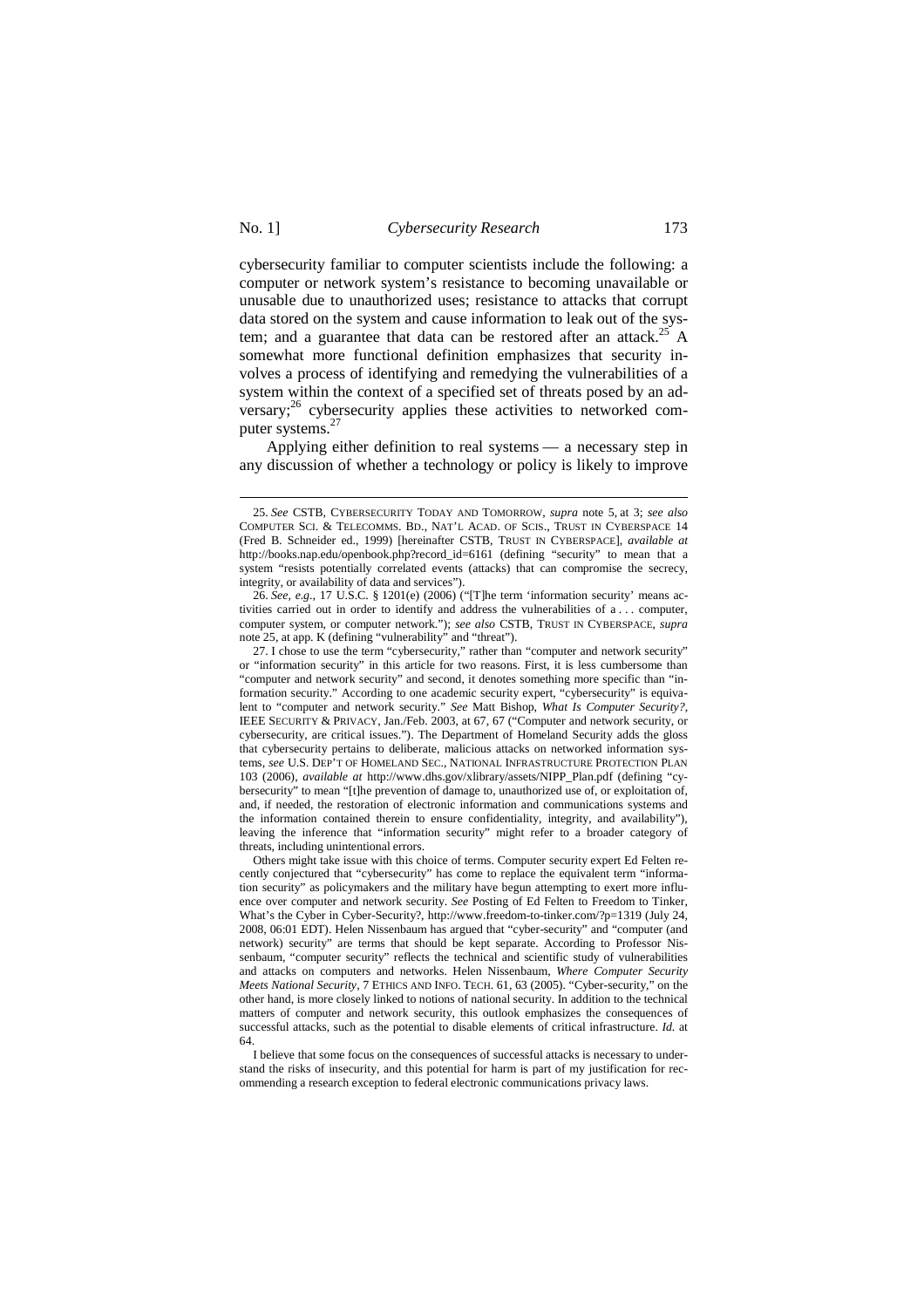or harm security — raises the tricky question of how to know whether a particular system is secure. Some within the cybersecurity community have adopted an absolutist perspective: security is a "binary and negative property" that defines "secure . . . as the opposite of being *insecure*.<sup>528</sup> Establishing that a system is secure requires proving that it is free from vulnerabilities. The rationale behind this view is that attackers have the motivation and resources to learn from failed attempts to attack a system; thus, a system with any vulnerability must be viewed as insecure.<sup>29</sup>

However, a more flexible view of security is gaining support among cybersecurity experts. This view holds that the complexity of modern information systems makes it practically, if not theoretically, impossible to prove that a system is vulnerability-free.<sup>30</sup> The question then becomes how to measure security, and this question remains unanswered. A number of metrics offer ways to order the likelihood or severity of identified threats, but none applies to all systems in all contexts.<sup>31</sup> Risk-oriented metrics are gaining favor among cybersecurity experts as a way to compare the security of different systems and evaluate the effectiveness of security policies and technologies.<sup>3</sup>

Given the difficulty of applying a formal definition of security to real information systems, it is not surprising that no technical approach has addressed cybersecurity vulnerabilities, nor does any single approach seem likely to do so. $33$  Instead, improving cybersecurity requires a holistic approach that incorporates policy and technology simultaneously. A high-level taxonomy includes four approaches: prevention, deterrence, detection and recovery, and resilience.<sup>34</sup> These approaches are interdependent; progress or setbacks made using one approach can inform activities under the others. The remainder of this Part sketches the strengths and weaknesses of each approach and relationships among them. It also argues that the detection and resilience approaches would clearly benefit from policy reforms.

<sup>28.</sup> CSTB, MORE SECURE CYBERSPACE, *supra* note 3, at 133.

<sup>29.</sup> *See id.* at 45–46.

<sup>30.</sup> *See id.* at 133 (citing examples of the few domains of problems in which computer scientists have developed formal proofs of security).

<sup>31.</sup> *See id.* at 135 ("[T]he search for an overall cybersecurity metric — one that would be applicable to all systems and in all environments — is a largely fruitless quest.").

<sup>32.</sup> *See, e.g.*, Steven M. Bellovin et al., A Clean-Slate Design for the Next-Generation Secure Internet 4 (2005) (unpublished manuscript), *available at* http://www.cs.columbia.edu /~smb/papers/ngsi.pdf (stating that "there has been (to some extent) a [sic] evolution in thinking, from security as an absolute all-or-nothing objective to an approach based on acceptable insecurity and security as risk management").

<sup>33.</sup> *See* CSTB, MORE SECURE CYBERSPACE, *supra* note 3, at 72 (stating that "the simple reality that there is no silver bullet, or even a small number of silver bullets, that will solve 'the cybersecurity problem'").

<sup>34.</sup> This taxonomy is given in Bellovin et al., *supra* note 32, at 25–26, which attributes it to computer scientist Adrian Perrig.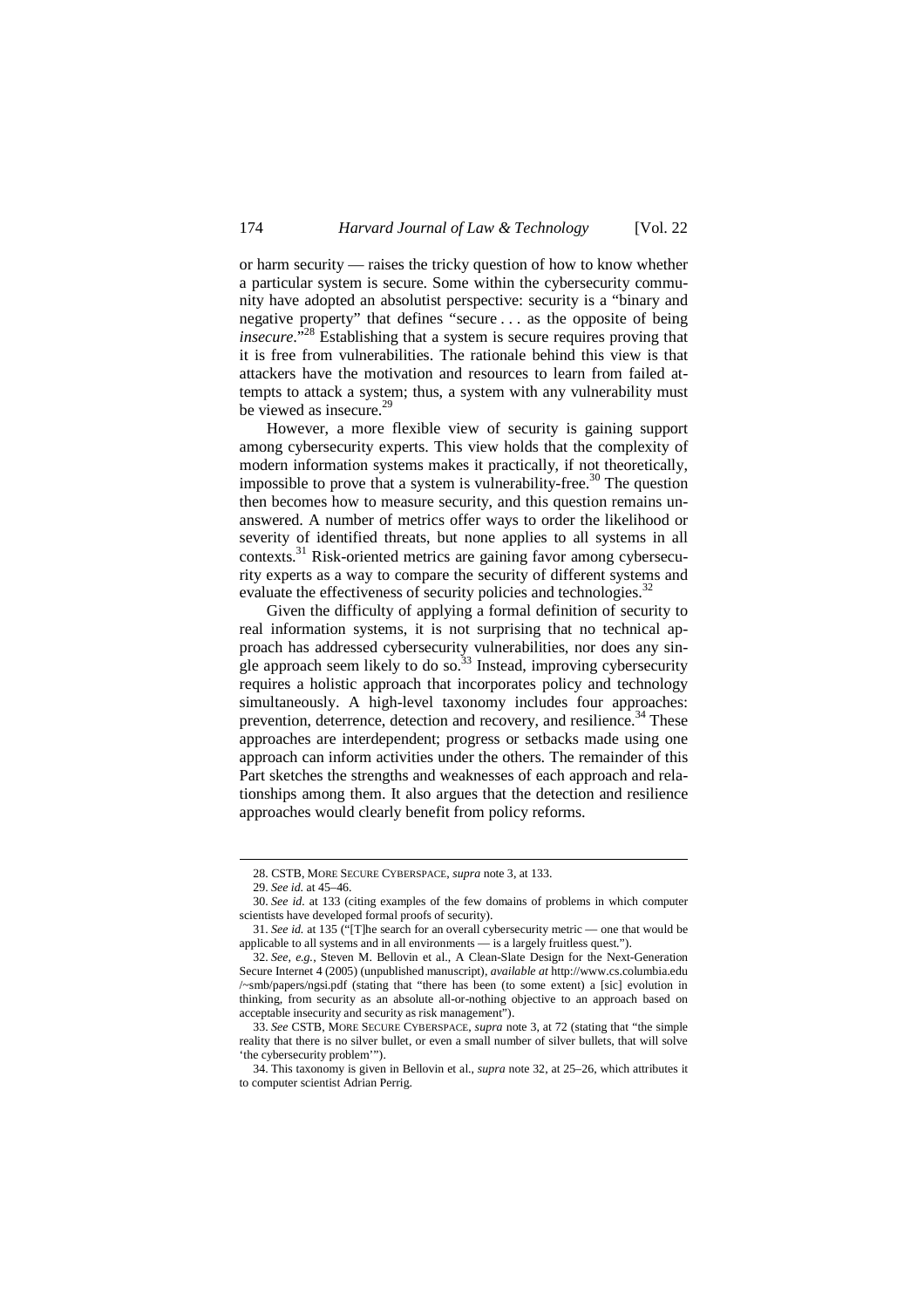## *B. Defending Against Known Threats: The Inadequacy of Prevention*

The Internet is far less secure than we know how to make it.<sup>35</sup> Known engineering and management practices can reduce the number of vulnerabilities that technology firms introduce into their products.<sup>36</sup> For many categories of hardware and software, products from different sources differ in their security characteristics, implying that users have some choice about the level of security in the technologies they use. In short, many attacks succeed because technology firms, individual users, and organizations fail to take steps to prevent them.

But preventing all cyberattacks is technically and economically infeasible. On the technical side, it is practically impossible to find all potential vulnerabilities in systems as complex as modern computers.<sup>37</sup> It is also difficult to separate vulnerabilities in individual computers from threats to the Internet.<sup>38</sup> Networks allow attackers to exploit vulnerabilities on individual computers, and individual computers serve as launch pads for network-wide attacks. Threats constantly evolve to exploit newly discovered vulnerabilities, which are sometimes revealed by defenses. Software patches, for example, may offer clues for attacking unpatched systems<sup>39</sup> or introduce new vulnerabilities.<sup>40</sup> It is also difficult to isolate a malicious host from the rest of the Internet, which means that all users are susceptible to at-

<sup>35.</sup> CSTB, CYBERSECURITY TODAY AND TOMORROW, *supra* note 5, at 8 ("From an operational standpoint, cybersecurity today is far worse than what known best practices can  $\n **provide**  $\$   $\$   $\$   $\$   $\$$ 

<sup>36.</sup> Software developers fail to follow practices that could make their programs more secure. Consider the class of vulnerability known as the "buffer overflow," which is a programming error that may allow an attacker to execute arbitary commands on a remote computer. *See* Sandeep Grover, *Buffer Overflow Attacks and Their Countermeasures*, LINUX J., Mar. 10, 2003, http://www.linuxjournal.com/article/6701. Certain programming languages are not susceptible to buffer overflows, while programming practices and automated tools can greatly reduce the number of such errors in languages that are susceptible. CSTB, MORE SECURE CYBERSPACE, *supra* note 3, at 59. Yet approximately half of vulnerabilities entered into a comprehensive national database are attributed to buffer overflows. *Id.* at 59–60.

<sup>37.</sup> *See* CSTB, CYBERSECURITY TODAY AND TOMORROW, *supra* note 5, at 105 ("Model checking, code and program analysis, formal verification, and other 'semantics-based' techniques are becoming practical only for modestly sized real-system software components.").

<sup>38.</sup> *See* Bellovin et al., *supra* note 32, at 3 ("While a network purist might say that the security of the end-host is not the responsibility of the network, if we pose 'good security' as an overall goal for a next generation Internet, this promise must make sense to the lay audiences — the public, Congress, and so on.").

<sup>39.</sup> *See generally* Ashish Arora et al., *Impact of Vulnerability Disclosure and Patch Availability — An Empirical Analysis*, WORKSHOP ON ECON. INFO. SECURITY, May 13, 2004, http://www.dtc.umn.edu/weis2004/telang.pdf (examining how the timing and content of vulnerability disclosure and patch releases affects attackers' ability to derive exploits from this information).

<sup>40.</sup> CSTB, MORE SECURE CYBERSPACE, *supra* note 3, at 60 ("[O]ften patching introduces additional security flaws.").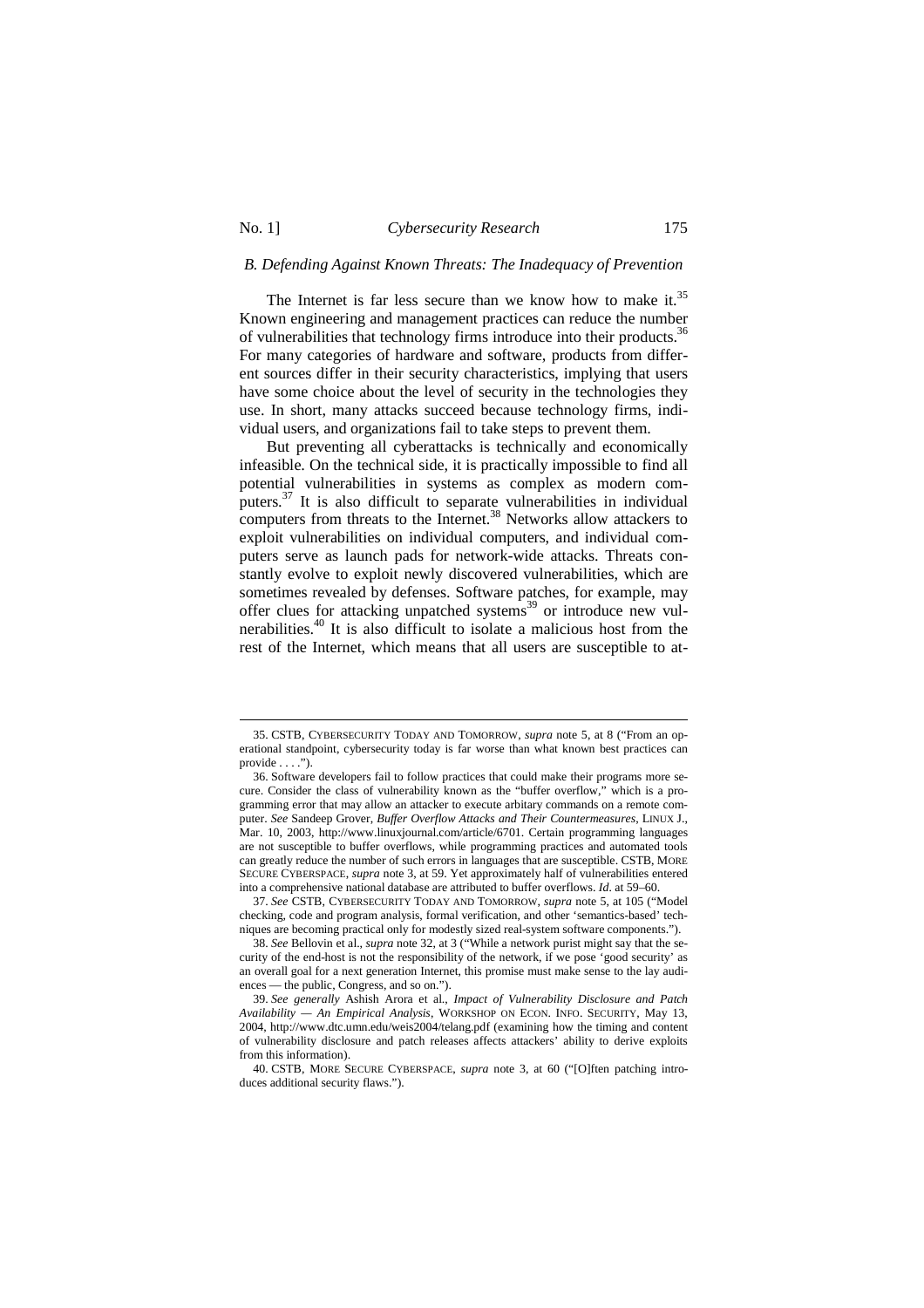tacks launched by exploiting the "weakest link" in the network.<sup>41</sup> This dynamic makes prevention a Sisyphean task.

The distributed denial of service ("DDoS") attack in Estonia illustrates these technical difficulties.<sup>42</sup> Botnets — networks of individual computers that have been compromised, have malicious software installed on them, and are centrally controlled by a remote attacker (a "botmaster") $43$  — were suspected to be at least a partial cause of the attack.<sup>44</sup> To set up a botnet, attackers exploit vulnerabilities on individual computers to install software that will later respond to the botmaster's commands.<sup>45</sup> The sources of the vulnerabilities are numerous and include operating systems, web browsers, and common applications.<sup>46</sup> The resulting network might contain over a million computers that the botmaster can direct to send spam, send malicious software, or, as was the case in Estonia, conduct a DDoS attack.<sup>47</sup>

The economic dimension of improving cybersecurity also presents challenges. One of the major findings of economic studies of cybersecurity is that individuals and firms underinvest in security be-

<sup>41.</sup> CSTB, CYBERSECURITY TODAY AND TOMORROW, *supra* note 5, at 7 ("The overall security of a system is only as strong as its weakest link.")

<sup>42.</sup> *See* Schwartz, *supra* note 7. The flood of traffic in a DDoS attack can consume enough of the target's system resources to render the system unavailable for its intended uses. Depending on the attacker's plans, the response of the target, and the responses of other Internet infrastructure operators, a DDoS attack can last for hours or longer. *See, e.g.*, CLAY WILSON, CONG. RESEARCH SERV., BOTNETS, CYBERCRIME, AND CYBERTERRORISM: VULNERABILITIES AND POLICY ISSUES FOR CONGRESS 7 (2008), *available at* http://www.fas.org/sgp/crs/terror/RL32114.pdf (noting that the series of DDoS attacks against Estonian targets lasted for weeks, causing the repeated shutdown of some websites for several hours at a time or longer).

<sup>43.</sup> *See* Mark Allman et al., *Fighting Coordinated Attackers with Cross-Organizational Information Sharing*, 2006 REC. WORKSHOP ON HOT TOPICS IN NETWORKS: HOTNETS V 121, *available at* http://www.read.cs.ucla.edu/hotnets5/program.pdf (describing botnets as "armies of enslaved hosts . . . controlled by a single person or small group"); *see also* Moheeb Abu Rajab et al., *A Multifaceted Approach to Understanding the Botnet Phenomenon*, 2006 PROC. ACM SIGCOMM CONF. ON INTERNET MEASUREMENT 41, *available at* http://www.cs.jhu.edu/~fabian/papers/botnets.pdf.

<sup>44.</sup> Robert Vamosi, *Cyberattack in Estonia — What It Really Means*, CNET NEWS, May 29, 2007, http://news.cnet.com/Cyberattack-in-Estonia-what-it-really-means/2008-7349\_3- 6186751.html.

<sup>45.</sup> Frequently the malicious activity on an infected computer is not perceptible to its owner, even when the computer is participating in an attack. The software that infects individual bots frequently takes steps to hide its tracks from anti-virus software and other forms of forensic detection, such as the inspection of system logs. *See* John Markoff, *Attack of the Zombie Computers Is a Growing Threat, Experts Say*, N.Y. TIMES, Jan. 7, 2007, § 1, at 1.

<sup>46.</sup> Niels Provos et al., *The Ghost in the Browser: Analysis of Web-based Malware*, WORKSHOP ON HOT TOPICS IN UNDERSTANDING BOTNETS (HOTBOTS '07), Apr. 10, 2007, http://www.usenix.org/event/hotbots07/tech/full\_papers/provos/provos.pdf. The typical weekly software vulnerability report issued by the United States Computer Emergency Readiness Team ("US-CERT") contains dozens of reported vulnerabilities. *See, e.g.*, US-CERT Cyber Security Bulletin SB07-190 — Vulnerability Summary for the Week of July 2, 2007, http://www.us-cert.gov/cas/bulletins/SB07-190.html (last visited Dec. 19, 2008).

<sup>47.</sup> *See* Rajab et al., *supra* note 43, at 6; Robert Lemos, *Dutch Bot-net Suspects Infected 1.5 Million PCs, Officials Say,* http://www.securityfocus.com/brief/19.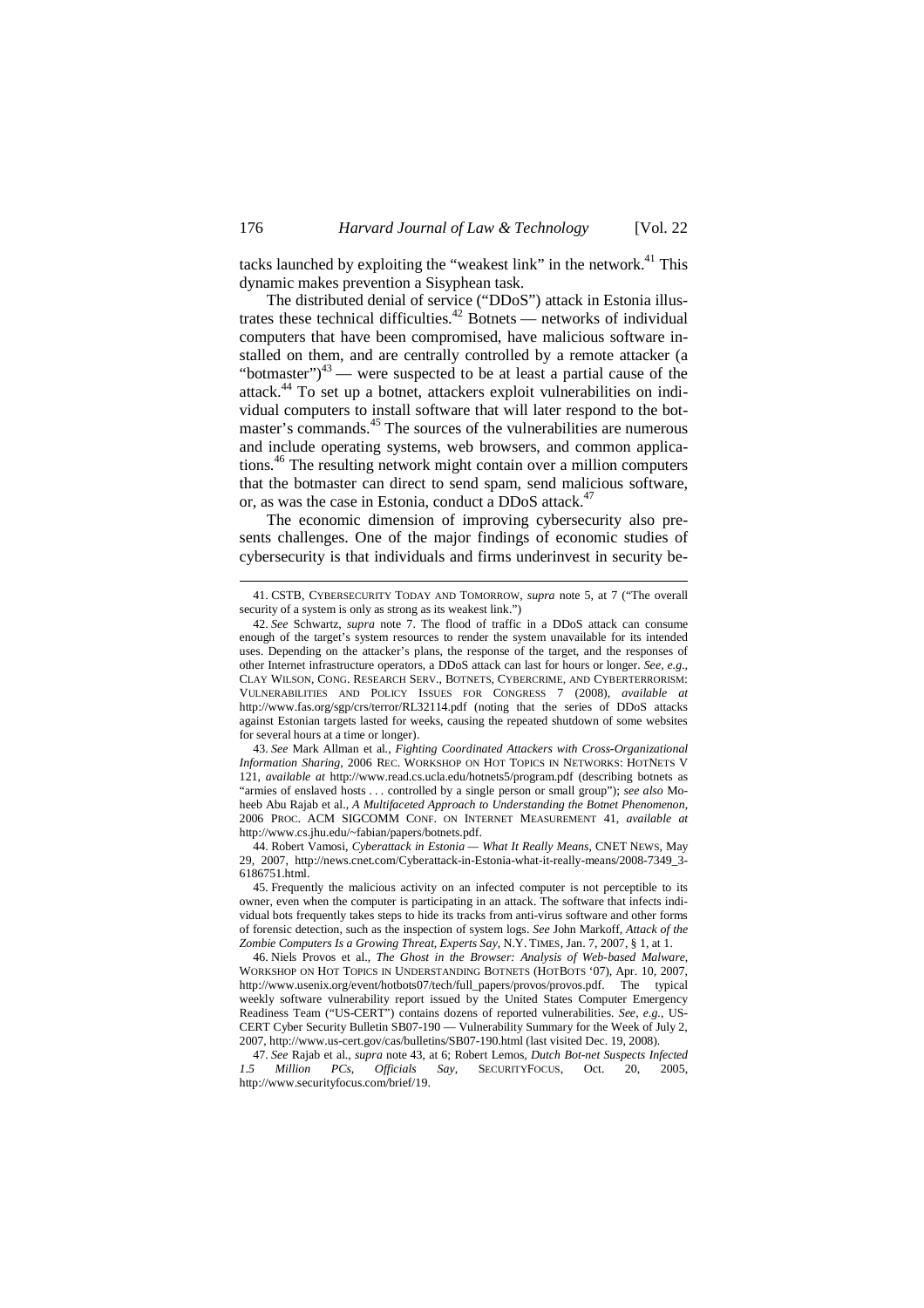-

## No. 1] *Cybersecurity Research* 177

cause it is an externality.<sup>48</sup> That is, the security practices of one person can affect the security of others. An externality may be positive, as is the case when a bank uses technology to give customers secure access to their accounts, reducing the chance that an attacker will intercept a bank customer's account information and use it to incur fraudulent charges against online merchants. But externalities can also be negative, as is the case when a vulnerable software product goes unpatched and provides a means to attack other users on the network.<sup>49</sup>

Actions that affect cybersecurity present a mixture of negative and positive externalities.<sup>50</sup> A tilt toward negative externalities may be seen by examining the incentives of the three major categories of actors in cybersecurity: users, technology producers, and attackers.

Most users lack both the information and incentives to purchase secure technologies. It is difficult for individual users to distinguish between secure and insecure products; learning about security imposes a cost from which an individual might not see a benefit.<sup>51</sup> Secure software is typically less convenient to use<sup>52</sup> and from the user's perspective is, at best, only as functional as comparable insecure software.<sup>53</sup> For organizations, quantifying the return on an investment is also difficult, because security successes do not result in an observable positive payoff, and security improvements often spill over to the benefit of other users — including competitors — on the network.<sup>34</sup> As a result, individual as well as large institutional users "tend to un-

Harold Demsetz, *Toward a Theory of Property Rights*, 57 AM. ECON. REV. 347, 348 (1967). 50. *See* Anderson & Moore, *supra* note 48, at 611.

<sup>48.</sup> *See* Ross Anderson & Tyler Moore, *The Economics of Information Security*, 314 SCI-ENCE 610, 610 (2006). For more background on network externalities, see generally Michael L. Katz & Carl Shapiro, *Systems Competition and Network Effects*, 8 J. ECON. PERSP. 93 (1994); Mark A. Lemley & David McGowan, *Legal Implications of Network Economic Effects*, 86 CAL. L. REV. 479, 483–84 (1998); Peter S. Menell, *Tailoring Legal Protection for Computer Software*, 39 STAN. L. REV. 1329 (1987).

<sup>49.</sup> Harold Demsetz defined positive and negative externalities together:

<sup>[</sup>T]he concept [of externality] includes external costs [and] external benefits, . . . pecuniary as well as nonpecuniary . . . . No harmful or beneficial effect is external to the world. Some person or persons always suffer or enjoy these effects. What converts a harmful or beneficial effect into an externality is that the cost of bringing the effect to bear on the decisions of one or more interacting persons is too high to make it worthwhile . . . .

<sup>51.</sup> *See id.* at 610 ("Insecure software dominates the market for the simple reason that most users cannot distinguish it from secure software . . . .").

<sup>52.</sup> *See* CSTB, CYBERSECURITY TODAY AND TOMORROW, *supra* note 5, at 7 (noting that cybersecurity measures "interfere[] with daily work").

<sup>53.</sup> *See id.* at 8 ("[A] secure system doesn't allow users to do any more than an insecure system  $\dots$ .").

<sup>54.</sup> *See id.* at 8 ("[B]ecause serious cyberattacks are rare, the payoff from security investments is uncertain (and in many cases, it is society rather than any individual firm that will capture the benefit of improved security)."); *id.* at 9 n.13 ("[A] party that makes investments to prevent its own facilities from being used as part of a [DDoS] attack will reap essentially no benefits from such investments, because such an attack is most likely to be launched against a different party.").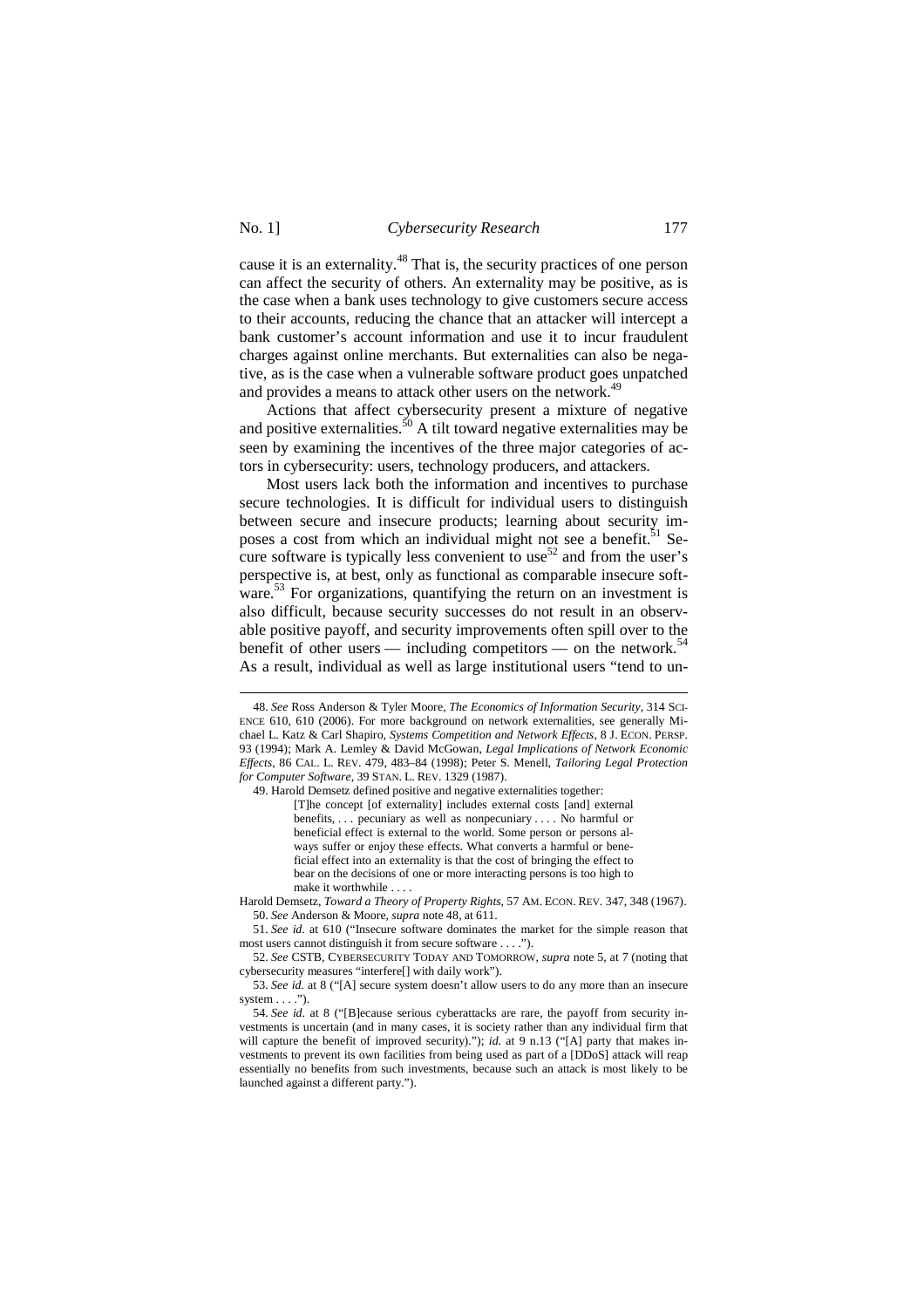derinvest in security."<sup>55</sup> Indeed, the federal government has failed to be a cybersecurity role model. The U.S. Department of Defense used to publish "The Orange Book,"<sup>56</sup> which set security guidelines for commercially produced computers and software. The idea behind the Orange Book was that the government would buy equipment that met the Orange Book's specifications, and that businesses and individuals would in turn adopt the same practices. Instead, the government "demanded secure systems, industry produced them, and then government agencies refused to buy them because they were slower and less functional than other nonsecure systems available on the open market."<sup>57</sup> Like private-sector networks and computers, those owned by the government are highly vulnerable to attack.<sup>58</sup>

The second group of cybersecurity actors — technology producers — responds to these users' tendencies to prefer functionality to security. Building a secure information system requires firms to direct at least some of their engineering efforts toward security rather than toward features that most users more immediately desire.<sup>59</sup>

By contrast, economics favors the third group of cybersecurity actors, the attackers. Since the "overall security of a system is only as strong as its weakest link,"<sup>60</sup> the resources required to defend a system are generally far greater than those necessary to attack it. The weakest link might be technological — a software vulnerability, for example — or it might result from human action, such as a system user giving his password to a person he erroneously believes to have a legitimate need for it. Whatever may cause a breach, the weakest link principle implies that defending a system is much more costly than attacking it.<sup>61</sup> Finally, attackers are highly motivated by financial,

 $\ddot{ }$ 

<sup>55.</sup> CSTB, CYBERSECURITY TODAY AND TOMORROW, *supra* note 5, at 8–9; *see also* Anderson & Moore, *supra* note 48, at 612 ("Although a rational consumer might well spend \$20 to prevent a virus from trashing his hard disk, he might not do so just to prevent an attack on someone else.").

<sup>56.</sup> Formally, this was known as the *Trusted Computer System Evaluation Criteria*. CSTB, CYBERSECURITY TODAY AND TOMORROW, *supra* note 5, at 9 n.14. The final version of the Orange Book was published on December 26, 1985. The full text is available at http://nsi.org/Library/Compsec/orangebo.txt.

<sup>57.</sup> CSTB, CYBERSECURITY TODAY AND TOMORROW, *supra* note 5, at 9.

<sup>58.</sup> *See, e.g.*, Caron Carlson, *GAO Slams IRS Network Security*, EWEEK.COM, Mar. 27, 2006, http://www.eweek.com/c/a/Government-IT/GAO-Slams-IRS-Network-Security/; Ellen Messmer, *GAO Slams FBI Network Security*, PC WORLD, May 25, 2007, http://www.pcworld.com/article/132250/gao\_slams\_fbi\_network\_security.html.

<sup>59.</sup> *See* Anderson & Moore, *supra* note 48, at 610 (noting that "developers are not compensated for costly efforts to strengthen their code" because users frequently cannot tell that it is more secure than comparable products).

<sup>60.</sup> CSTB, CYBERSECURITY TODAY AND TOMORROW, *supra* note 5, at 7.

<sup>61.</sup> Computer scientist Ross Anderson has cast this problem in the imagery of old Westerns: "In a world in which the 'black hats' can attack anywhere but the 'white hats' have to defend everywhere, the black hats have a huge economic advantage." Ross Anderson, *Why Information Security Is Hard — An Economic Perspective*, 2001 PROC. OF THE COMPUTER SECURITY APPLICATIONS CONF. 358, 364, *available at* http://www.cl.cam.ac.uk /~rja14/Papers/econ.pdf.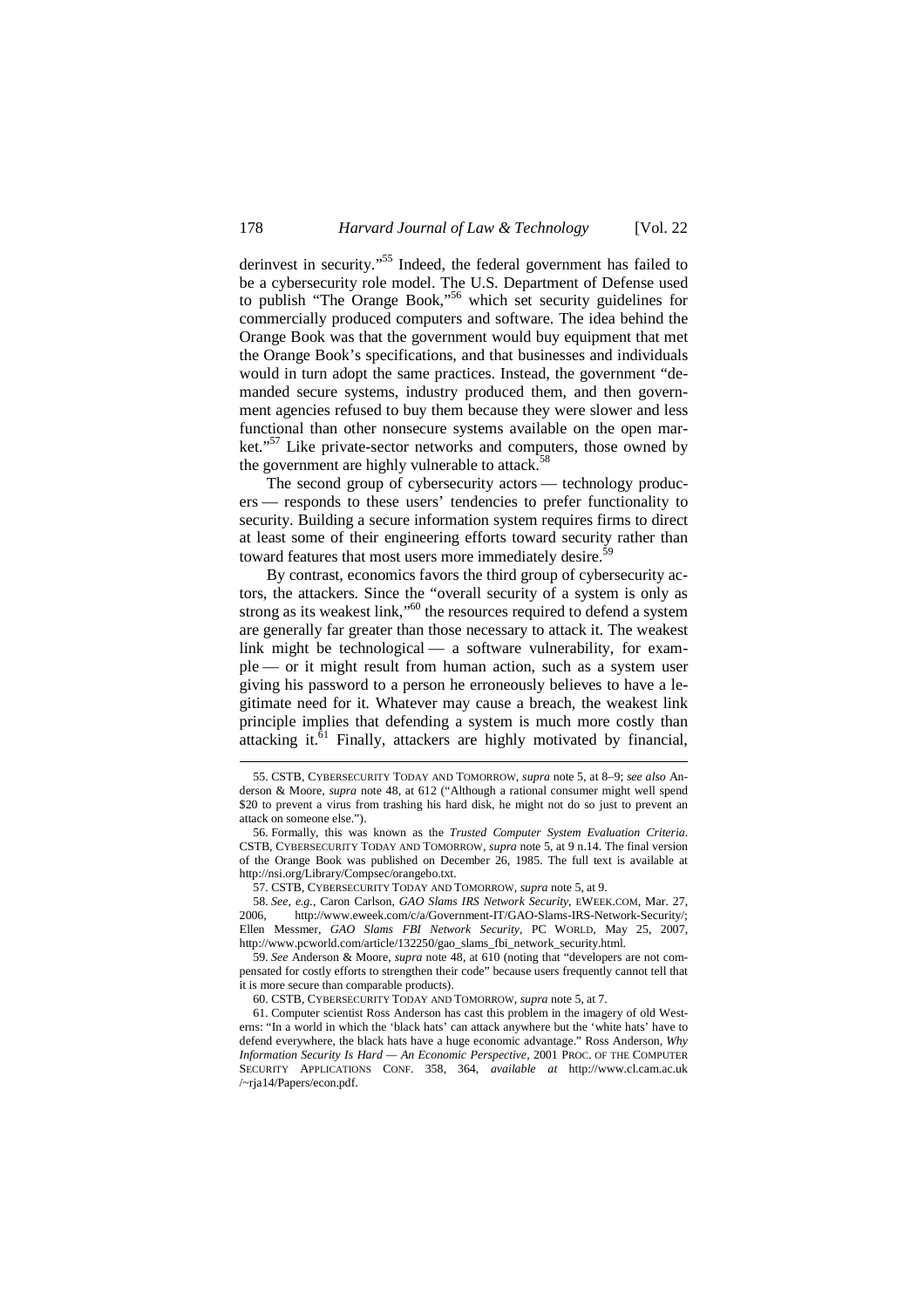$\overline{a}$ 

political, or personal interests. Attackers have long acted to gain prestige, $62$  but in recent years financial incentives have become increasingly compelling.<sup>63</sup> And, more recently, attacks have revealed political motives.<sup>64</sup>

#### *C. The Limits of Deterrence*

A second element of cybersecurity, deterrence, also faces significant limitations in improving security. Deterrence might take the form of proactive regulation, in which the government sets security standards and punishes those who fail to live up to them. It might also take the form of laws that provide penalties for individuals who commit specific bad acts.

Direct regulation of the information technology sector has been conspicuously absent from the government's approach to improving cybersecurity.<sup>65</sup> On matters of cybersecurity, the government has followed the non-regulatory approach that has marked the course of information technology development over the past few decades. Presently, this shows little sign of changing.<sup>66</sup> This outlook may vary in response to political change as well as the possibility that an attack would prompt more far-reaching regulation, $67$  but such an approach would mark a major shift in the government's approach.

64. For example, the recent military conflict between Russia and Georgia was preceded by cyberattacks against Georgian government sites. *See* John Markoff, *Before the Gunfire, Cyberattacks*, N.Y. TIMES, Aug. 12, 2008, at A1. The source of the attacks is not known, and the Russian government denied any involvement. *Id.*

<sup>62.</sup> At a relatively early stage the House of Representatives recognized that financial gains might not be the only motivation for some perpetrators of computer crimes: "In some instances, unauthorized access to wire or electronic communications is undertaken for purposes of malice or financial advantage. Other instances, however, arise from the activities of computer amateurs, often called "hackers," whose goal is primarily the access itself." H.R. REP. NO. 99-647, at 63 (1986).

<sup>63.</sup> *See, e.g.*, S. REP. NO. 99-541, at 36 (1986), *reprinted in* 1986 U.S.C.C.A.N. 3555, 3590 (1986) (noting enhanced criminal penalties for violations of 18 U.S.C. § 2701 where the perpetrator acts for private financial gain); GAO, ADDRESSING CYBER THREATS, *supra* note 6, at 15 ("The overall loss projection due to computer crime was estimated to be \$67.2 billion annually for U.S. organizations, according to a 2005 FBI survey.").

<sup>65.</sup> However, Congress has enacted legislation creating cybersecurity standards for particular economic sectors, such as financial institutions and health care providers, rather than setting standards that apply directly to technology producers. A full examination of these laws is beyond the scope of this article. *See generally* Aaron J. Burstein, How a Framework for Information Security Law Could Improve Information Security 12 (Jan. 2008) (unpublished manuscript), *available at* http://www.thei3p.org/docs/publications/whitepaperinfoseclaw.pdf ("[I]t is not surprising that there is no generally applicable set of information security regulations for private organizations in the United States. Instead, the primary means of regulating firms' information security practices is through sector-specific statutes and regulations that prohibit disclosures of certain kinds of information.").

<sup>66.</sup> PCIPB, *supra* note 1, at 15 ("[F]ederal regulation will not become a primary means of securing cyberspace.").

<sup>67.</sup> Jonathan Zittrain has argued forcefully that cybersecurity might be the "fulcrum" that spurs extensive regulation of technology. *See* Zittrain, *supra* note 4, at 2003.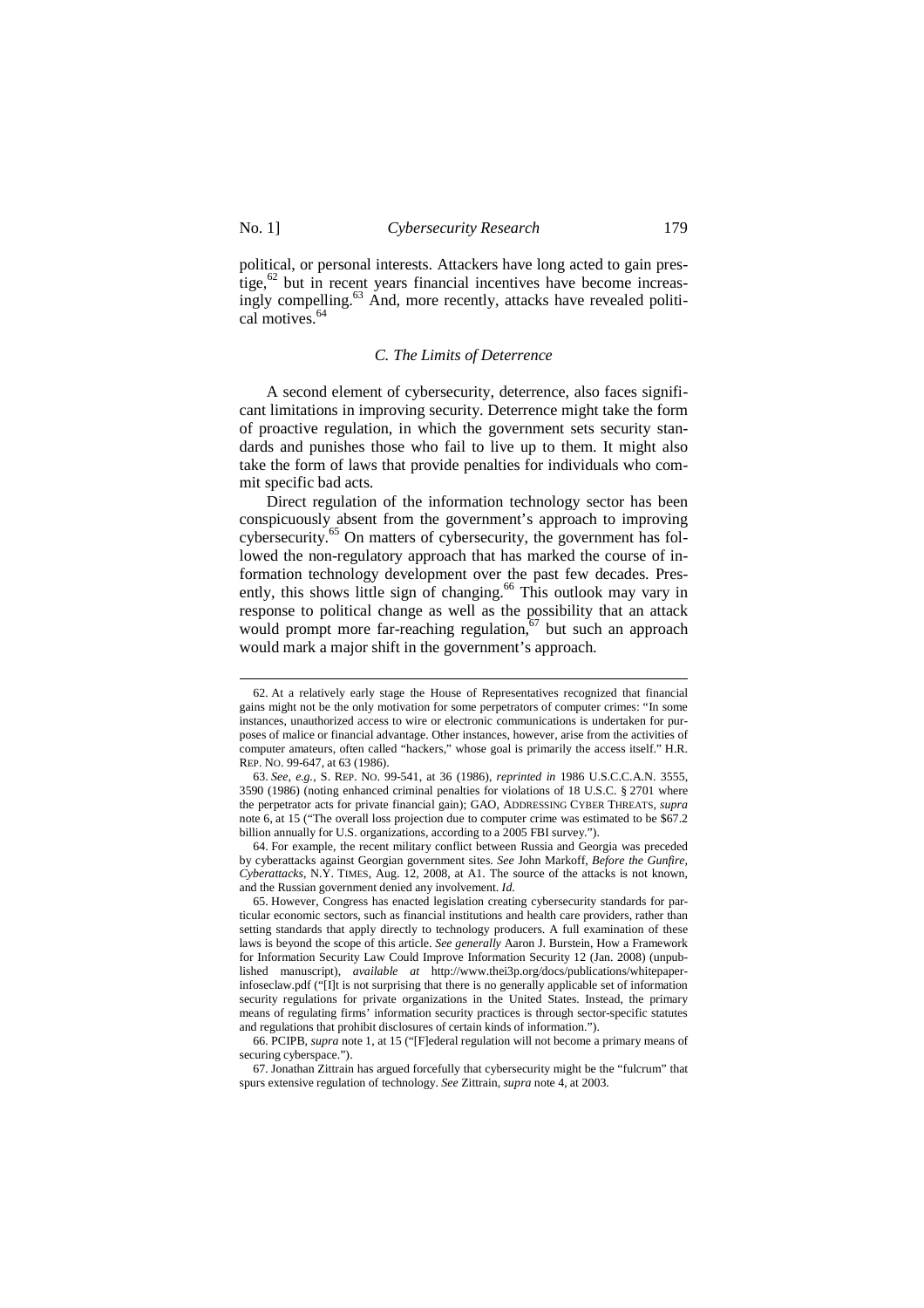By contrast, Congress and law enforcement agencies have given considerable attention to deterring individual bad actors by punishing various forms of cybercrime. Early in the era of networked information systems, Congress responded to malicious attacks committed over networks by defining expansive new crimes.<sup>68</sup> Since then, Congress has updated communications privacy laws to give law enforcement officials easier access to communications and records that facilitate cybercrime prosecutions. $69$  Finally, federal agencies continue to make law enforcement a high priority in cybersecurity policy.<sup>7</sup>

<sup>68.</sup> *See, e.g.*, Computer Fraud and Abuse Act of 1986 ("CFAA"), Pub. L. No. 99-474, 100 Stat. 1213 (codified as amended at 18 U.S.C. § 1030 (2006)); S. REP. NO. 104-357, at 6–14 (1996) (explaining that the "CFAA" amendments were intended to facilitate prosecutions); S. REP. NO. 99-432, at 2 (1986) ("The proliferation of computers and computer data has spread before the nation's criminals a vast array of property that, in many cases, is wholly unprotected against crime."); Orin S. Kerr, *Cybercrime's Scope: Interpreting "Access" and "Authorization" in Computer Misuse Statutes*, 78 N.Y.U. L. REV. 1596, 1615–24 (2003).

<sup>69.</sup> For example, the USA PATRIOT Act created a "computer trespasser" exception to Title III of the Omnibus Crime Control and Safe Streets Act of 1968 ("Wiretap Act"), Pub. L. No. 90-351, §§ 801–804, 82 Stat. 197, 211–25, which allows law enforcement officials to intercept electronic communications being routed to a specific computer if the owner gives his or her authorization. *See* United and Strengthening America by Providing Appropriate Tools Required to Intercept and Obstruct Terrorism (USA PATRIOT) Act of 2001, Pub. L. No. 107-56, § 217, 115 Stat. 272, 291 (codified as amended at 18 U.S.C. § 2511(2) (2006)). Generally, the Wiretap Act prohibits anyone from intentionally intercepting electronic communications. It is discussed more extensively in Part III of this article.

The vast quantities of data that Internet service providers and many websites keep are also available to law enforcement, with barriers that range from moderate to low. *See generally* Orin S. Kerr, *A User's Guide to the Stored Communications Act, and a Legislator's Guide to Amending It*, 72 GEO. WASH. L. REV. 1208 (2004) (discussing statutory limits on the government's ability to compel providers to disclose information in their possession regarding their customers); Daniel J. Solove, *Reconstructing Electronic Surveillance Law*, 72 GEO. WASH. L. REV. 1264 (2004) (discussing the interplay between law enforcement and surveillance laws). Still, some members of Congress and the Department of Justice would argue that additional surveillance powers are necessary. A bill recently introduced in Congress would require Internet service providers to retain data in a manner consistent with regulations issued by the Department of Justice. *See* Internet Stopping Adults Facilitating the Exploitation of Today's Youth (SAFETY) Act of 2007, H.R. 837, 110th Cong. § 6 (2007), *available at* http://frwebgate.access.gpo.gov/cgi-bin/getdoc.cgi?dbname= 110\_cong\_bills&docid=f:h837ih.txt.pdf.

<sup>70.</sup> The nexus between cybersecurity and law enforcement is evident in the USA PA-TRIOT Act's "computer trespasser" exception to the Wiretap Act as well as the data retention requirement proposed in the Internet SAFETY Act. *See* USA PATRIOT Act § 217; Internet SAFETY Act § 6. The computer trespasser exception exempts law enforcement officials from the Wiretap Act's warrant requirements, provided the owner of the computer under attack authorizes the interception of communications. 18 U.S.C. § 2511(2). The Internet SAFETY Act's data retention requirement, though packaged with a concern for combating child pornography, would appear to make data available for cybersecurity-related investigations. *See* Internet SAFETY Act § 6 (leaving the issue of any limits to use of retained data to Attorney General's regulations). Finally, the Identity Theft Enforcement and Restitution Act of 2007 would further broaden the CFAA by lowering the damage threshold for defining an offense, and adding offenses for cyber-extortion and conspiracy to commit cybercrimes. S. 2168, 110th Cong. §§ 5–7, *available at* http://frwebgate.access.gpo.gov/cgibin/getdoc.cgi?dbname=110\_cong\_bills&docid=f:s2168is.txt.pdf.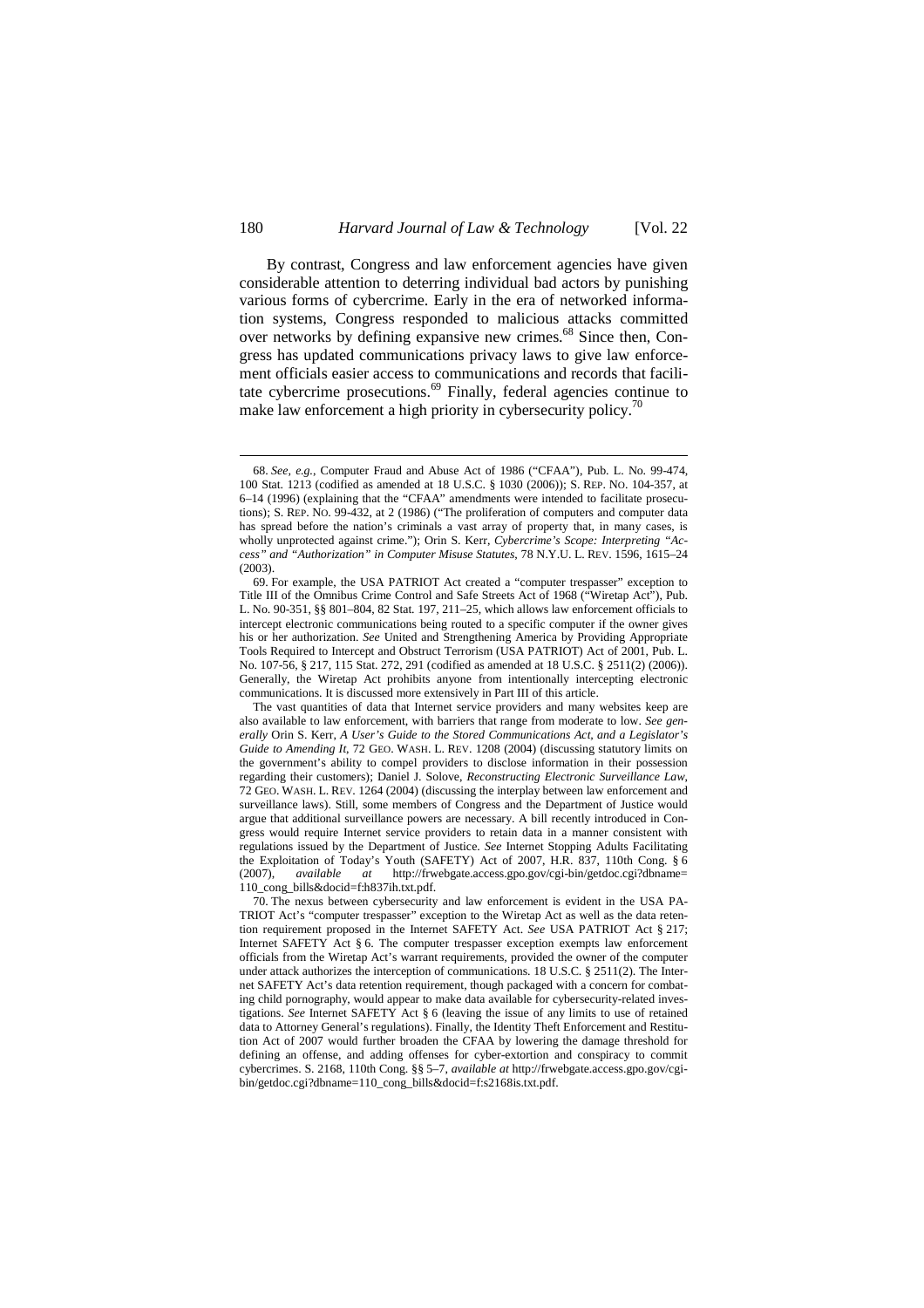No. 1] *Cybersecurity Research* 181

Despite these favorable legal conditions, criminal prosecutions of cybercrime face a number of practical limitations. The potential presence of evidence and suspects in countries that are reluctant to cooperate with investigators can contribute to a high level of difficulty and expense in cybercrime prosecutions. Agency resources are limited, and enforcement has slanted heavily toward crimes such as copyright infringement, targeted computer break-ins, and financial fraud.<sup>71</sup> Law enforcement officials also face the challenge of understanding rapidly changing cybersecurity threats. These resource constraints strongly suggest that deterrence is an incomplete solution in cybersecurity policy.

## *D. Adapting to Evolving Threats Through Detection and Resilience: The Case for Focusing on Technical Research*

The related approaches of detection and resilience brighten this gloomy picture. From a scientific standpoint, new methods of detecting network-based attacks address some of the technical and economic difficulties of prevention.<sup>72</sup> A major contributor to the brittleness of prevention is that it is impossible to identify all threats to a system in advance. Indeed, certain classes of attacks, such as DDoS attacks, become evident only when one has a view of traffic flowing across large portions of the Internet. No single organization or user, with the possible exception of Internet backbone providers,  $^{73}$  is likely to have such a broad view of the network.<sup>74</sup>

Attack detection research is exploring technologies that integrate the views from many organizations to identify these types of malicious activity.<sup>75</sup> These methods are becoming increasingly sophisticated at detecting malicious traffic "on the fly," without depending on matching a traffic pattern with one that is known to be malicious.<sup>76</sup> In addition, by depending on centralized analysis of network traffic, the detection approach mitigates the weakest link problem associated with prevention. Unlike other approaches that depend on making all computers on the network secure, this approach isolates infected systems in order to contain attacks.<sup>77</sup> Such "graceful degradation" of a network

<sup>71.</sup> *See, e.g.*, GAO, ADDRESSING CYBER THREATS, *supra* note 6, at 15–18.

<sup>72.</sup> *See supra* Part II.B.

<sup>73.</sup> *See* FTC, BROADBAND CONNECTIVITY COMPETITION POLICY 30 (2007) ("Generally, individual backbone networks are made up of a multiplicity of redundant, high-speed, highcapacity, long-haul, fiber-optic transmission lines that join at hubs or points of interconnection across the globe."), *available at* http://www.ftc.gov/reports/broadband/v070000 report.pdf.

<sup>74.</sup> *See* Allman et al., *supra* note 43, at 1.

<sup>75.</sup> *See, e.g.*, Xie et al., *supra* note 12.

<sup>76.</sup> *See* Allman et al., *supra* note 43, at 6.

<sup>77.</sup> *See* CSTB, MORE SECURE CYBERSPACE, *supra* note 3, at 200.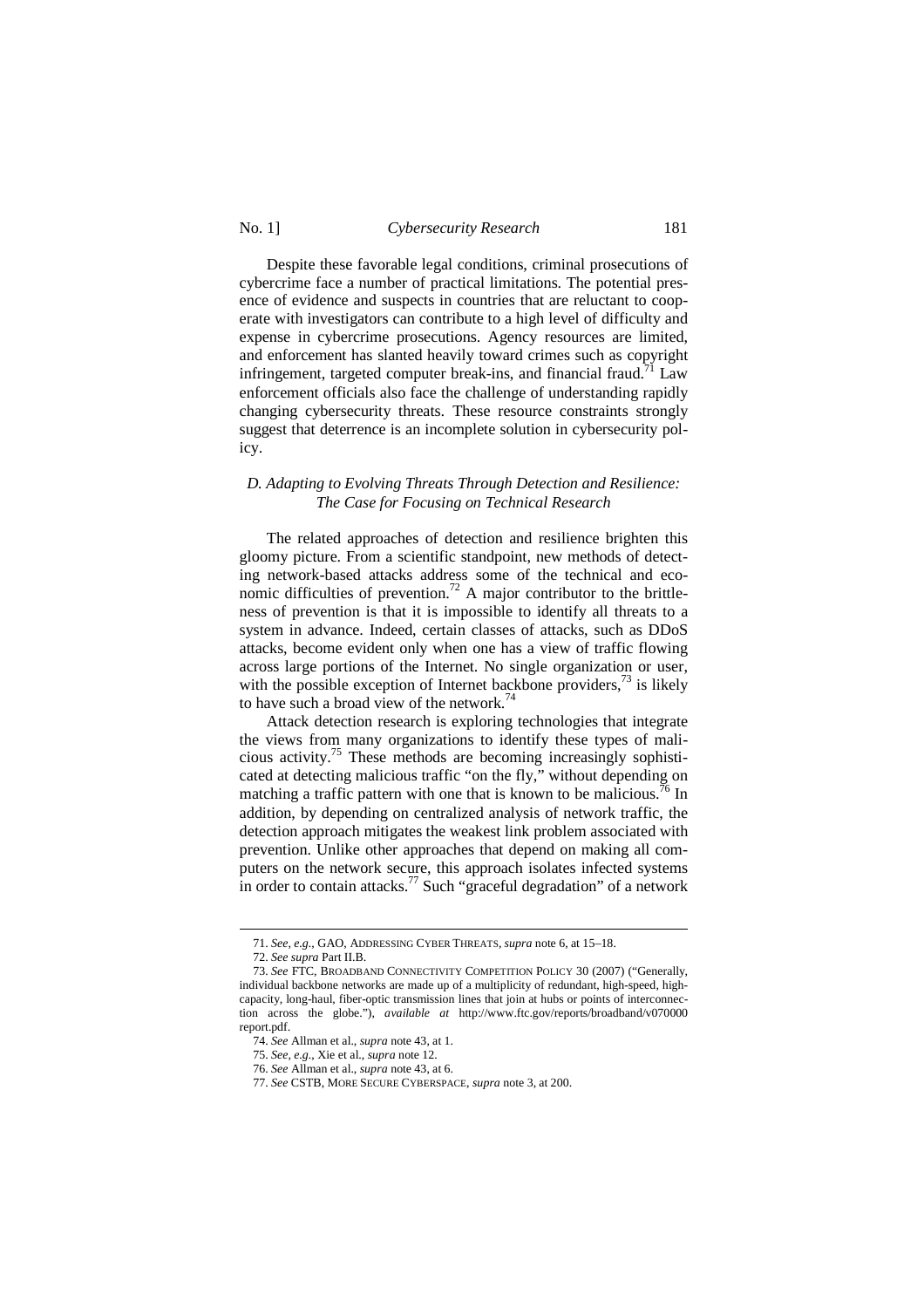is central to the concept of resilience.<sup>78</sup> The detection approach, therefore, enhances the resilience of a network.

Currently, the promise of these combined approaches largely remains a prospect for improving cybersecurity at some point in the future. These methods are mostly the subject of technical research and have not been widely deployed. The lack of data from actual networks remains a major obstacle to these avenues of research. Organizations possessing such data, such as ISPs and universities, are reluctant to share it because of concerns about users' rights and expectations under communications privacy laws. In addition, there are only a few institutions that enable data sources to share data with researchers under the strictly controlled conditions necessary for advancing cybersecurity research over the long term.

Relative to other scientific fields, cybersecurity research is in limbo. In fields ranging from economics to medicine, well-developed policies support providing researchers with access to data in a way that preserves privacy interests in this data. An individual's privacy interests in her medical records are strongly held for a number of reasons. The information in medical records is strongly connected to the core of personhood, and personal autonomy dictates that individuals should have control over this information.<sup>79</sup> There is also a utilitarian justification for medical privacy. If individuals do not believe that their medical information will be kept confidential, they may be less likely to provide truthful, complete information in the first place.<sup>80</sup> As a result, their health care might suffer and widespread refusal to provide truthful medical information could adversely impact the system as a whole. A variety of federal and state laws address medical information confidentiality.<sup>81</sup> The laws that offer this protection also con-

<sup>78.</sup> Bellovin et al., *supra* note 38, at 26 (defining resilience as "maintain[ing] a certain level of availability or performance even in the face of active attacks").

<sup>79.</sup> *See generally* Lawrence O. Gostin & James G. Hodge, Jr., *Personal Privacy and Common Goods: A Framework for Balancing Under the National Health Information Privacy Rule*, 86 MINN. L. REV. 1439, 1441 (2002).

<sup>80.</sup> *See* JANLORI GOLDMAN & DEIRDRE K. MULLIGAN, PRIVACY AND HEALTH INFOR-MATION SYSTEMS: A GUIDE TO PROTECTING PATIENT CONFIDENTIALITY 9 (1996).

<sup>81.</sup> At the federal level, the Health Insurance Portability and Accountability Act of 1996 ("HIPAA") establishes the framework for the protection of personal health information ("PHI"). Pub. L. No. 104-191, 110 Stat. 1936 (codified as amended in scattered sections of 18, 26, 29, and 42 U.S.C.). The standards for protecting PHI are spelled out in the HIPAA "Privacy Rule," which the U.S. Department of Health and Human Services enacted pursuant to HIPAA. Standards for Privacy of Individually Identifiable Health Information, 45 C.F.R. §§ 160–164 (2007). *See generally* HIPAA § 264, 110 Stat. at 2033 (codified at 42 U.S.C. § 1320d-2 (2000)) (granting the Secretary of Health and Human Services authority in certain circumstances to issue regulations addressing privacy rights in PHI). For an overview of state constitutional, statutory, and common law protection for personal health information, see James G. Hodge, Jr., *The Intersection of Federal Health Information Privacy and State Administrative Law: The Protection of Individual Health Data and Workers' Compensation*, 51 ADMIN. L. REV. 117, 128–32 (1999).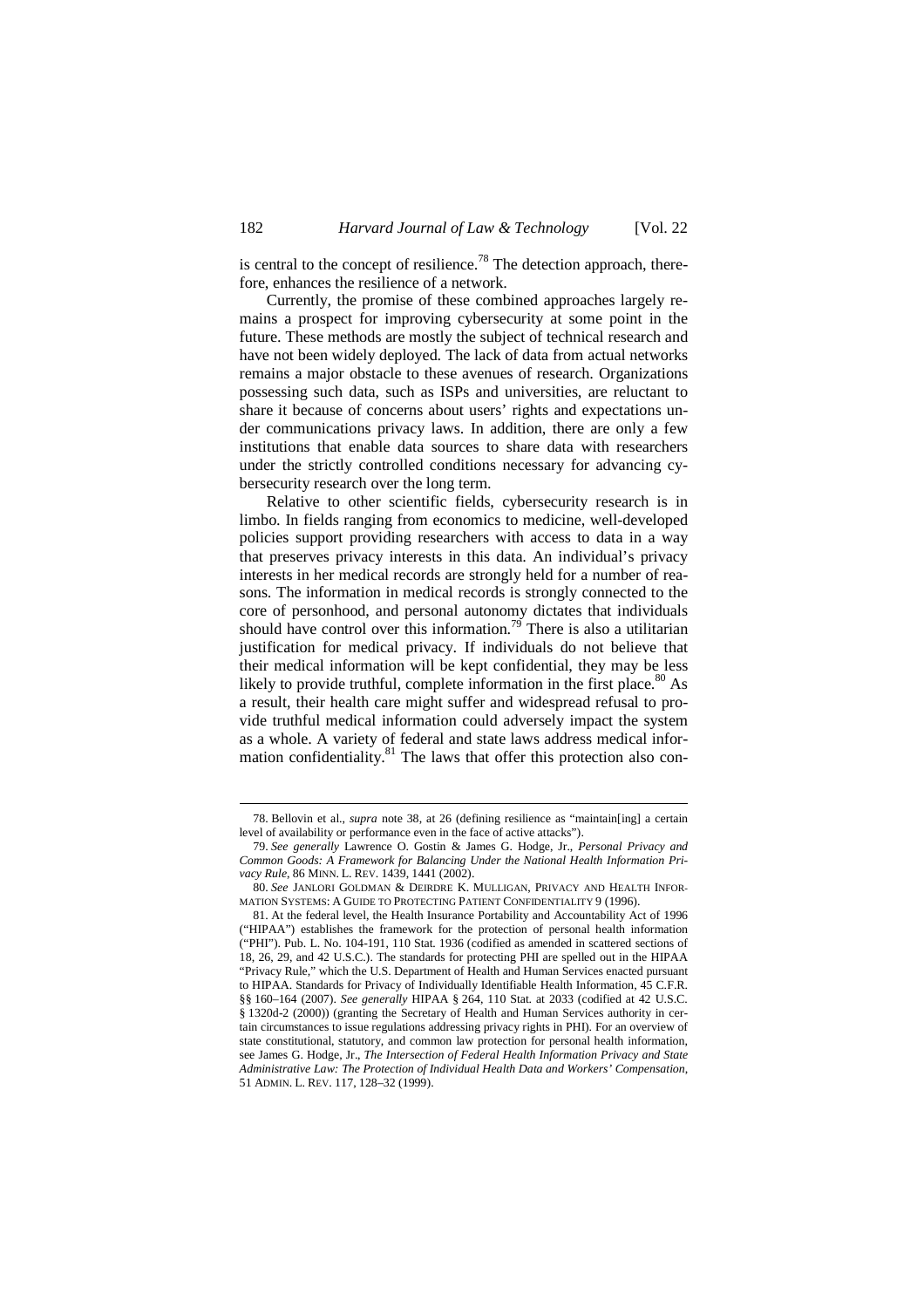tain a number of exceptions. $82$  These exceptions are based on a number of public or common needs, including the social value of medical research.<sup>83</sup>

Cybersecurity research does not receive such explicit legal support. There are no exceptions to communications privacy laws that would afford researchers greater access to electronic communications, despite the potential benefits of expanding access. A group of leading computer and network security experts recently wrote that "[c]urrent deficiencies and impediments to evaluating network security mechanisms include . . . [a] lack of relevant and representative network data."<sup>84</sup> Other leading researchers have argued that greater access to real network traffic datasets would "cause a paradigmatic shift in computer security research."<sup>85</sup> Some researchers have also adapted their approaches to reflect their inability to obtain data that provides a sufficiently broad view of network events.<sup>86</sup> Institutions for collecting network data for research purposes and coordinating researchers' access to the data are basically non-existent. One academic Internet research group<sup>87</sup> has made an extensive effort to establish a repository of this data, without success. These researchers note that "while technical measurement challenges exist, the non-technical aspects (legal, economic, privacy, ethical) quickly became, and have remained for a decade, the persistent obstacles to progress in this area."<sup>88</sup> Other researchers have called for network data repositories to serve cybersecurity researchers in the model of a "Cyber-Center for Disease Control," and they note that this data sharing endeavor "raises potentially immense policy issues concerning privacy."<sup>89</sup>

Congress has recognized the central role of sharing data in advancing research, resting its appropriation for cybersecurity research in part on a finding that "[f]ederal investment in computer and network security research and development must be significantly in-

<sup>82.</sup> *See, e.g.*, HIPAA Privacy Rule, 45 C.F.R. § 164.512(b) (authorizing disclosures of PHI for public health activities); CAL. CIV. CODE §§ 56.10(b)–(c) (West 2008) (authorizing disclosure of PHI for various purposes, including research).

<sup>83.</sup> *See* Gostin & Hodge, *supra* note 79.

<sup>84.</sup> Ruzena Bajcsy et al., *Cyber Defense Technology Networking and Evaluation*, COMMC'NS ACM, Mar. 2004, at 58, 58.

<sup>85.</sup> Phillip Porras & Vitaly Shmatikov, *Large-Scale Collection and Sanitization of Network Security Data: Risks and Challenges*, 2006 PROC. NEW SECURITY PARADIGMS WORK-SHOP 57, *available at* http://www.cs.utexas.edu/~shmat/shmat\_nspw06.pdf.

<sup>86.</sup> *See* Xie et al., *supra* note 12.

<sup>87.</sup> Cooperative Association for Internet Data Analysis ("CAIDA"), http:// www.caida.org/home/ (last visited Dec. 19, 2008).

<sup>88.</sup> COOP. ASS'N FOR INTERNET DATA ANALYSIS, TOWARD COMMUNITY-ORIENTED NETWORK MEASUREMENT INFRASTRUCTURE: PROJECT SUMMARY 1 n.1 (2005) [hereinafter CAIDA], http://www.caida.org/funding/cri2005/nsfcri\_2005.pdf.

<sup>89.</sup> Stuart Staniford, Vern Paxson & Nicholas Weaver, *How to 0wn the Internet in Your Spare Time*, 2002 PROC. USENIX SECURITY 149, 162–63, *available at* http:// www.usenix.org/publications/library/proceedings/sec02/full\_papers/staniford/staniford.pdf.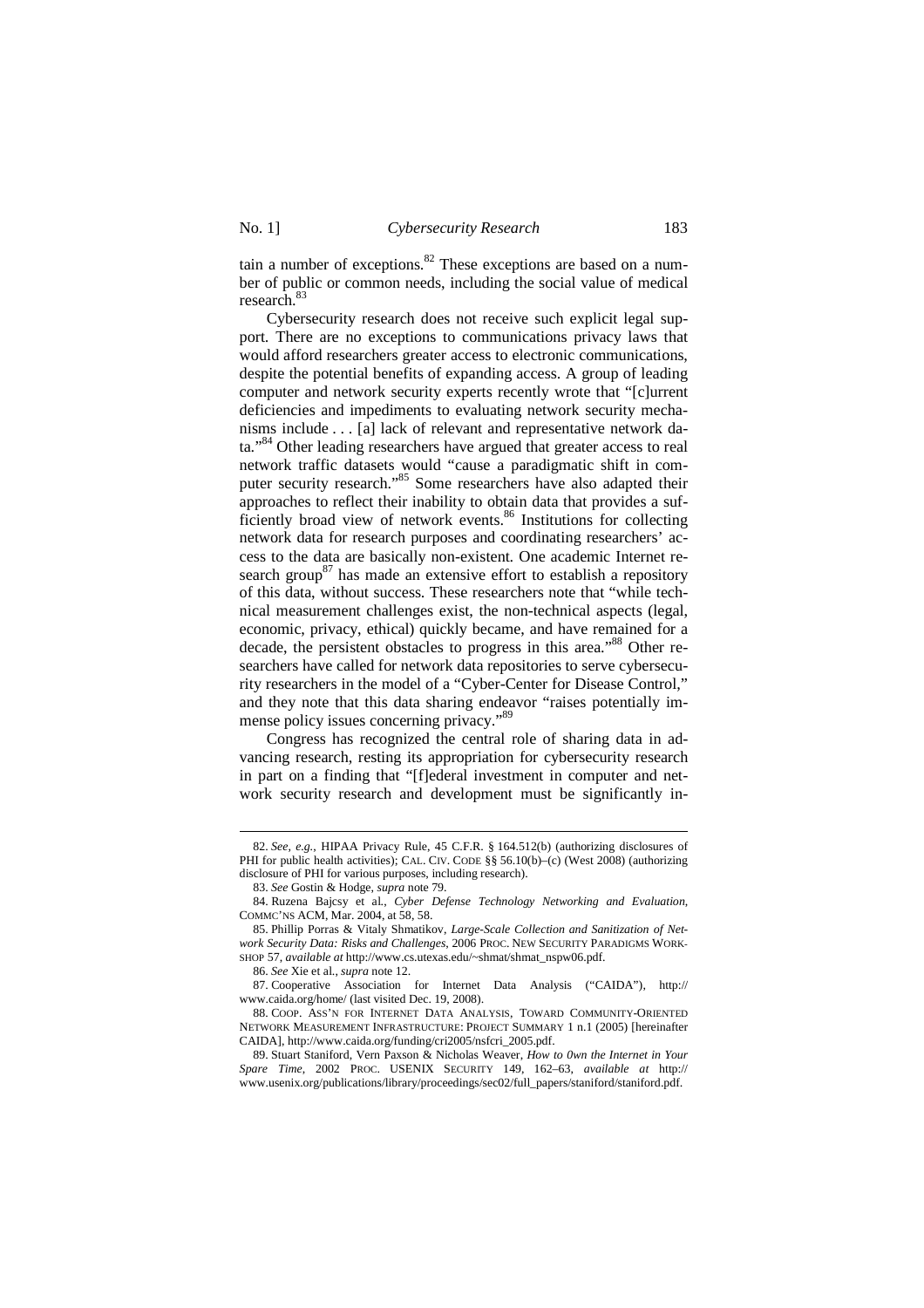creased to . . . better coordinate information sharing and collaboration among industry, government, and academic research projects."<sup>90</sup> The National Science Foundation and Department of Homeland Security have also identified increasing the availability of network data as a critical priority.<sup>91</sup> Still, these agencies have not squarely addressed the threats to privacy arising from increased network data sharing among researchers. The remainder of this Article clarifies and attempts to resolve these privacy issues.

## III. HOW COMMUNICATIONS PRIVACY LAW LIMITS CYBERSECURITY RESEARCH

Cybersecurity researchers have identified the dearth of accessible cybersecurity data as a problem.<sup>92</sup> Communications privacy laws begin to explain this dearth of data, but neither the explanation for nor the solution to this problem stops with an examination of these laws. Even if privacy laws did not prohibit sources of data, such as Internet service providers ("ISPs"), from disclosing data to cybersecurity researchers, a variety of institutional factors also inhibit data sharing. This Part identifies precisely how communications privacy laws, privacy norms, and the outlooks of organizations that handle communications data combine to inhibit data sharing.

#### *A. Communications Privacy Law*

The ECPA's approach to cybersecurity is badly outdated. This model is based on the notion that single firms are best equipped to identify and respond to threats to their own systems.<sup>93</sup> These single firms may, under some circumstances, disclose relevant data to law enforcement agencies to assist in prosecutions. $94$  The threats described

<sup>90.</sup> Cyber Security Research and Development Act, Pub. L. No. 107-305, § 2(5)(C), 116 Stat. 2367, 2368–70 (2002) (codified at 15 U.S.C § 7401 (2006)).

<sup>91.</sup> *See* CAIDA, *supra* note 88.

<sup>92.</sup> *See* Bajcsy et al., *supra* note 84.

<sup>93.</sup> For example, the provider exception to the Wiretap Act, 18 U.S.C. § 2511(2)(a)(i) (2006), authorizes providers of electronic communications services to intercept and disclose communications to law enforcement officials when it is necessary to protect that provider's rights or property. This exception is limited to protection of a service provider's own rights or property; it does not cover disclosures of communications that pertain to threats to other providers' rights or property. *See* GINA STEVENS & CHARLES DOYLE, CONG. RESEARCH SERV., PRIVACY: AN OVERVIEW OF FEDERAL STATUTES GOVERNING WIRETAPPING AND ELECTRONIC EAVESDROPPING 15 (2001), *available at* http://fas.org/sgp/crs/intel/98-326.pdf ("The exemption [18 U.S.C. § 2511(2)(a)(i)] . . . lets the telephone company protect *itself* against fraud . . . ." (emphasis added)).

<sup>94. 18</sup> U.S.C. § 2511(2)(a)(i); *id.* § 2702(b)(5) (permitting the provider of an electronic communications service to disclose the contents of a stored communication to protect its "rights or property"); *id.* § 2702(c)(3) (permitting the provider of an electronic communica-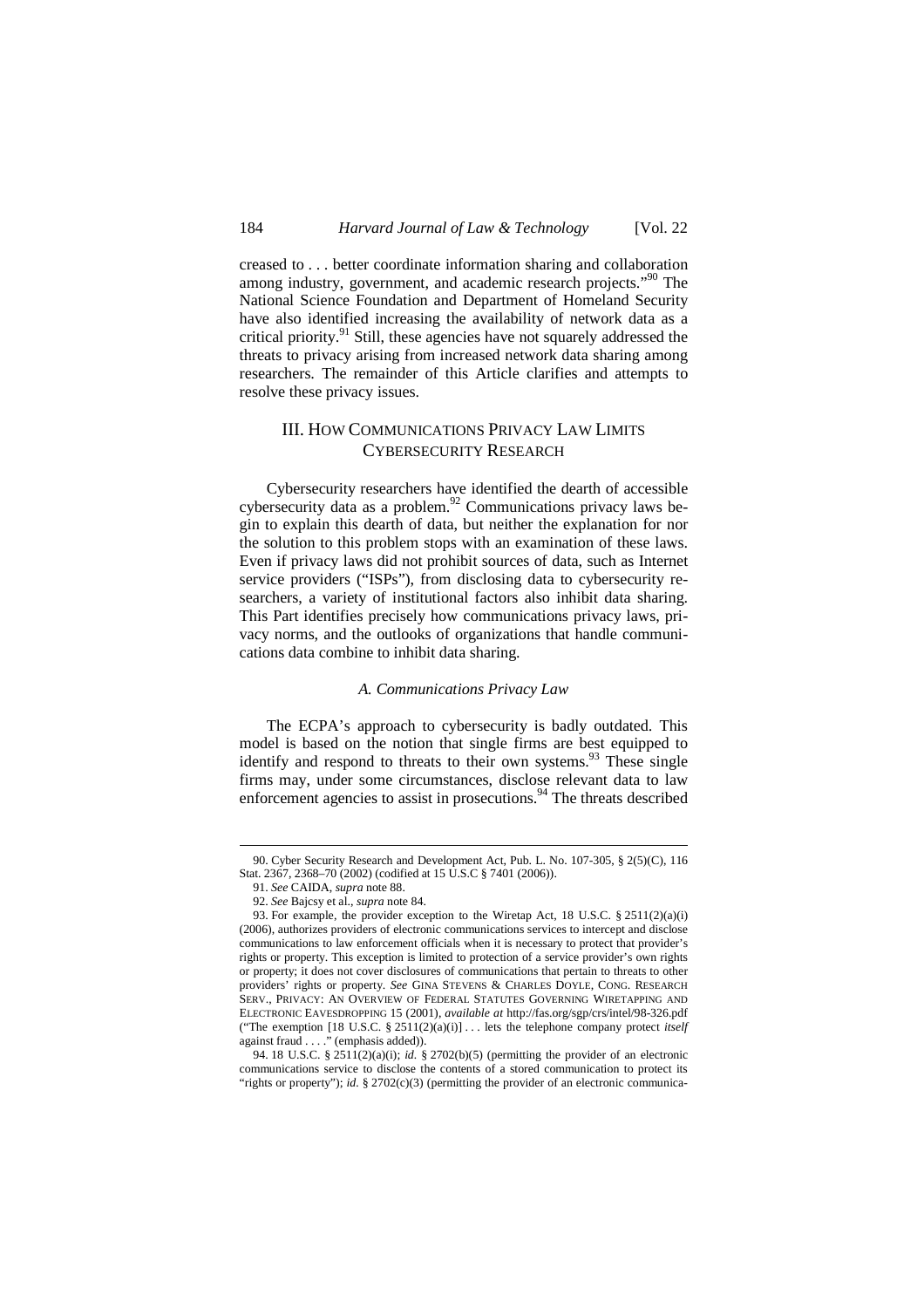in Part II do not fit this model; they almost always require views from multiple organizations to detect and analyze, and they spread rapidly from one organization to the next. Moreover, the provision for disclosure of communications data for law enforcement but not research is at odds with cybersecurity policy priorities.

The ECPA is a notoriously complex set of statutes,<sup>95</sup> which this Article not attempt to describe fully here. Instead, the Article sketches the types of data that the ECPA regulates and emphasizes how the ECPA's structure relates to the institutional and economic hurdles that prevent access to data for cybersecurity research. The ECPA consists of three titles: amendments to the Wiretap Act, which governs the interception of the contents of electronic communications; $96$  the Stored Communications Act ("SCA"), which regulates disclosure of electronic communications contents as well as addressing information; $^{97}$  and the Pen/Trap statute, which regulates the real-time collection of communications addressing information.<sup>98</sup>

### 1. Wiretap Act

 $\overline{a}$ 

The single-firm view of data privacy originated with the enactment of Title III of the Omnibus Crime Control and Safe Streets Act of 1968 ("Wiretap Act").<sup>99</sup> As amended by the ECPA, the Wiretap

96. Electronic Communications Privacy Act of 1986, Pub. L. No. 99-508, §§ 101–111, 100 Stat. 1848, 1848–59 (addressing "interception of communications and related matters" and amending 18 U.S.C. §§ 2510–21).

tions service to disclose records or information pertaining to a customer in order to protect the provider's "rights or property").

<sup>95.</sup> *See, e.g.*, United States v. Smith, 155 F.3d 1051, 1055 (9th Cir. 1998) (commenting that "the intersection of the Wiretap Act and the Stored Communications Act is a complex, often convoluted, area of the law" (citations omitted)); Steve Jackson Games, Inc. v. U.S. Secret Serv., 36 F.3d 457, 462 (5th Cir. 1994) (noting that the Wiretap Act "is famous (if not infamous) for its lack of clarity"); *In re* Application for Pen Register & Trap/Trace Device with Cell Site Location Auth., 396 F. Supp. 2d 747, 753 (S.D. Tex. 2005) (noting, in the context of an application to install a pen register device, that "rigorous attention must be paid to statutory definitions when interpreting this complex statute," i.e., the ECPA); *see also* Orin S. Kerr, *Lifting the "Fog" of Internet Surveillance: How a Suppression Remedy Would Change Computer Crime Law*, 54 HASTINGS L.J. 805, 820–24 (2003).

<sup>97.</sup> *Id.* §§ 201–202, 100 Stat. at 1860–68 (creating a new chapter in Title 18 to regulate "store wire and electronic communications and transactional records access"); 18 U.S.C. § 2702(a)(1)–(2) (prohibiting disclosure of the "contents" of electronic communications by an electronic communications service ("ECS") or a remote computing service ("RCS")); *id.*  § 2702(a)(3) (prohibiting an ECS or RCS from divulging "a record or other information pertaining to a subscriber to or customer of such service").

<sup>98.</sup> Electronic Communications Privacy Act of 1986, Pub. L. No. 99-508, §§ 301–302, 100 Stat. 1848, 1868–72 (creating a new chapter in Title 18 to regulate "pen registers and trap and trace devices").

<sup>99.</sup> Pub. L. No. 90-351, §§ 801–804, 82 Stat. 197, 211–25 (codified as amended at 18 U.S.C. §§ 2510–2522 (2006)). For the historical context of the Wiretap Act, see Deirdre K. Mulligan, *Reasonable Expectations in Electronic Communications: A Critical Perspective on the Electronic Communications Privacy Act*, 72 GEO. WASH. L. REV. 1557, 1561 n.26  $(2004)$ .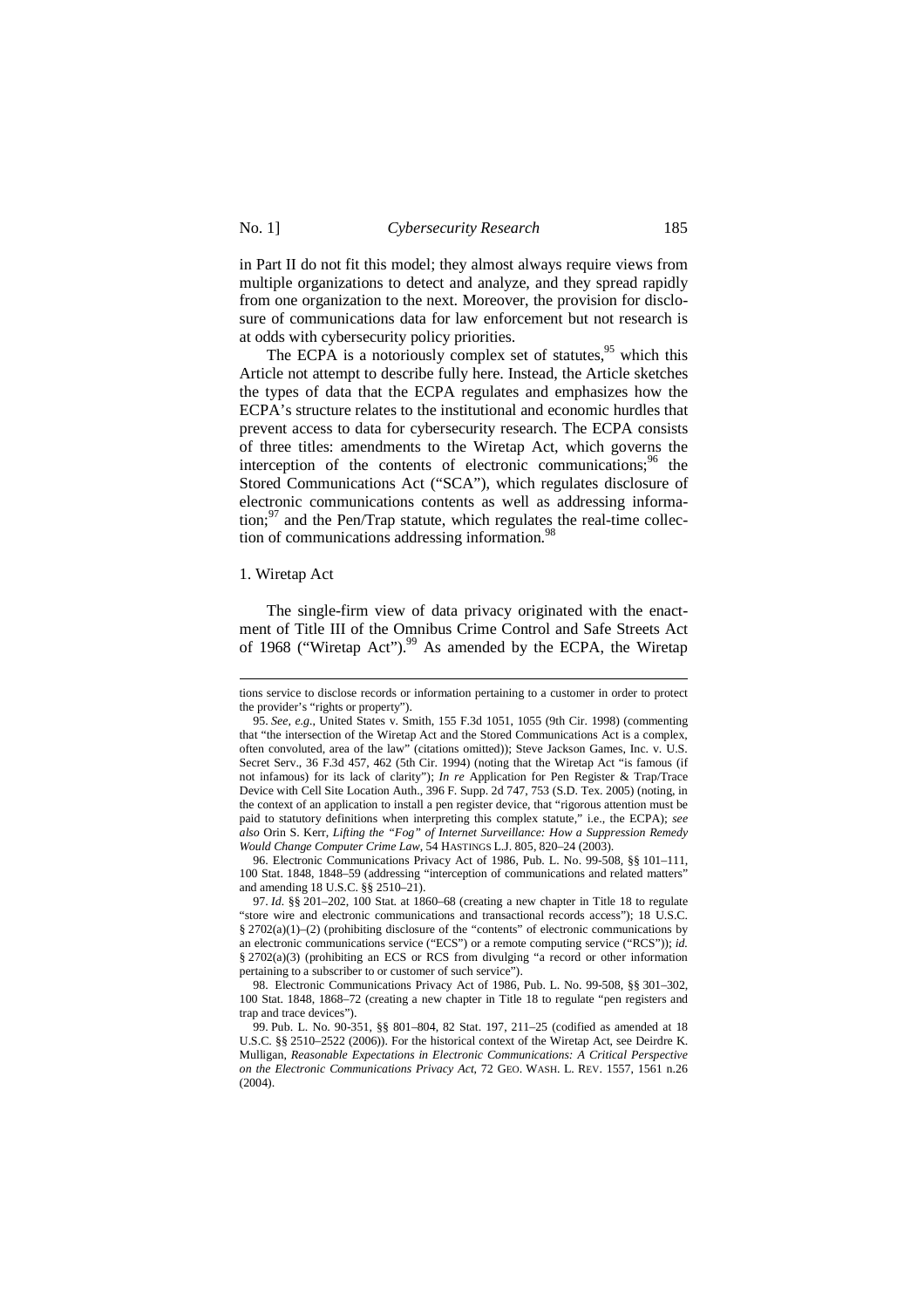Act prohibits anyone from intentionally intercepting electronic communications, such as e-mail. $100$  This prohibition applies to the government, individuals, and private firms, such as the ISPs, that provide individuals and businesses with Internet access.<sup>101</sup> The Wiretap Act's breadth reflects an "overriding congressional concern" with protecting communications contents from eavesdropping.<sup>102</sup> Part of the rationale for the ECPA was to extend statutory privacy protection to communications whose constitutional protection was unclear and which at that time fell outside the Wiretap Act's scope.<sup>103</sup>

Though the interception prohibition applies to a broad set of interceptors, $104$  it is not absolute. The Wiretap Act permits interceptions to proceed under search warrants,<sup>105</sup> and also under a few other statutory exceptions. The exceptions that are most relevant to providing cybersecurity researchers with access to network data are (1) the presence of consent<sup>106</sup> and (2) the "provider exception," which allows an employee of an "electronic communication service"<sup>107</sup> to "intercept, disclose, or use" communications when such activity "is a necessary incident to the rendition of his service or to the protection of the rights or property of the provider of that service."<sup>108</sup>

The provider exception affords cybersecurity researchers with access to communications contents. This access is limited, however, and particularly so in cases where researchers from multiple organizations seek to share data. The first clause in the exception, "a necessary incident to the rendition of [the employee's] service," has not been interpreted in the context of electronic communications.<sup>109</sup> The statute limits the *monitoring* of wire communications to "mechanical or service

<sup>100.</sup> Electronic Communications Privacy Act of 1986, Pub. L. No. 99-508, 100 Stat. 1848 (codified as amended in scattered sections of 18 U.S.C.). The basic prohibition on intercepting electronic communications is found at 18 U.S.C. § 2511(1).

<sup>101.</sup> *See* 18 U.S.C. § 2511 (creating a blanket prohibition on interceptions, subject to specific exceptions).

<sup>102.</sup> Gelbard v. United States, 408 U.S. 41, 48 (1972) (citing S. REP. NO. 90-1097, at 66 (1968)).

<sup>103.</sup> *See* S. REP. NO. 99-541, at 3 (1986) (stating that "providers of electronic mail create electronic copies of private correspondence for later reference" and citing United States v. Miller, 425 U.S. 435 (1976), to suggest that electronic copies do not receive constitutional protection). In *Miller*, the Supreme Court held that the Fourth Amendment did not protect a bank's customer from having his electronic bank records disclosed to law enforcement officials. *Miller*, 425 U.S. at 440.

<sup>104.</sup> Some commentators nevertheless criticize the Wiretap Act based on its narrow definition of "interception" and its exclusion of certain kinds of surveillance altogether. *See, e.g.*, Solove, *supra* note 69, at 1280–82.

<sup>105.</sup> *See* 18 U.S.C. §§ 2515–2517.

<sup>106.</sup> *Id.* § 2511(2)(c). This Article defers discussion of consent to Part III.A.5.

<sup>107.</sup> *Id.* § 2510(15) (defining this term to mean "any service which provides to users thereof the ability to send or receive wire or electronic communications").

<sup>108.</sup> *Id.* § 2511(2)(a)(i).

<sup>109.</sup> U.S. DEP'T OF JUSTICE, SEARCHING AND SEIZING COMPUTERS AND OBTAINING ELECTRONIC EVIDENCE IN CRIMINAL INVESTIGATIONS 125–29 (2002), *available at*  http://www.usdoj.gov/criminal/cybercrime/s&smanual2002.pdf.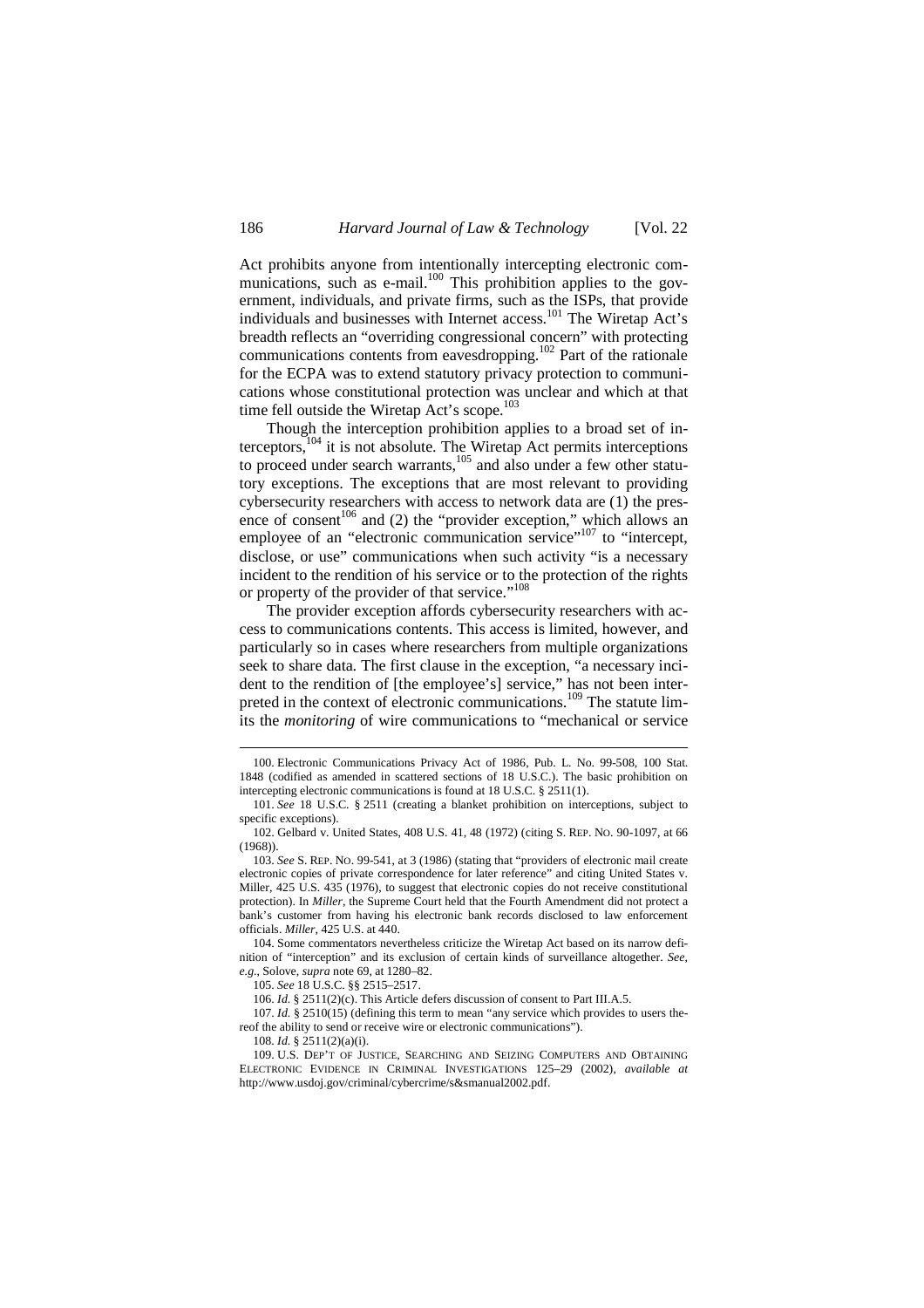quality control checks."<sup>110</sup> It is unclear at what point a service provider's interceptions would constitute "monitoring" and thus be subject to this limitation.<sup>111</sup> Given the lack of case law clarifying the provider exception clause, it is understandable that service providers may be reluctant to allow staff researchers to intercept communications.

The second clause of the provider exception also limits the exception's usefulness in providing cybersecurity researchers with access to network data. Permitting interceptions to "protect the rights or property" of the provider does not allow "unlimited" interceptions;<sup>112</sup> rather, there must be a "substantial nexus" between the monitoring and the threat to the provider's rights or property.<sup>113</sup> Courts have not fully elaborated the kinds of threats that would allow a provider to intercept communications under this exception, but monitoring the network for employee fraud, at least, is within the scope of the exception.<sup>114</sup> This finding is similar to cases involving wire communications.<sup>115</sup> However, the ECPA's legislative history also suggests that the limits on monitoring electronic communications are looser than they are for wire communications. $116$ 

Still, it is unclear how much room the "substantial nexus" requirement allows for research. One commentator has noted that "there is some tension" between the limited interpretations given to the provider exception and the use of interceptions simply to learn more about attackers' tactics.<sup>117</sup> Although cybersecurity researchers might, in some cases, provide information that allows their employers to protect their networks, this connection is likely to be highly attenuated. That is, since researchers usually seek to develop methods of detecting malicious traffic, their results might not be immediately applicable to that purpose. Researchers who wish to monitor traffic relating to botnets or the intrusion of personal computers owned by an ISP's sub-

<sup>110. 18</sup> U.S.C. § 2511(2)(a)(i).

<sup>111.</sup> *See* U.S. DEP'T OF JUSTICE, *supra* note 109, 125–29 (stating that "[t]his language permits providers to intercept, use, or disclose communications in the ordinary course of business *when the interception is unavoidable*" (emphasis added)).

<sup>112.</sup> United States v. Auler, 539 F.2d 642, 646 (7th Cir. 1976).

<sup>113.</sup> United States v. McLaren, 957 F. Supp. 215, 219 (M.D. Fla. 1997).

<sup>114.</sup> United States v. Mullins, 992 F.2d 1472, 1478 (9th Cir. 1993).

<sup>115.</sup> *See, e.g.*, United States v. Pervaz, 118 F.3d 1, 5 (1st Cir. 1997) (approving use of the provider exception by a phone company conducting its own investigation into theft of service or fraud); United States v. Villanueva, 32 F. Supp. 2d 635, 639 (S.D.N.Y. 1998) (same).

<sup>116.</sup> *See* H.R. REP. NO. 99-647, at 47 (1986) ("The provider of electronic communications services may have to monitor a stream of transmissions in order properly to route, terminate, and otherwise manage the individual messages it contains. These monitoring functions . . . do not involve humans listening in on voice conversations. Accordingly, they are not prohibited.").

<sup>117.</sup> Richard Salgado, *Legal Issues*, *in* KNOW YOUR ENEMY: LEARNING ABOUT SECU-RITY THREATS 225, 230–31 (Honeynet Project ed., 2d ed. 2004), *available at*  http://www.honeynet.org/book/Chp8.pdf.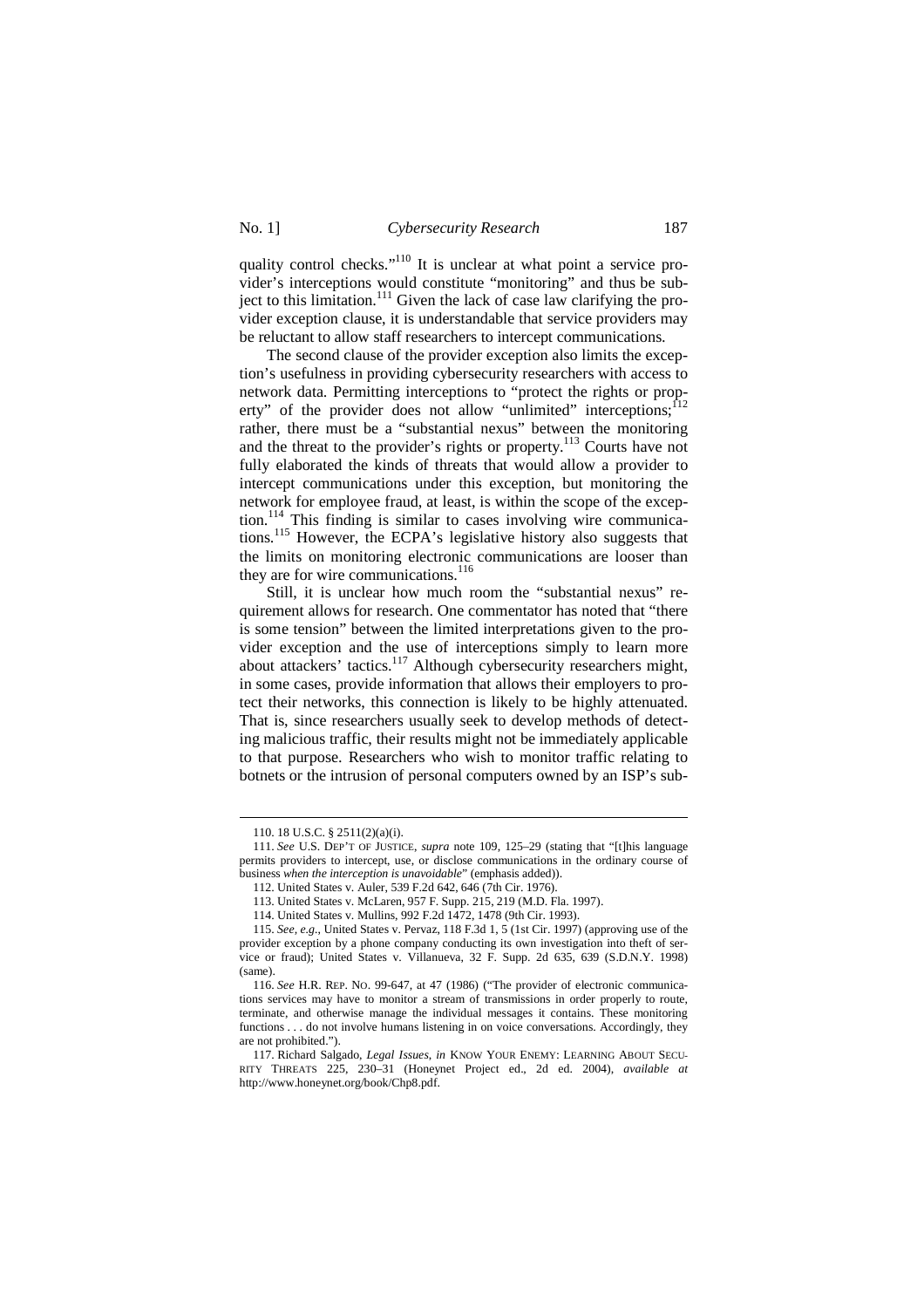scribers probably are not covered by this part of the provider exception.

Whether the provider exception applies to the disclosure of the data, as opposed to its mere use, for research purposes is even less clear. The predicate for invoking the exception is that the "rights or property of the provider" are at risk. Even if a researcher intercepts electronic communications contents under the provider exception, disclosing the contents to outside researchers might stretch the requirement of protecting the original service provider's rights or property. One possible way to satisfy the substantial nexus requirement would be for a provider to bring in an outside expert to monitor traffic relating to a threat to the provider's network. An outside researcher's interest, however, lies in developing new methods, which may or may not be effective in detecting threats against network equipment or services. The connection may therefore be too attenuated to satisfy the requirement. Instead, the Wiretap Act allows disclosure to law enforcement officials.<sup>118</sup>

#### 2. Stored Communications Act

A more permissive statutory scheme, the SCA, applies to accessing communications that are in storage, rather than in transit from source to destination.<sup>119</sup> The SCA distinguishes between the contents of a communication and non-content information.<sup>120</sup> Contents of an electronic communication refers to "any information concerning the substance, purport, or meaning of that communication."<sup>121</sup> Noncontent information includes records pertaining to a subscriber or user of an electronic communications service.<sup>122</sup> Logs of IP addresses that a user has reached, as well as the "to" and "from" fields in e-mail records are also considered non-content records.<sup>123</sup> Whether other records, such as textual Web addresses ("URLs") that contain search engine queries, are content or non-content records is still a matter of  $debate.<sup>124</sup>$ 

<sup>118.</sup> *See Villanueva*, 32 F. Supp. 2d at 639. Note, however, that law enforcement officials may not direct the employees of a service provider to monitor a network unless they have a warrant.

<sup>119. 18</sup> U.S.C. §§ 2701–2712 (2006).

<sup>120.</sup> *See id.* §§ 2702–2703 (setting forth different voluntary and required disclosure rules for contents of a communication and non-contentnon-content records).

<sup>121.</sup> *Id.* § 2510(8).

<sup>122.</sup> *Id.* § 2702(a)(3).

<sup>123.</sup> *Cf.* United States v. Forrester, 495 F.3d 1041, 1048–49 (9th Cir. 2007) (concluding that "to" and "from" fields are non-content records in the context of the Pen/Trap statute).

<sup>124.</sup> *See* Brief of Amici Curiae Law Professors Requesting Additional Briefing If This Court Addresses Google's ECPA Defense at 4, Gonzales v. Google, Inc., 234 F.R.D. 674 (N.D. Cal. 2006) (No. 5-06-mc-80006-JW), *available at* http://www.cdt.org/security/ 20060224law-profs-amicus.pdf (asserting that there is no case law on the ECPA's applica-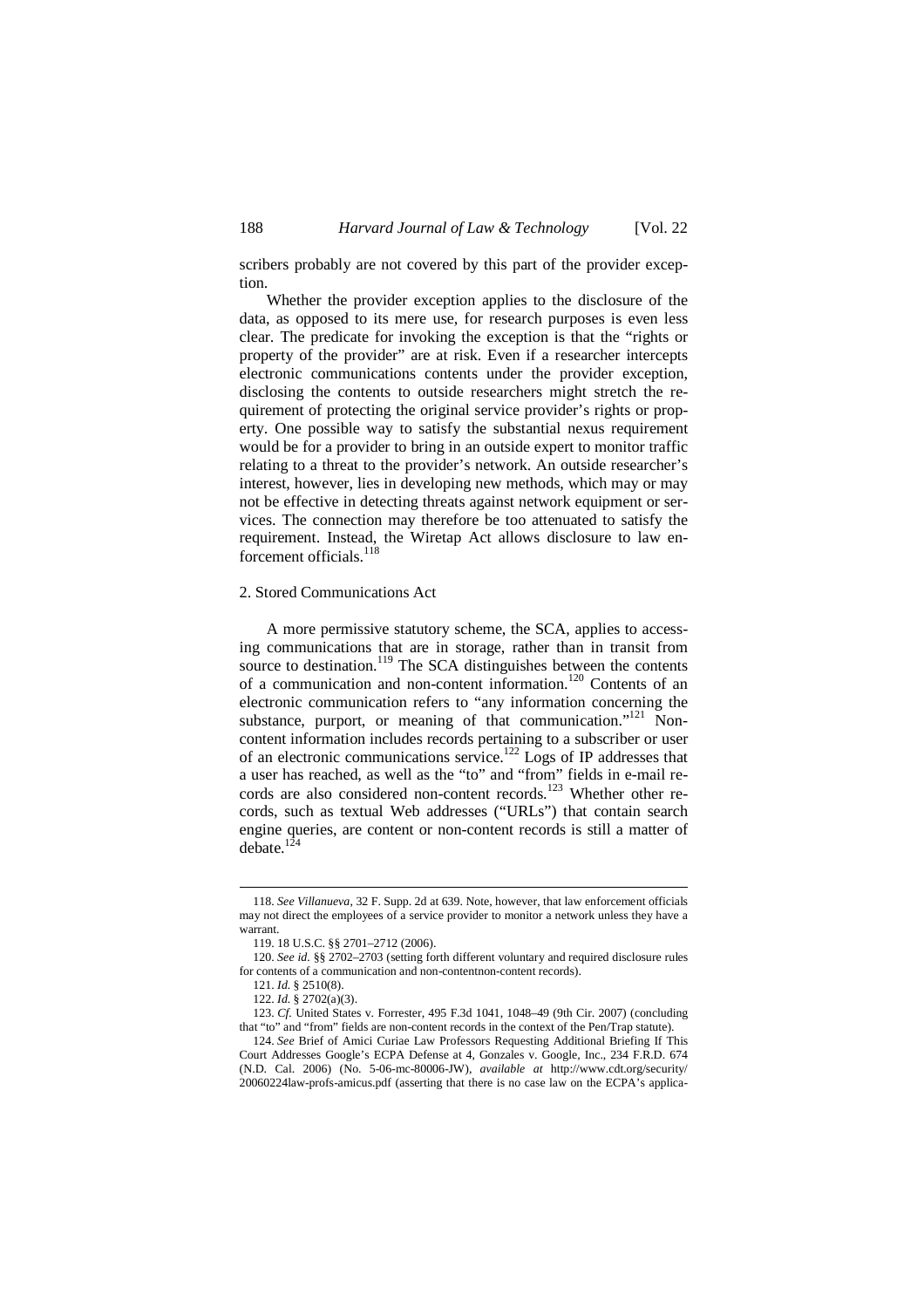$\overline{a}$ 

In contrast to the Wiretap Act, the SCA permits nearly unrestricted use of communications contents and records *within* a service provider.<sup>125</sup> Thus, the SCA does not present an obstacle to cybersecurity researchers obtaining data controlled by the organizations that employ them.

Disclosures of this data to persons outside the service provider, however, may be regulated by the  $SCA$ <sup>126</sup> The extent of regulation depends on two factors: whether the provider discloses communications contents or non-content records, and whether the recipient is a governmental entity.<sup>127</sup>

The SCA prohibits the voluntary disclosure of communications contents by a service provider to any other person, subject to the exceptions discussed below.<sup>128</sup> The restrictions on voluntarily disclosing non-content records are far looser due to two limitations in the SCA. The first limitation is that only an entity that provides service "to the public" is covered by this part of the  $SCA$ <sup>129</sup>. The second is that, even if a service provider falls under these voluntary non-content record disclosure restrictions, it may provide records to any recipient other than a governmental entity. $130$ 

For cybersecurity researchers, the definition of a "governmental entity" is critical because many researchers are employed by state universities or national labs. The ECPA does not define a governmental entity, nor does a definition appear in Title 18 of the United States Code, but courts have interpreted the phrase to include an extremely broad array of government agencies. The Seventh Circuit, for exam-

126. The SCA focuses on the identity of the persons who disclose and receive data; it essentially ignores the terms under which the data exchange takes place. That is, as far as the SCA is concerned, it does not matter whether data is exchanged as part of a commercial transaction or as part of an informal, non-commercial relationship. *See infra* note 138.

tion to URLs or search queries stored by a company that provides electronic communications service).

<sup>125.</sup> *See* 18 U.S.C. § 2702(b)(4) (allowing disclosure of the contents of a communication "to a person employed or authorized or whose facilities are used to forward such communication to its destination"). The SCA applies only to "electronic communication services" ("ECS") and "remote computing services" ("RCS"). *See id.* § 2510(15) (defining "electronic communication service" to mean "any service which provides to users thereof the ability to send or receive wire or electronic communications"); *id.* § 2711(2) (defining "remote computing service" to mean "the provision to the public of computer storage or processing services by means of an electronic communications system"). The ECS category is further divided into services that are open to the public and those that are not. *See id*. § 2702 (regulating voluntary disclosure of communications by "an electronic communications service to the public" only). For simplicity of the main discussion, I am concerned only with an ECS and use this term interchangeably with "service provider," unless otherwise noted.

<sup>127. 18</sup> U.S.C. § 2702(b)–(c).

<sup>128.</sup> *Id*. § 2702(a). Because the SCA's voluntary disclosure provisions are far more important for relating the ECPA to cybersecurity research, I do not discuss details of the SCA's compelled disclosure provisions. For an exposition and analysis of those provisions, see Kerr, *supra* note 69.

<sup>129. 18</sup> U.S.C. § 2702(a)(3).

<sup>130.</sup> *Id.* § 2702(c)(6).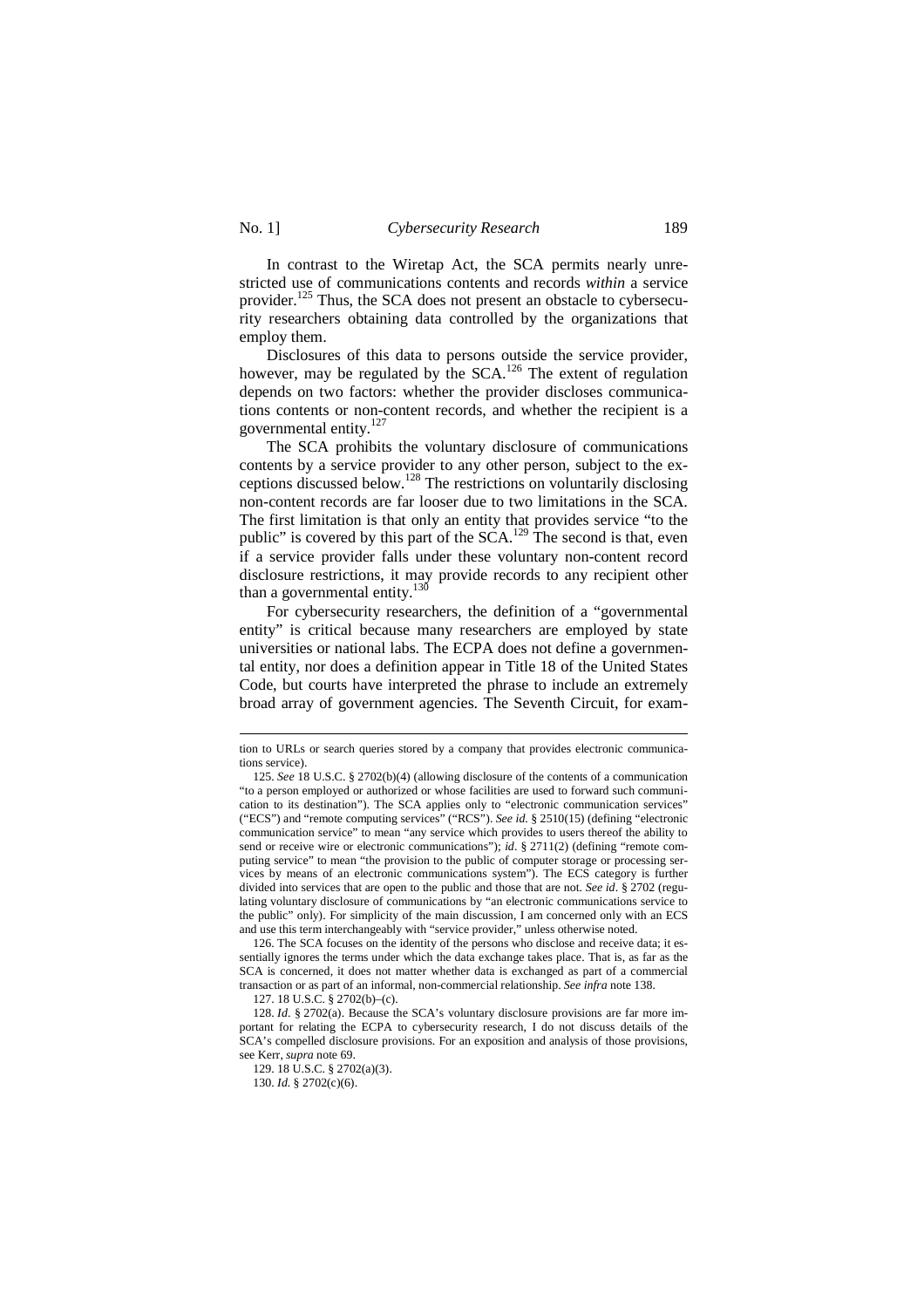ple, has stated that the use of "governmental entity" in the ECPA "is considerably broader than 'the federal government'" and serves to "distinguish the public from the private sector."<sup>131</sup> The court did specify that the ECPA used the term in order to "attach[] a price tag" to the use of government power to compel private parties to produce information.<sup>132</sup> But in the SCA, and the ECPA as a whole, it is far from clear that a public sector entity must have compulsory powers to be a governmental entity. Had Congress intended to limit disclosures of non-content information only to public sector entities that have compulsory powers, it could have used narrower language, such as "investigative or law enforcement entities."<sup>133</sup>

This statutory structure creates an odd result for cybersecurity researchers. Put simply, a service provider may share non-content data with a researcher from a private university, but sharing the same data with a researcher from a public university raises a serious question under the SCA. Though this result may be consistent with the purpose of extending Fourth Amendment protections against government intrusions into the realm of electronic communications, $134$  it does little to protect individual privacy. On one hand, government cybersecurity researchers are unlikely to *use* this communications data differently than would a researcher within the service provider firm or a researcher at another private firm. On the other hand, the SCA permits voluntary disclosure of records to protect the "rights or property" of the provider. Disclosures for this purpose are more likely to result in invasive investigative practices. The result is that the SCA provides an exception that accommodates law enforcement but thwarts data disclosure for other uses, even though those uses may occur within the organizational boundaries of a service provider.

Like the Wiretap Act, the SCA contains a "provider exception" that permits some disclosure of communications contents when neces-

<sup>131.</sup> Ameritech Corp. v. McCann, 403 F.3d 908, 912 (7th Cir. 2005).

<sup>132</sup>*. See id.* at 912–13 (citing administrative grand jury, and trial subpoenas as examples of the government's compulsory powers).

<sup>133.</sup> *See* 18 U.S.C. § 2510(7) (defining an "[i]nvestigative or law enforcement officer" as an individual "who is empowered by law to conduct investigations of or to make arrests for offenses enumerated" in the ECPA).

<sup>134.</sup> *See* U.S. CONST. amend. IV. The Senate Report issued in connection with the ECPA is quite explicit about the underlying Fourth Amendment-based model of privacy:

When the Framers of the Constitution acted to guard against the arbitrary use of Government power to maintain surveillance over citizens, there were limited methods of intrusion in the "houses, papers and effects" protected by the Fourth Amendment. During the intervening 200 years, development of new methods of communication and devices for surveillance has expanded dramatically the opportunity for such intrusions.

S. REP. NO. 99-541, at 1–2 (1986). The Senate Report continues: "Most importantly, the law must advance with the technology to ensure the continued vitality of the fourth amendment. Privacy cannot be left to depend solely on physical protection, or it will gradually erode as technology advances." *Id.* at 5.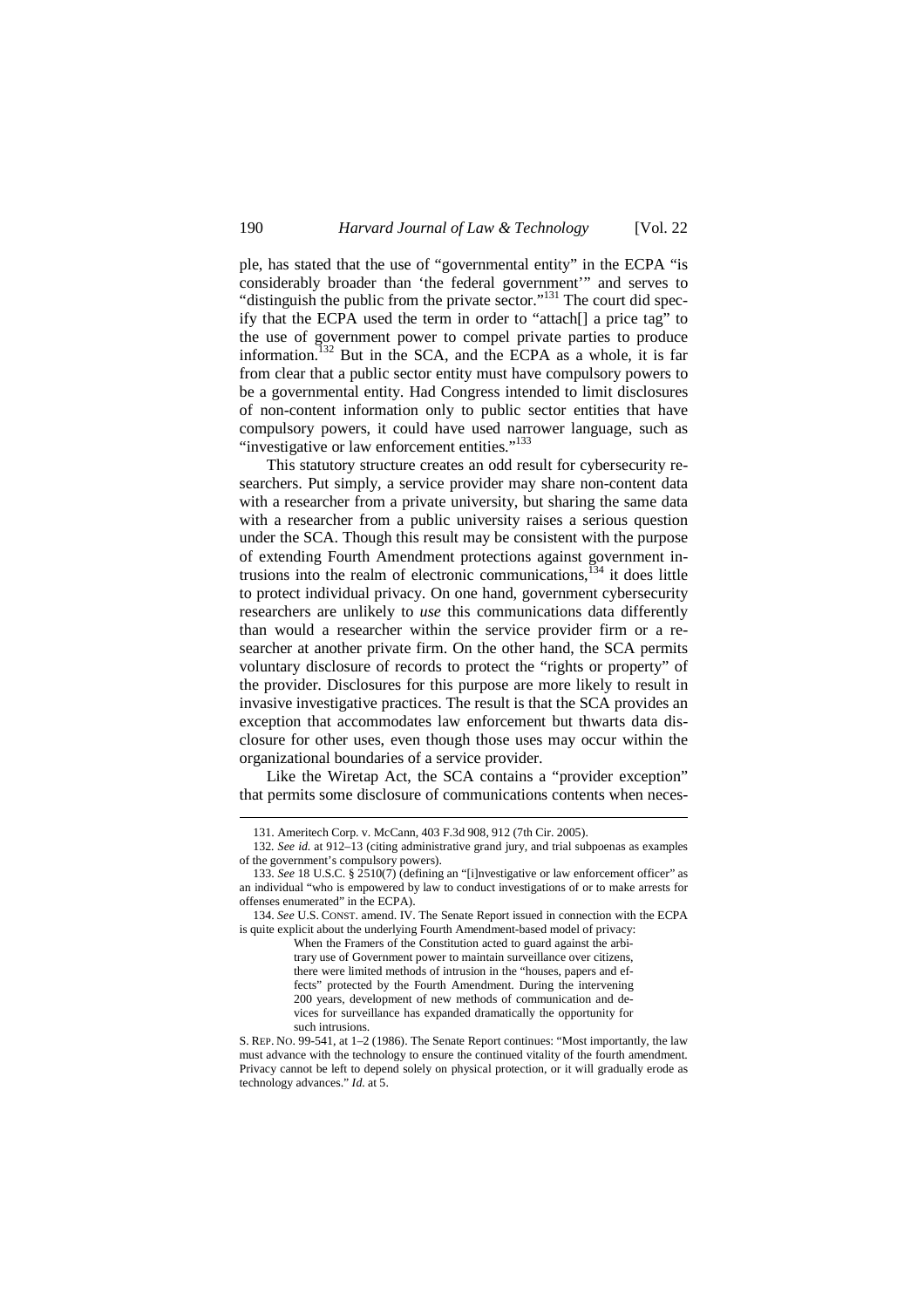sary to protect the "rights or property" of the provider.<sup>135</sup> There are few, if any, cases interpreting this exception. Still, the similarity between the provider exception in the SCA and in the Wiretap Act suggests a similar purpose and scope: to allow service providers to monitor their systems for threats to their own rights or property.<sup>136</sup> As with the analogous exception in the Wiretap Act, the SCA's provider exception envisions that individual firms are well positioned to detect threats against them and that disclosure to law enforcement agencies is the appropriate way to handle such threats.<sup>137</sup> The SCA does not restrict the use of communications within an electronic communication services firm; rather, the SCA focuses solely on disclosure, whether voluntary, compelled, or resulting from some kind of breach in a service provider's access controls.<sup>138</sup>

## 3. Pen/Trap Statute

The third and final title of the ECPA is the Pen/Trap statute, which is the non-content counterpart to the Wiretap Act.<sup>139</sup> The statute's name refers to devices that collect incoming addressing information (trap and trace devices) and outgoing addressing information (pen registers). $140$ 

<sup>135. 18</sup> U.S.C. § 2702(b)(5).

<sup>136.</sup> *See* Kerr, *supra* note 69, at 1221 n.91.

<sup>137.</sup> *See* U.S. DEP'T OF JUSTICE, *supra* note 109, at 225 app. G (stating, in a sample letter from a service provider to a law enforcement agency, that the provider is permitted to disclose communications contents and non-content records to government agents "if such disclosure protects the [Provider]'s rights and property").

<sup>138.</sup> *See* 18 U.S.C. §§ 2702–2710 (defining conditions and process for voluntary and compelled disclosure of communications contents and non-content records). The SCA also prohibits a person from accessing, or exceeding authorized access to, an electronic communications service facility and "obtain[ing], alter[ing], or prevent[ing] authorized access to a[n] ... electronic communication while it is in electronic storage in such system." *Id.* § 2701(a). This provision holds liable the person who obtains unauthorized access to a stored communication, rather than the communications service provider. Indeed, the provider of the electronic communications service may access stored communications. *Id*. § 2701(c)(1). As one court has noted, this is a "provider exception," but its "breadth presents a striking contrast to the Wiretap Act's own, much narrower provider exception." United States v. Councilman, 418 F.3d 67, 82 (1st Cir. 2005) (en banc). Furthermore, the user of the service may authorize access to his or her stored communications. 18 U.S.C. § 2701(c)(2). Courts have required little in the way of formality to find consent on the user's part. *See, e.g.*, Konop v. Hawaiian Airlines, Inc., 302 F.3d 868, 880 (9th Cir. 2002) (finding that individuals on a website's list of eligible users authorized them to give consent for use of the website on behalf of the website's owner); *In re* DoubleClick Inc. Privacy Litig., 154 F. Supp. 2d 497, 514 (S.D.N.Y. 2001) (finding that website owners utilizing DoubleClick's targeted advertising service consented to DoubleClick's interception by use of such service).

<sup>139. 18</sup> U.S.C. §§ 3121–3127.

<sup>140.</sup> *Id.* § 3127(3)–(4) (defining "pen register" and "trap and trace" device, respectively). Because the use of both types of devices is regulated by this statute, it is sometimes called the "Pen/Trap statute." *See also* U.S. DEP'T OF JUSTICE, *supra* note 109, 112–14.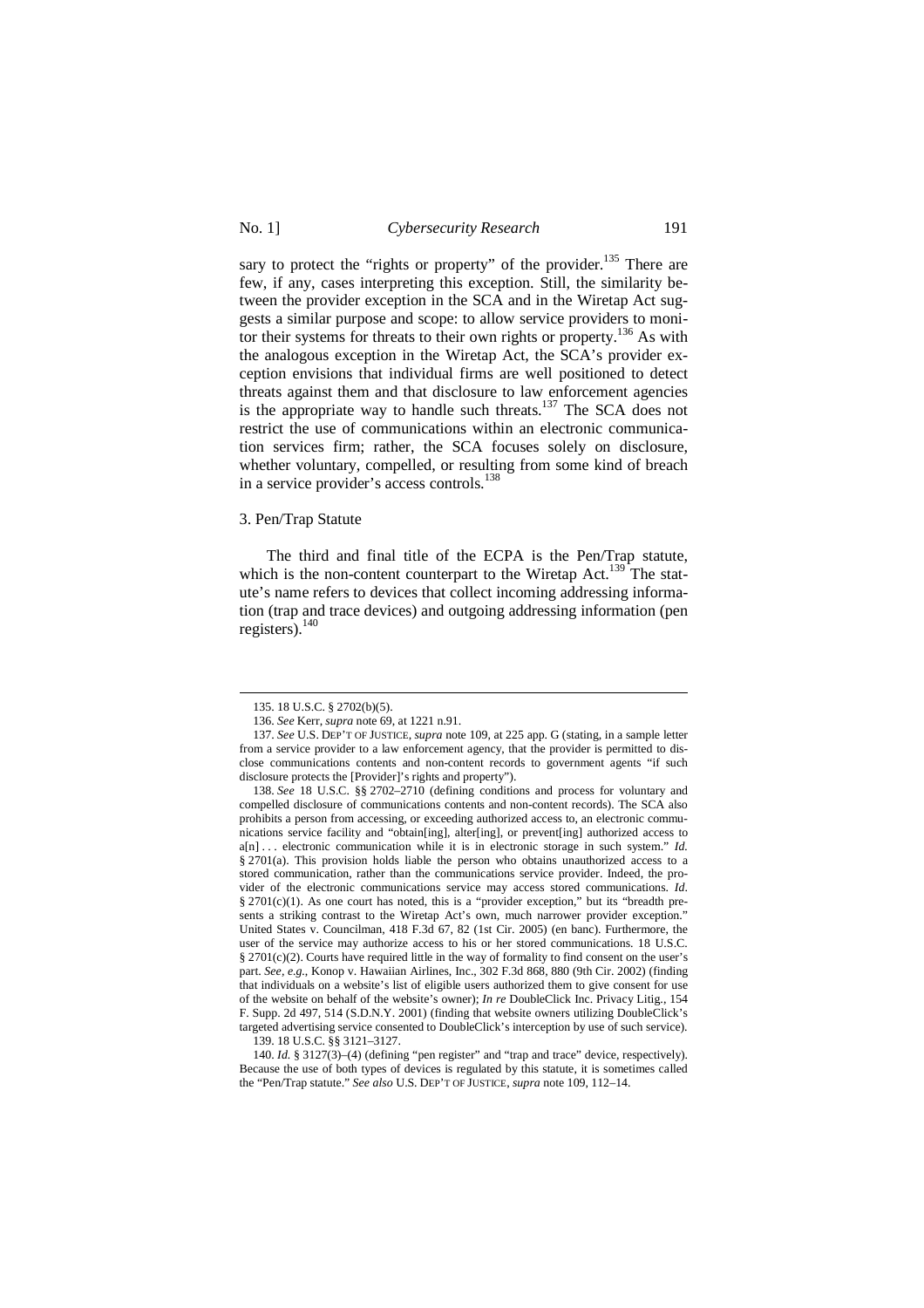The Pen/Trap statute regulates the real-time collection of communications addressing information.<sup>141</sup> The statute generally prohibits any person from installing or using a device that collects addressing information in real time, though law enforcement officers may do so if they obtain a court order.<sup>142</sup> As stated above, addressing information includes essentially all non-content information about a particular communication, such as IP addresses $143$  and the "to" and "from" fields in e-mail messages.<sup>144</sup> It is unclear whether uniform resource locators ("URLs") — the addresses that most Internet users use to connect to websites — are addressing information or contents.<sup>145</sup>

The Pen/Trap statute follows the Wiretap Act's approach; it applies to all persons but creates exceptions for a service provider's internal use and for limited government access to addressing information. The statute permits a service provider to collect addressing information in the ordinary course of business.<sup>146</sup> In addition, the government may obtain a court order allowing it to install a pen register by certifying that the addressing information it would obtain is "relevant to an ongoing criminal investigation."<sup>147</sup>

The Pen/Trap statute does not offer a clear path for giving cybersecurity researchers access to real-time non-content data. The statute authorizes service providers to install pen registers to protect their users from abuse or to protect the provider's rights or property.<sup>148</sup> Like the provider exceptions in the Wiretap Act and the SCA, the service provider's own security is the trigger for the exception. The Pen/Trap statute's exception, however, is concerned only with the condition for allowing a service provider to install a pen register; the statute lacks a corresponding disclosure provision.<sup>149</sup>

<sup>141.</sup> *See* 18 U.S.C. § 3121(a) (prohibiting any person from installing a pen register or a trap and trace device).

<sup>142.</sup> *Id*. §§ 3121–3123. *See also* Brown v. Waddell, 50 F.3d 285, 287 (4th Cir. 1995).

<sup>143.</sup> *See generally In re* Application of the United States for an Order Authorizing the Use of a Pen Register and Trap on [xxx] Internet Service Account/User Name [xxxxxxxxxxx@xxx.com], 396 F. Supp. 2d 45, 48–49 (D. Mass. 2005) (regarding IP addresses as addressing information, not content).

<sup>144.</sup> *See* Solove, *supra* note 69, at 1287 (concluding that addressing information includes the "To:" and "From:" fields in an e-mail message).

<sup>145.</sup> Indeed, classification of URLs might depend on the particular URL. *See In re* Application of the United States, 396 F. Supp. 2d at 48–49 (requiring a trap and trace order to list data that the recipient Internet service provider would be prohibited from disclosing because the URLs in the list that contain search terms "would reveal content").

<sup>146.</sup> *See* 18 U.S.C. § 3121(b)(1) (permitting an electronic communication service to install a pen register or trap and trace device in a context "relating to the operation, maintenance, and testing of a wire or electronic communication service or to the protection of the rights or property of such provider").

<sup>147.</sup> *Id.* §§ 3122–3123.

<sup>148.</sup> *Id.* § 3121(b)(1).

<sup>149.</sup> *See id.* § 3121(b)(1) (permitting service providers to install a pen register or tap and trace device "relating to the protection of rights or property of [the] provider, or to the protection of users of that service from abuse of service or unlawful use of service"); *id.*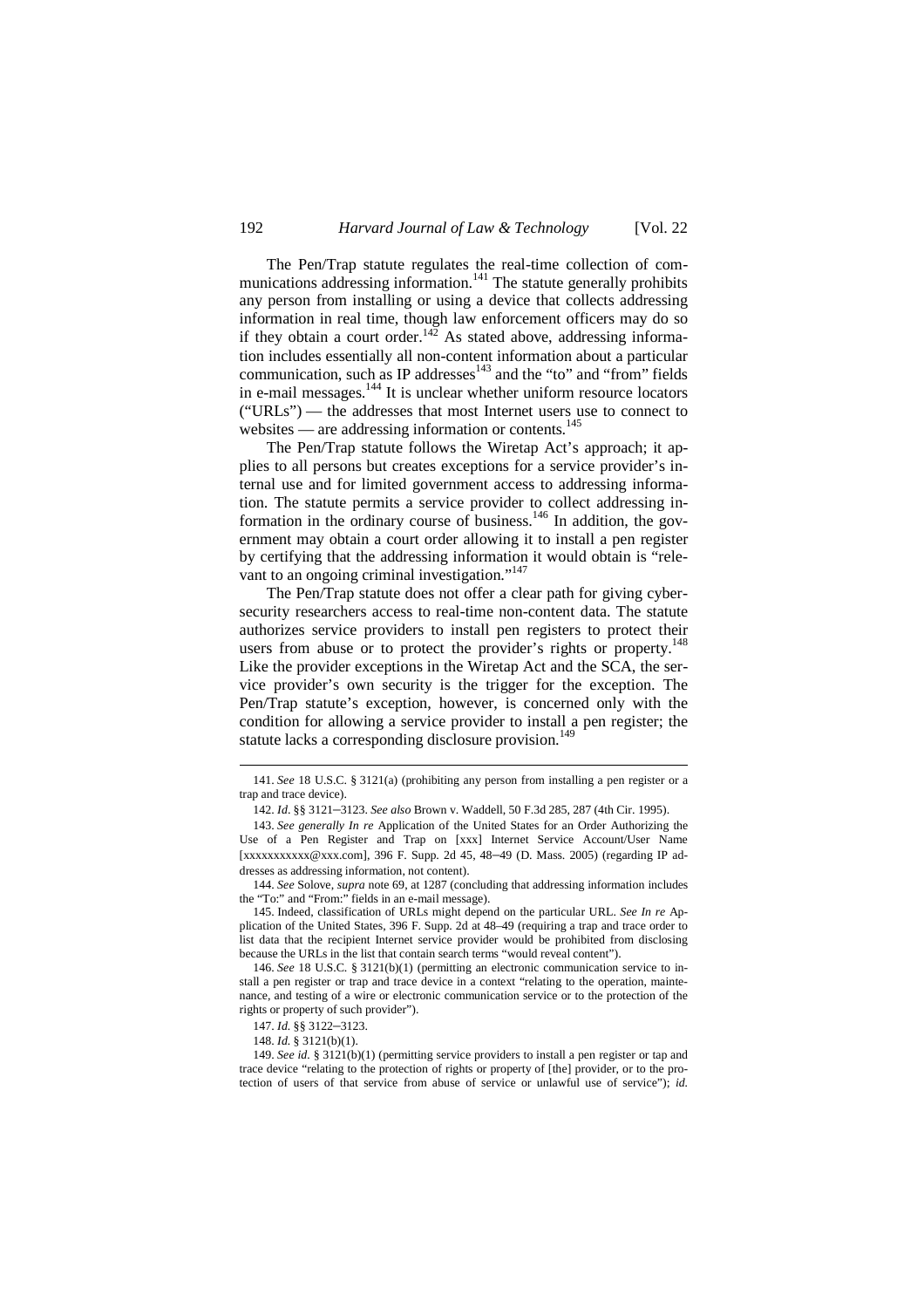### No. 1] *Cybersecurity Research* 193

The Pen/Trap statute therefore provides little guidance about whether, and under what conditions, it is permissible to disclose addressing information to cybersecurity researchers. One possible standard is that any recorded addressing information becomes a noncontent record subject to the disclosure provisions of the SCA.<sup>150</sup> In that case, a service provider might voluntarily disclose the addressing information to law enforcement officials to protect its "rights or property."<sup>151</sup> But this restriction probably would not permit disclosure to cybersecurity researchers affiliated with a governmental entity. Internal research uses of the data would be permissible, for cybersecurity purposes or otherwise, by analogy to the internal use of non-content records under the SCA.<sup>152</sup>

Alternatively, the Pen/Trap statute, by failing to prohibit disclosure, could be read to authorize any disclosure of addressing information by a service provider, so long as the provider collected the information in a manner consistent with one of the statute's exceptions. However, these exceptions are triggered by concerns far broader than provider security. Any collection of addressing information "relating to the operation, maintenance, and testing"<sup>153</sup> would suffice to authorize disclosure. This reading of the statute would effectively gut the non-content provisions of the SCA. The creation of the Pen/Trap statute and the SCA through the same act of Congress makes this interpretation unlikely.<sup>154</sup>

## 4. State Laws

 $\overline{a}$ 

State privacy statutes and common law have the potential to complicate further the question of cybersecurity researchers' access to communications data. Most states have adopted their own versions of the federal Wiretap Act.<sup>155</sup> Though most of these statutes offer ap-

<sup>§ 3121(</sup>b)(2) (permitting providers to install pen/trap devices "to record the fact that a wire or electronic communication was initiated or completed in order to protect such provider, another provider furnishing service toward the completion of the wire communication, or a user of that service, from fraudulent, unlawful or abusive use of service").

<sup>150.</sup> *See supra* Part III.A.2 (noting that a service provider's records of its customers' Internet usage are likely within the SCA's definition of non-content records).

<sup>151. 18</sup> U.S.C. § 2702(c)(3). Note that a service provider that does not provide service to the public may disclose non-content records to a governmental entity, a category that encompasses far more than law enforcement agencies, even if the disclosure would not meet the requirements of  $\S 2702(c)(3)$ .

<sup>152.</sup> *See supra* Part III.A.2.

<sup>153. 18</sup> U.S.C. § 3121(b)(1).

<sup>154.</sup> *Cf.* United Sav. Ass'n of Tex. v. Timbers of Inwood Forest Assocs., 484 U.S. 365, 371 (1988) ("Statutory construction, however, is a holistic endeavor. A provision that may seem ambiguous in isolation is often clarified by the remainder of the statutory scheme  $\dots$  .").

<sup>155.</sup> *See* Daniel R. Dinger, *Should Parents Be Allowed to Record a Child's Telephone Conversations When They Believe the Child Is in Danger?: An Examination of the Federal Wiretap Statute and the Doctrine of Vicarious Consent in the Context of a Criminal Prose-*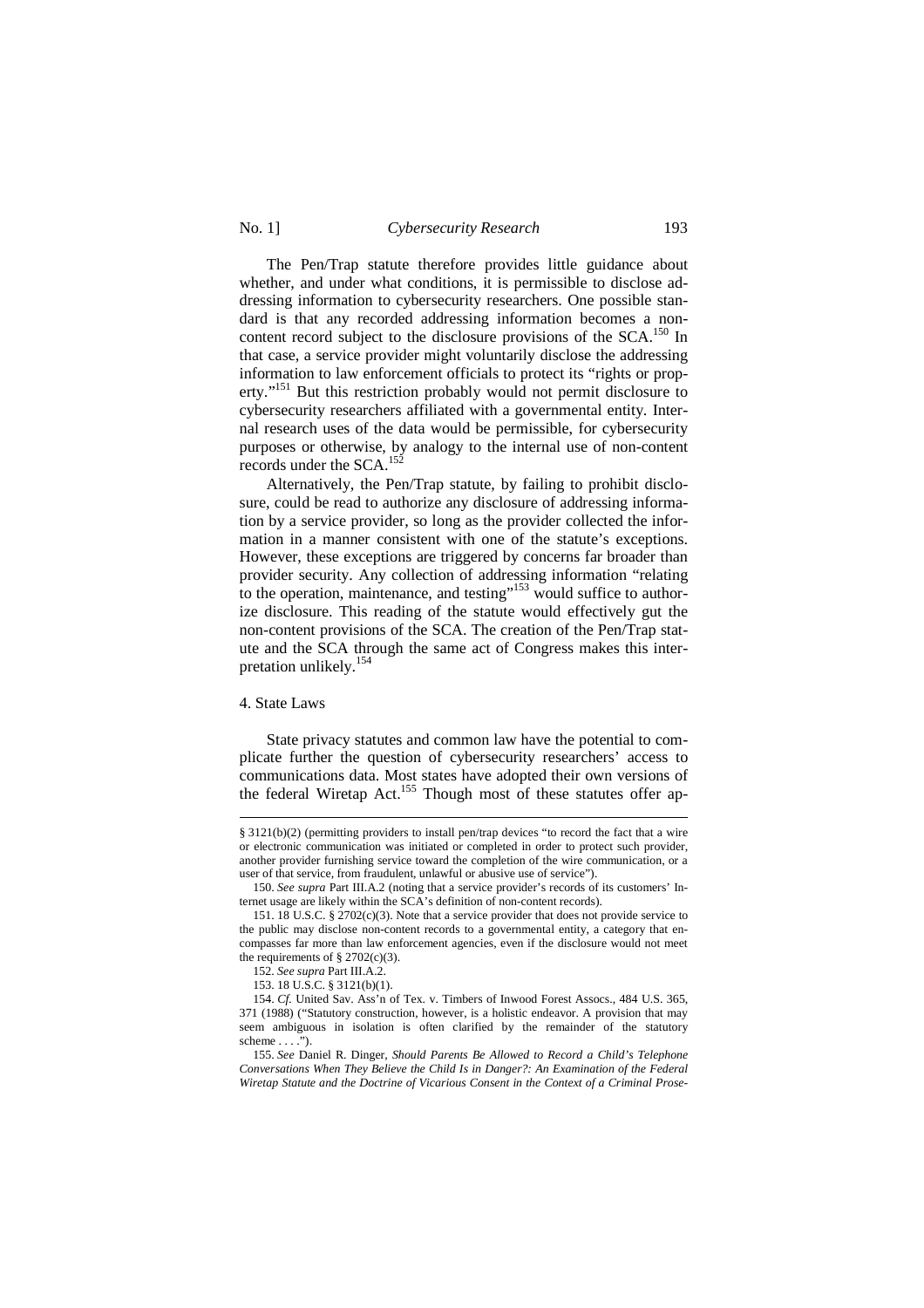proximately the same level of protection as the Wiretap Act for communications, <sup>156</sup> some are more protective.<sup>157</sup> California, for example, requires that all parties to a communication consent to its interception,<sup>158</sup> whereas the Wiretap Act provides a one-party consent rule.<sup>159</sup>

As a practical matter, state laws that deviate to the more protective side of communications privacy have the potential to raise further the costs of assembling cybersecurity datasets, or to prevent disclosure of data where federal law might allow it. $160$  State communications privacy laws have the greatest impact on the question of defining researchers' access to cybersecurity data when the state laws are more restrictive than federal law. This Article discusses ways to address the complicating effect of state privacy law on cybersecurity research in Part V.

## 5. Gaps

The gaps in the ECPA are as important as its positive protections for establishing the baseline of the current state of communications privacy in the cybersecurity research context. The ECPA leaves two significant gaps. First, retention and internal use of data by a firm that controls it are essentially unregulated. Second, courts have interpreted the ECPA's consent provisions broadly in favor of finding consent. Both of these gaps potentially mean that many users have already agreed to allow service providers to use their data for cybersecurity research, though this is not the only use that providers make of this data. This situation leaves a large gap between industry and academic norms and users' understanding of data retention and use. Google's announcement in March 2007 that it would limit its retention of individuals' search histories to eighteen months illustrated this gap.<sup>161</sup> This announcement seemed to serve as public notice of how exten-

*cution*, 28 SEATTLE U. L. REV. 955, 965 & n.58 (2005) (noting that all states but Vermont have adopted a statutory equivalent of the Wiretap Act).

<sup>156.</sup> *Id.* at 965 & n.59.

<sup>157.</sup> Several state courts and at least one federal court have found that state wiretap statutes must be at least as protective as the Wiretap Act. *See id.* at 966 & n.65 (citing Commonwealth v. Vitello, 327 N.E.2d 819, 834 (Mass. 1975), People v. Conklin, 522 P.2d 1049, 1056 (Cal. 1974), and United States v. Mora, 821 F.2d 860 (1st Cir. 1987)).

<sup>158.</sup> CAL. PENAL CODE § 632(a) (West 2008) (defining an offense for intercepting "intentionally and without the consent of *all* parties to a confidential communication" (emphasis added)).

<sup>159. 18</sup> U.S.C. § 2511(2)(c)–(d) (2006).

<sup>160.</sup> Gostin & Hodge, *supra* note 79, at 1465–66 (discussing the effects of the lack of federal preemption in the context of health information disclosure rules upon public health and medical research).

<sup>161.</sup> *See* Posting of Peter Fleischer to Official Google Blog, How Long Should Google Remember Searches?, http://googleblog.blogspot.com/2007/06/how-long-should-googleremember.html (June 11, 2007, 22:08 PDT).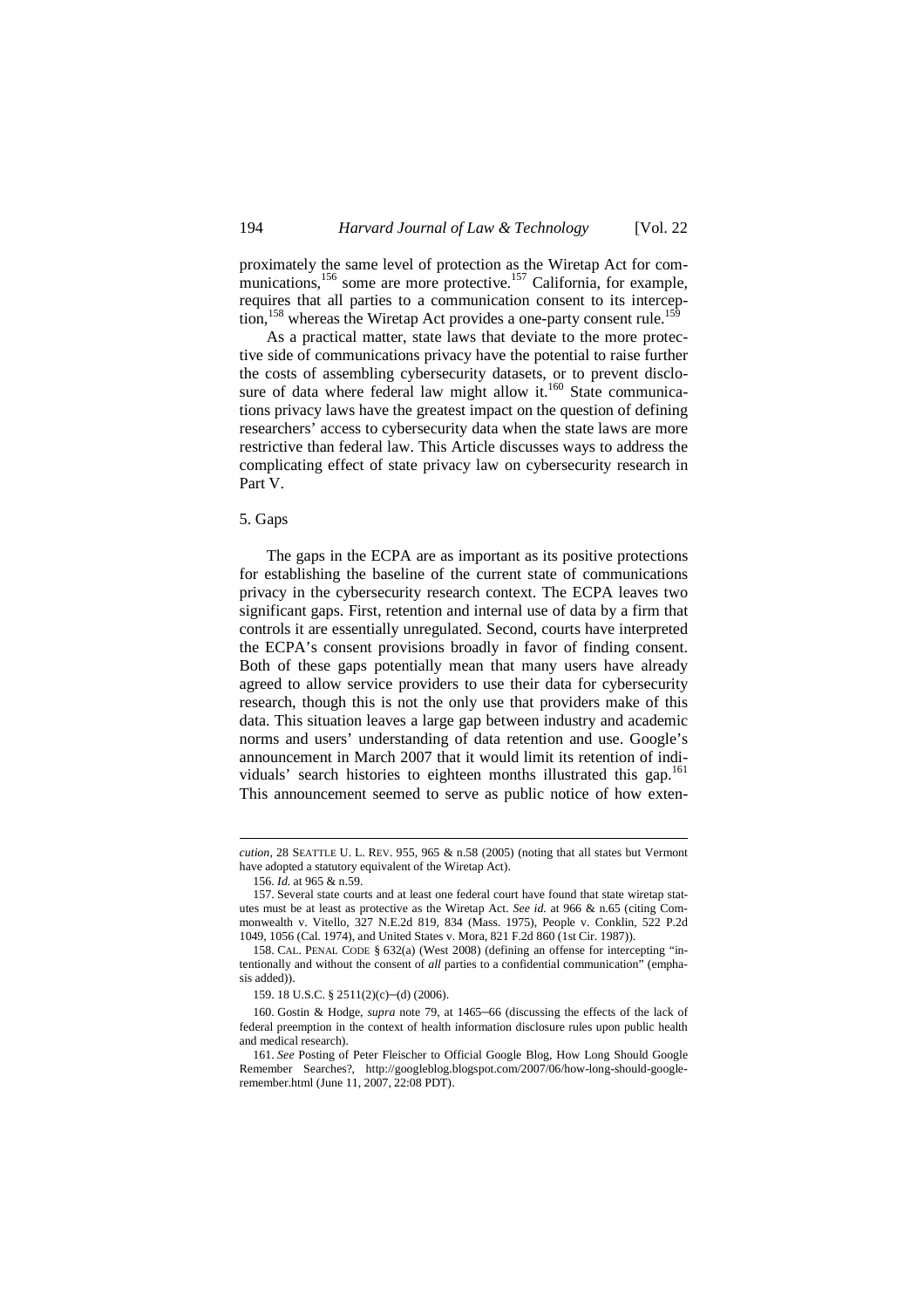-

sively Google retains data,  $162$  yet it is unclear whether users in general gained from the announcement a better understanding of the company's data retention and usage practices.<sup>163</sup>

Two recent cases illustrate the ECPA's lack of controls on retention and internal use. When the Recording Industry Association of America ("RIAA") in July 2002 began suing users of peer-to-peer file sharing services, it issued a subpoena to Verizon Internet Services, demanding that Verizon disclose the names and other identifying information for customers assigned a particular network address on a particular day and time.<sup>164</sup> Although Verizon fought the subpoena on a number of grounds, Verizon did not argue that it did not have the information that the RIAA sought.<sup>165</sup> Retaining this information is consistent with Verizon's current privacy policy.<sup>166</sup> The point of the Verizon example is simply to illustrate that ISPs retain, for at least

164. *See In re* Verizon Internet Servs., Inc., 240 F. Supp. 2d 24, 28 (D.D.C. 2003).

<sup>162.</sup> *See* Maija Palmer, *EU Probes Google Grip on Data*, FIN. TIMES (LONDON), May 25, 2007, at 13 (reporting, after Google's retention policy change, that "European data protection officials have raised concerns that Google could be contravening European privacy laws by keeping data on internet searches for too long"); Adam Cohen, *What Google Should Roll Out Next: A Privacy Upgrade*, N.Y. TIMES, Nov. 28, 2005, at A18 (criticizing Google for its privacy policies, including data retention); Victoria Shannon, *Footprints in the Sand*, INT'L HERALD TRIB. (PARIS), Mar. 22, 2007, at 21 (suggesting that Google could have used the occasion to better educate users in protecting their privacy).

<sup>163.</sup> An analysis based on survey data collected after Google's announcement found that a significant percentage of Internet users falsely believe that "[i]f a website has a privacy policy, it means that the site cannot use information to analyze your online activities." CHRIS JAY HOOFNAGLE & JENNIFER KING, RESEARCH REPORT: WHAT CALIFORNIANS UN-DERSTAND ABOUT PRIVACY ONLINE 16 (2008), http://groups.ischool.berkeley.edu/ samuelsonclinic/files/online\_report\_final.pdf. Moreover, this report finds that a majority of users who rarely or never shop online wrongly believed that the above statement was true or did not know whether it was true or false. *Id.* The report specifically notes that these users' misunderstanding extends to their use of Internet search engines, and that they are "using the internet while profoundly misunderstanding the rules of the road." *Id.*

<sup>165.</sup> *See id.* at 28–29. The district court ordered Verizon to comply with the subpoena, *id.* at 45, but Verizon asked the district court to stay its order pending an appeal of the court's interpretation of the statutory subpoena provision. The district court refused, *In re* Verizon Internet Services, Inc, 257 F. Supp. 2d 244, 247 (D.D.C. 2003), *administrative stay vacated by* Recording Indus. Ass'n of America, Inc. v. Verizon Internet Servs., Inc., Nos. 03-7015, 03-7053, 2003 WL 21384617, at \*1 (D.C. Cir. June 4, 2003), and Verizon produced the names of four of its subscribers while the appeal was pending. Electronic Privacy Information Center, RIAA v. Verizon, http://epic.org/privacy/copyright/verizon/ (last visited Dec. 19, 2008). Other ISPs conspicuously failed to raise the argument that they did not have the subscriber information that the RIAA sought. *See, e.g.*, Charter Communications' Motion to Quash Subpoena Served by Recording Industry Association of America, *In re* Charter Commc'ns, Inc., No. 4:03MC00273CEJ (E.D. Mo. Oct. 3, 2003), *available at* http://www.eff.org/IP/P2P/20031003\_motion\_to\_quash.pdf (declining to argue that Charter did not have the information necessary to comply with the RIAA's subpoena for personal identifying information linked to an IP address).

<sup>166.</sup> *See* Verizon Online — Policies — Privacy Policy, http://www.verizon.net/policies/ vzcom/privacy\_popup.asp (last visited Dec. 19, 2008) (stating that "Verizon does not sell or disclose individually-identifiable information obtained online, or information about you or your account or service, to anyone outside of Verizon or its authorized vendors, contractors and agents unless . . . disclosure is required by law").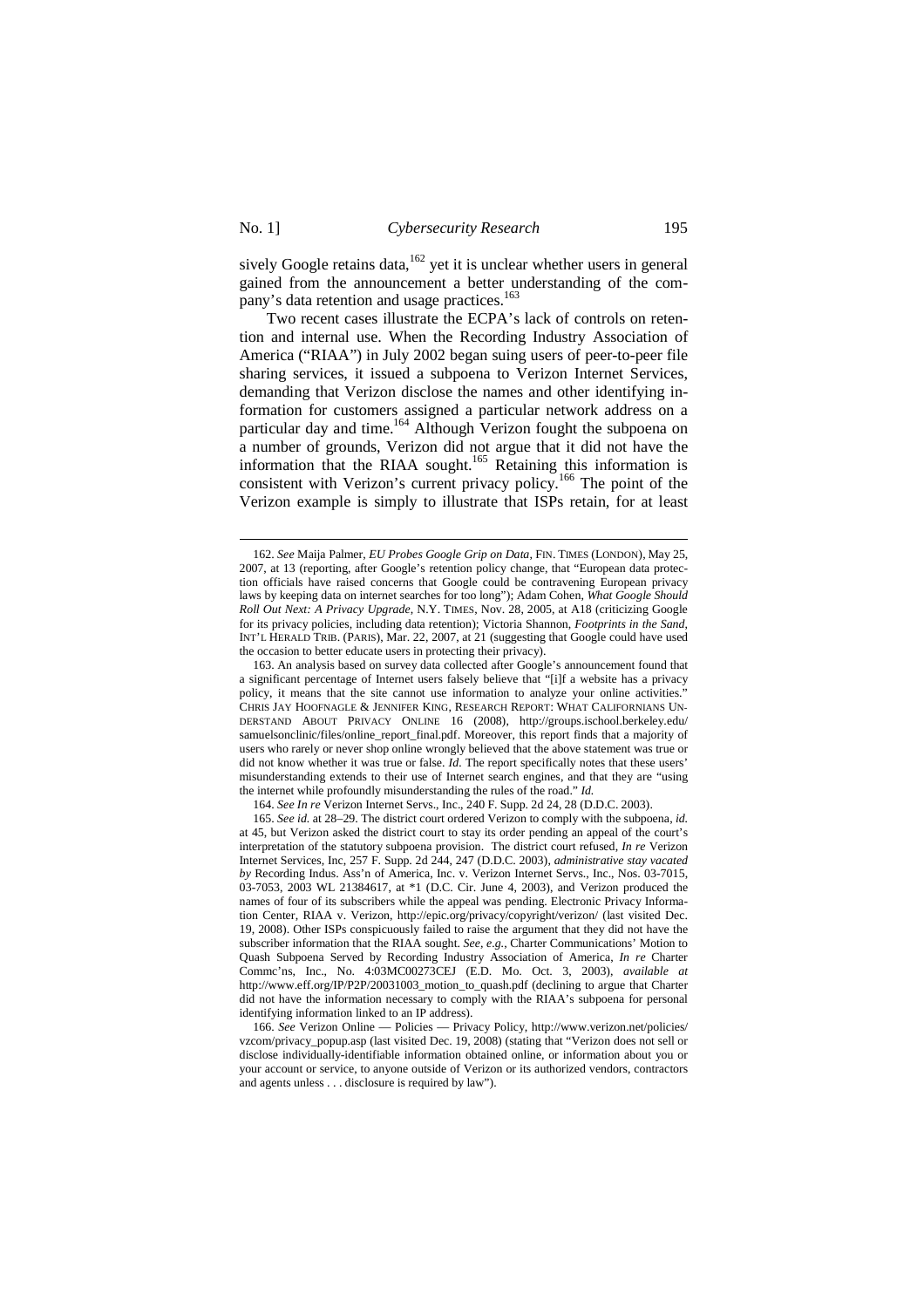several months, sufficient information to link an IP address to an individual subscriber.

A second example involves search engine data retention. In August 2005, as part of the defense of the Child Online Protection Act.<sup>167</sup> the U.S. Department of Justice issued subpoenas to several major search engines, including Google. The government sought from Google "[a]ll queries that have been entered on your company's search engine between June 1, 2005 and July 31, 2005 inclusive," among other things.<sup>168</sup> Google did not deny that the queries were available, though it moved to quash the subpoena on other grounds.<sup>169</sup> Moreover, although Google's memorandum indicated that the company performs some analysis of its search queries, the memorandum did not specify the kinds of analyses.<sup>170</sup>

The ECPA's consent provisions operate in a similar way. While they provide broad leeway for cybersecurity research within a single firm, they do not necessarily grant such leeway for disclosure to outside cybersecurity researchers. The typical means of securing consent is via the provider's terms of service, which often include, or incorporate by reference, a privacy policy.<sup>171</sup> Consent provisions may be in the middle of extensive terms of service agreements posted online; $^{172}$ courts do not require specific acknowledgement of a consent provision. Courts have held, for example, that establishing the invalidity of consent to an interception under the Wiretap Act requires proof that

<sup>167.</sup> Child Online Protection Act, Pub. L. No. 105-277, 112 Stat. 2681 (1998) (codified at 47 U.S.C. § 231 (2000)). The Department of Justice's defense of the Act is found in *AC-LU v. Gonzales*, 478 F. Supp. 2d 775 (E.D. Pa. 2007).

<sup>168.</sup> Gonzales v. Google, Inc., 234 F.R.D. 674, 679 (N.D. Cal. 2006) (quoting from page 4 of the subpoena issued to Google). The government also demanded a list of all URLs reachable by queries to Google's search engine as of July 31, 2005. *Id.*

<sup>169.</sup> Google's Opposition to the Government's Motion to Compel at 10–13, *Google*, 234 F.R.D. 674 (No. 5:06-mc-80006-JW), 2006 WL 728287.

<sup>170.</sup> *Id.* at 11 ("Access to Google's internal systems, and, in particular, Google's query log and index are each restricted to a small group of trusted employees with special clearance based, in part, on the length of their employment and demonstrated need for access."). Interestingly, Google noted that, "[u]nequivocally, it is and has been Google's policy for years not to share any [reachable URLs and search queries] with third parties." *Id.* at 11 n.2.

Google was not exceptional for search engines at the time of this case. The other search engines that received subpoenas in this case — AOL, Microsoft, and Yahoo — have similar practices. All three complied with the DOJ's subpoenas without creating a public record of their data retention practices, except to the extent revealed by their compliance. *See Google*, 234 F.R.D. 674, 679 (N.D. Cal. 2006).

<sup>171.</sup> *See, e.g.*, Amazon.com, Conditions of Use, http://www.amazon.com/gp/help/ customer/display.html?nodeId=508088 (last visited Dec. 19, 2008) ("Please review our Privacy Notice, which also governs your visit to Amazon.com, to understand our practices.").

<sup>172.</sup> *See, e.g.*, eBay Privacy Policy, http://pages.ebay.com/help/policies/privacypolicy.html?\_trksid=m40 (last visited Dec. 19, 2008) ("By accepting the Privacy Policy and the User Agreement in registration, you expressly consent to our collection, storage, use and disclosure of your personal information as described in this Privacy Policy.").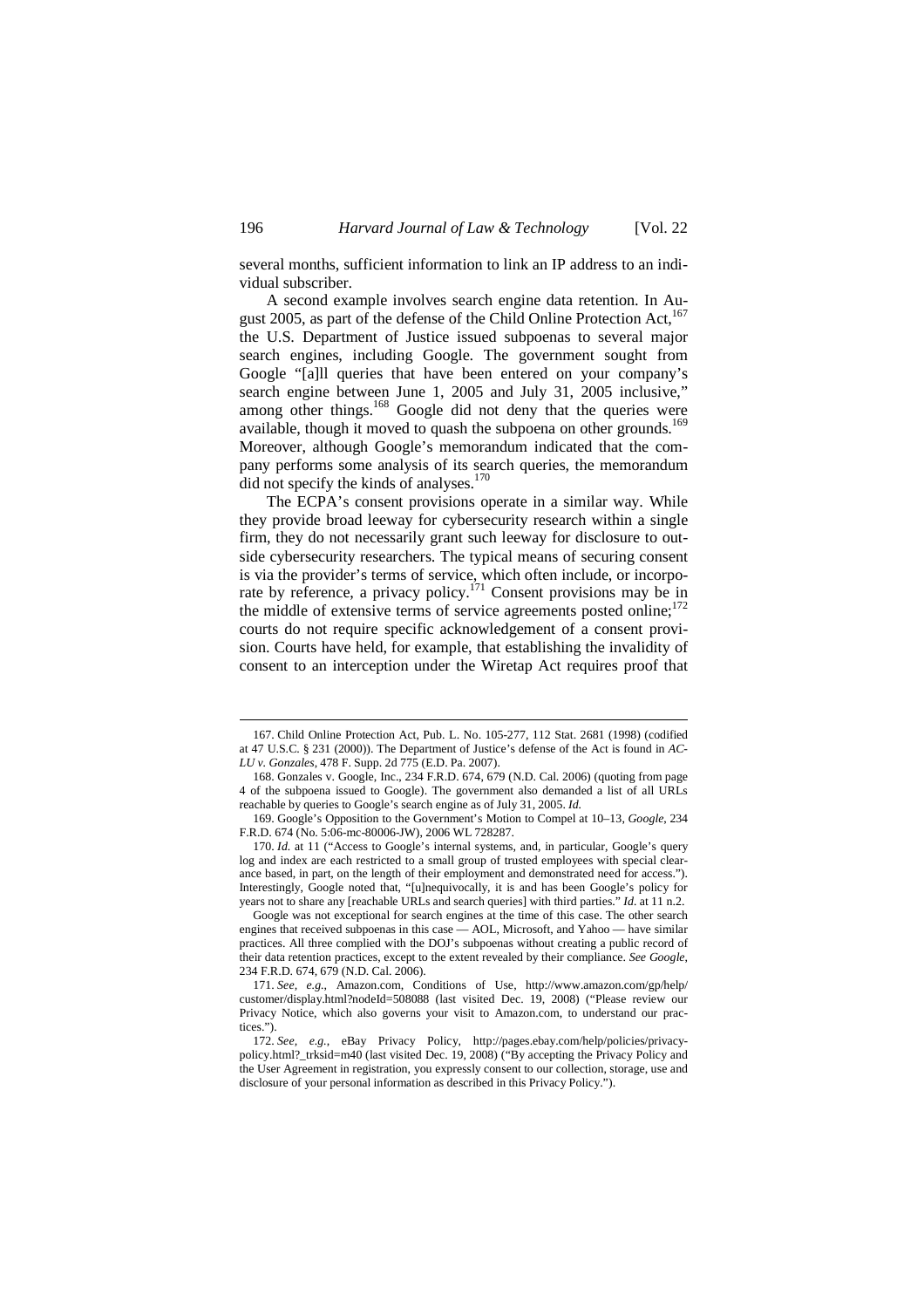-

the party seeking consent acted primarily out of motivation to commit a tort or crime.<sup>17</sup>

It is unclear to which activities consent extends. Communication service providers, regardless of whether or not they offer service to the public, could use privacy policies to make data available for research. But, at the same time, privacy policies may leave customers wondering what the policies allow, if they read them at all.<sup>174</sup> The privacy policies of prominent ISPs and e-mail providers, which are subject to the SCA, contain broad clauses that affect a user's consent to share his or her communications information with an ambiguous group of "affiliates."<sup>175</sup>

Major ISPs obtain user consent to collect information about Internet usage for network performance engineering and research.<sup>176</sup> One ISP "store[s] e-mail messages and video mail messages [sent and received by its users] on computer systems for a period of time."<sup>177</sup> In the academic environment, the University of California, Berkeley collects and stores transactional records pertaining to communications between users of Berkeley's network and outside Internet addresses.<sup>178</sup> Berkeley stores "raw" data identifiable to specific IP addresses for one month at most, unless "a privacy filter is applied to the

175. *See, e.g.*, Microsoft Online Privacy Statement, http://privacy.microsoft.com/en-us/ fullnotice.aspx (last visited Dec. 19, 2008).

<sup>173.</sup> *In re* DoubleClick Inc. Privacy Litig., 154 F. Supp. 2d 497, 514–15 (S.D.N.Y. 2001) (citing cases from the D.C. Circuit and the First Circuit).

<sup>174.</sup> A recent study that examined consumer beliefs about electronic commerce in general, rather than relationships with communications service providers in particular, found that "[c]onsumers do not understand the nature and legality of information-collection techniques." JOSEPH TUROW, DEIRDRE K. MULLIGAN & CHRIS JAY HOOFNAGLE, RESEARCH REPORT: CONSUMERS FUNDAMENTALLY MISUNDERSTAND THE ONLINE ADVERTISING MARKETPLACE 1 (2007), http://groups.ischool.berkeley.edu/samuelsonclinic/ files/annenberg\_samuelson\_advertising.pdf.

<sup>176.</sup> *See* Anestis Karasaridis, et al., *Wide-Scale Botnet Detection and Characterization*, WORKSHOP ON HOT TOPICS IN UNDERSTANDING BOTNETS (HOTBOTS '07), Apr. 10, 2007, http://www.usenix.org/events/hotbots07/tech/full\_papers/karasaridis/karasaridis.pdf (stating that the research was "performed as part of the product evolution for AT&T Internet Protect"); AT&T, Internet Protect, http://www.business.att.com/enterprise/Service/businesscontinuity-enterprise/threat-management-enterprise/internet-protect-enterprise/ (last visited Dec. 19, 2008) (explaining that the Internet Protect service involves real-time analysis of 2.5 petabytes per day of traffic on AT&T's backbone network). It is also common for online service providers, such as free e-mail services and search engines, to obtain user consent to collect and use information for research purposes. *See, e.g.*, Yahoo! Privacy, http://info.yahoo.com/privacy/us/yahoo/details.html (last visited Dec. 19, 2008) (noting that "Yahoo! automatically receives and records information from your computer and browser" and uses this information to "conduct research"); Privacy Policy — Google Privacy Center, http://www.google.com/intl/en/privacypolicy.html (last visited Dec. 19, 2008) (stating that Google processes personal information, including information obtained from users' connections to a Google site, for research).

<sup>177.</sup> Comcast High-Speed Internet Privacy Information, http://www.comcast.net/privacy/ (last visited Dec. 19, 2008).

<sup>178.</sup> *See* Cliff Frost, CNS Data Collection and Retention, http://cns.berkeley.edu/dept/ CNS%20Data%20Collection%20and%20Retention.doc (setting forth "Netflow Data" retention policy).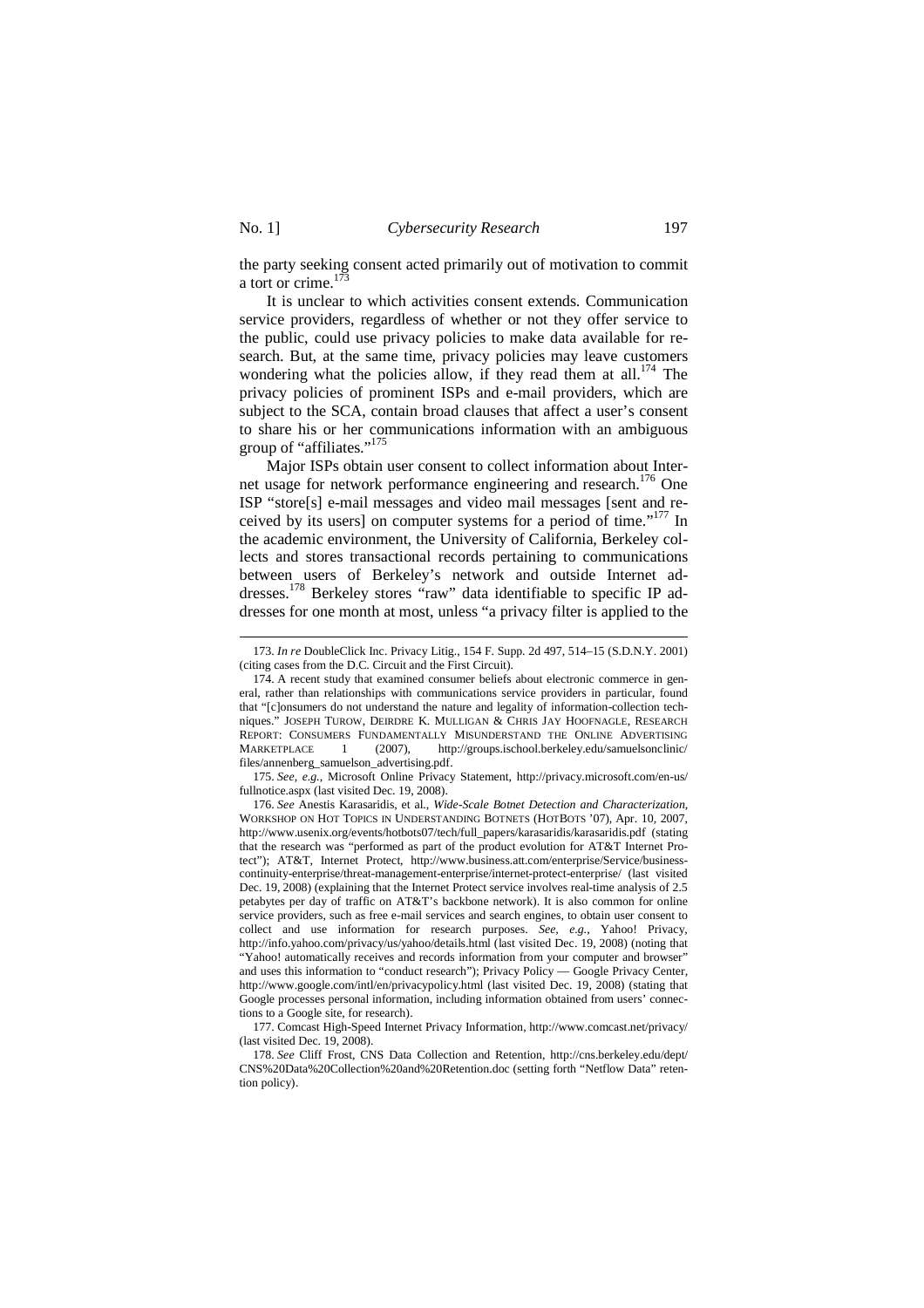data."<sup>179</sup> The university may store anonymized network usage data indefinitely.<sup>180</sup> Appropriate staff may review this data "to understand the volume and characteristics . . . of the traffic flowing through various points in the network."<sup>181</sup> In addition, university-wide policy provides that "[n]etwork traffic may be inspected to confirm malicious or unauthorized activity that may harm the campus network or devices connected to the network."<sup>182</sup>

#### *B. Institutions*

Institutional forces also contribute to the dearth of cybersecurity data. Relevant data is widely scattered among public and private actors. There is no overarching organizational mechanism — least of all the government — to encourage or compel those actors to disclose data to cybersecurity researchers.<sup>183</sup> Single firm dynamics also contribute to the dearth. Even if it is legally permissible for a firm to disclose data to a cybersecurity researcher, the firm is often unwilling to do so for a variety of reasons. Among these reasons are that disclosure creates a risk of customer backlash, the firm fears unauthorized disclosure, assembling datasets and vetting the recipients is a cost with little prospect of reward, and internal use of data provides firms with a competitive edge in the market for research talent.<sup>184</sup> In summary,

 $\overline{a}$ 

184. *See* Mark Allman & Vern Paxson, *Issues and Etiquette Concerning Use of Shared Measurement Data*, 2007 PROC. ACM SIGCOMM CONF. ON INTERNET MEASUREMENT 135, 136, *available at* http://www.icir.org/mallman/papers/etiquette-imc07.pdf ("Releasing data is fraught with potential problems . . . includ[ing] potentially compromising the privacy of users, exposing activity that might embarrass the institution, . . . enabl[ing] an attacker to more effectively mount an attack, and exposing aspects of the network's operation to possible competitors."); KIMBERLY CLAFFY, COOP. ASS'N FOR INTERNET DATA ANALYSIS, TEN THINGS LAWYERS SHOULD KNOW ABOUT THE INTERNET 2 (2008), http://www.caida.org/publications/papers/2008/lawyers\_top\_ten/lawyers\_top\_ten.pdf

("Even for data that is legal to share, there are overwhelming counter incentives to sharing any data at all in the competitive environment we have chosen . . . .").

One can infer that the availability of data within an organization would attract research talent by comparing the amount of network data available to researchers at AT&T, *see* Karasaridis et al., *supra* note 176, with the data available to outside researchers, *see* CAI-DA, *supra* note 88, at 3 ("For years it has been virtually impossible for researchers to get access to passive (sniffed) data from Internet backbone links due to privacy reasons . . . . As of March 2005 there is no available data on Internet backbone links, and so researchers can no longer analyze Internet backbone workloads.").

<sup>179.</sup> *Id.*

<sup>180.</sup> *Id.*

<sup>181.</sup> *Id.*

<sup>182.</sup> UNIVERSITY OF CALIFORNIA OFFICE OF THE PRESIDENT, ELECTRONIC COMMUNICA-TIONS POLICY 15 (2005), http://www.ucop.edu/ucophome/coordrev/policy/PP081805ECP. pdf.

<sup>183.</sup> This was not always the case. Until April 1995, the NSF operated the Internet's "backbone" — the networking equipment that connects separate institutions over long distances. During this time the NSF regularly provided network data to researchers. *See* CAI-DA, *supra* note 88, at 1; *see also infra* Part IV for a discussion of the current data needs of cybersecurity researchers.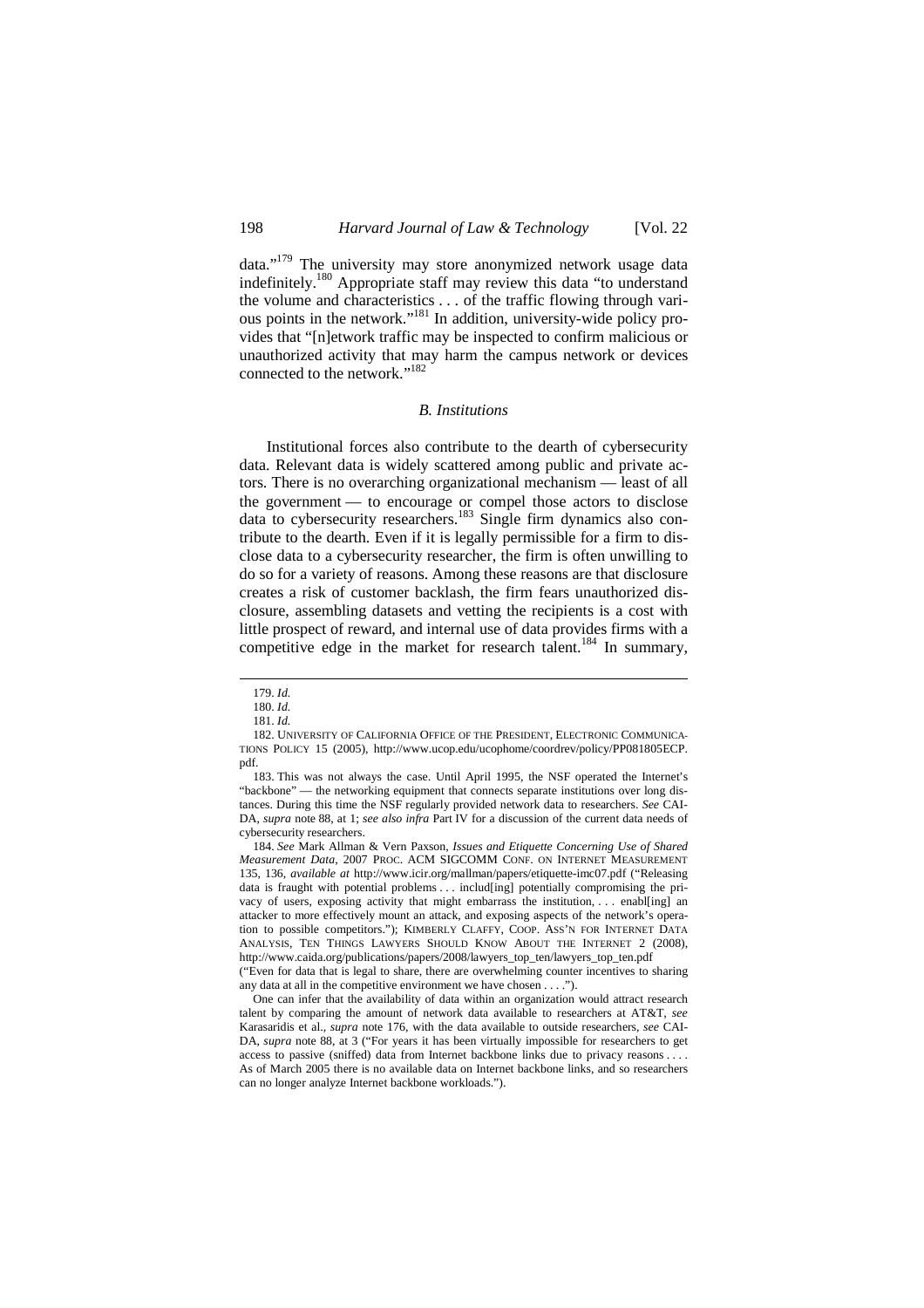$\ddot{ }$ 

there are few institutional forces that promote sharing of cybersecurity-relevant data, and there are few incentives for network service providers to promote the concept that sharing data in support of cybersecurity provides a public benefit.

References to data collection in privacy policies are illustrative. Instead of defining "research" explicitly, these policies tend to couch the sharing and collection of communications data in terms of the benefits of improved service and more tailored solicitations from business partners.<sup>185</sup> A provider could state that it requires consent from its users to share their communications-related data in order to advance cybersecurity research. Privacy policies, however, tend to obfuscate rather than clarify the provider's actual data retention and handling practices. The benefit that could arise from the research facilitated by this kind of data sharing may be too intangible and indirect to be palatable to these services' users. At the same time, there are few indications that the widespread use of consent in communication service providers' terms of use and privacy policies has been an effective means for cybersecurity researchers to obtain access to data.<sup>186</sup>

Cybersecurity research policies at universities — potentially promising sources of network data — are also difficult to penetrate. Universities tend to offer strong privacy protection to their faculty and students.<sup>187</sup> Interviews I conducted with a number of university researchers revealed that they face significant challenges in obtaining access to data from their own institutions. These challenges are even more severe when researchers also wish to retain these datasets.

<sup>185.</sup> The privacy policies of online service providers with substantial research operations — identified in *infra* note 188 — seem most relevant here. AT&T does not mention research. *See* AT&T Privacy Policy, http://www.att.com/gen/privacy-policy?pid=7666#104 (last visited Dec. 19, 2008). The others mention research once without specifying what data researchers will use, or how they will use it. *See* Privacy Policy — Google Privacy Center, http://www.google.com/intl/en/privacypolicy.html (last visited Dec. 19, 2008) (stating that Google uses personal information for "[a]uditing, research and analysis in order to maintain, protect and improve our services"); Microsoft Online Privacy Statement, http://www.microsoft.com/info/privacy/fullnotice.mspx (last visited Dec. 19, 2008) ("Microsoft collects and uses your personal information to operate and improve its sites and services. These uses may include . . . performing research and analysis aimed at improving our products, services and technologies ...."); Yahoo! Privacy, http://info.yahoo. com/privacy/us/yahoo/details.html (last visited Dec. 19, 2008) ("Yahoo! uses information for the following general purposes: to . . . conduct research . . . .").

<sup>186.</sup> Cybersecurity researchers have stated that greater access to real network traffic datasets would "cause a paradigmatic shift in computer security research." Porras & Shmatikov, *supra* note 85, at 1. But, as others have noted, "while the data needed exists, tapping into thousands of data sources effectively and sharing critical information — intelligently and to the data owners' satisfaction — is an open problem." Slagell & Yurick, *supra* note 20, at 1.

<sup>187.</sup> For example, a number of universities recently announced that they would limit their cooperation with requests to disclose personally identifying information about their students in connection with the recording industry's investigations into alleged copyright infringement.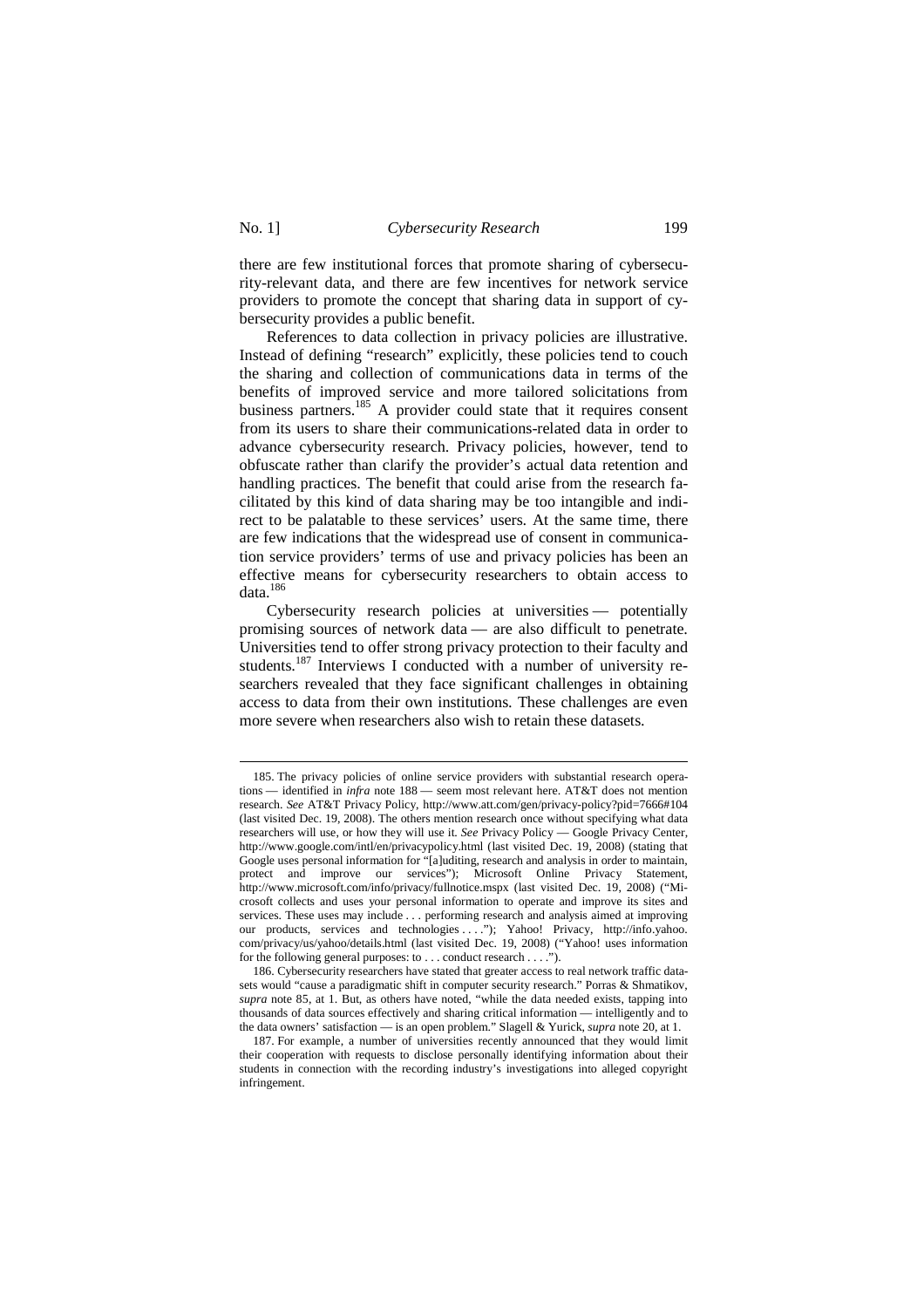A final element of this picture is the role that access to data plays in competition among communications service providers. Many of these firms maintain research operations.<sup>188</sup> In a world in which access to network data is highly constrained, a firm that offers its researchers access to network data could be a much more attractive place to work. This consideration might make firms reluctant to share data, even if it is legally permissible for them to do so.

### IV. COPING WITH THE DEARTH OF CYBERSECURITY DATA

## *A. Scientific Goals of Data Sharing*

In seeking to share data for cybersecurity research, researchers act not only out of a desire to advance their own research, but also to advance certain scientific goals. These goals provide background for the descriptions of available cybersecurity data in Sections B and C of this Part, and for evaluating the legal and institutional proposal in Part V.

First, cybersecurity researchers have called for making access to cybersecurity data as broad as possible.<sup>189</sup> Broad access to data would remove the element of luck that is sometimes involved in obtaining data. This condition would also allow many researchers to examine the same dataset, aiding efforts to make experimental computer science results reproducible by multiple researchers.<sup>190</sup>

Second, the condition of utility counsels that cybersecurity data should be made available in as "raw" a form as possible.<sup>191</sup> Scrambling or anonymizing data degrades its usefulness to researchers, and in some cases this kind of processing can render data unfit for a specific research use.

Third, cybersecurity researchers advocate an extended period of data availability to allow different researchers to use the same data.<sup>192</sup>

<sup>188.</sup> For example, AT&T, Google, Microsoft, and Yahoo! all have large research divisions. *See* AT&T Labs Research, http://www.research.att.com/ (last visited Dec. 19, 2008); About Google Research, http://research.google.com/about (last visited Dec. 19, 2008); Microsoft Research Overview, http://research.microsoft.com/aboutmsr/overview/ (last visited Dec. 19, 2008); Yahoo! Research, http://research.yahoo.com/ (last visited Dec. 19, 2008).

<sup>189.</sup> *See, e.g.*, Vitaly Shmatikov, Threats to Anonymized Datasets 4 (Sept. 27, 2005) (unpublished presentation), *available at* http://www.cyber.st.dhs.gov/public/PREDICT/ Vitaly-athreats1.pdf.

<sup>190.</sup> *See* Bajcsy et al., *supra* note 84, at 61 ("The lack of open, objective, and repeatable validation of cyber defense technologies has been a significant factor hindering wide-scale adoption of next-generation solutions.").

<sup>191.</sup> *See* Shmatikov, *supra* note 189, at 4.

<sup>192.</sup> *See, e.g.*, Ruoming Pang et al., *The Devil and Packet Trace Anonymization*, ACM SIGCOMM COMPUTER COMMC'N REV., Jan. 2006, at 29, *available at* http://www.icir.org/ enterprise-tracing/devil-ccr-jan06.pdf (describing process of releasing anonymized datasets on the Internet).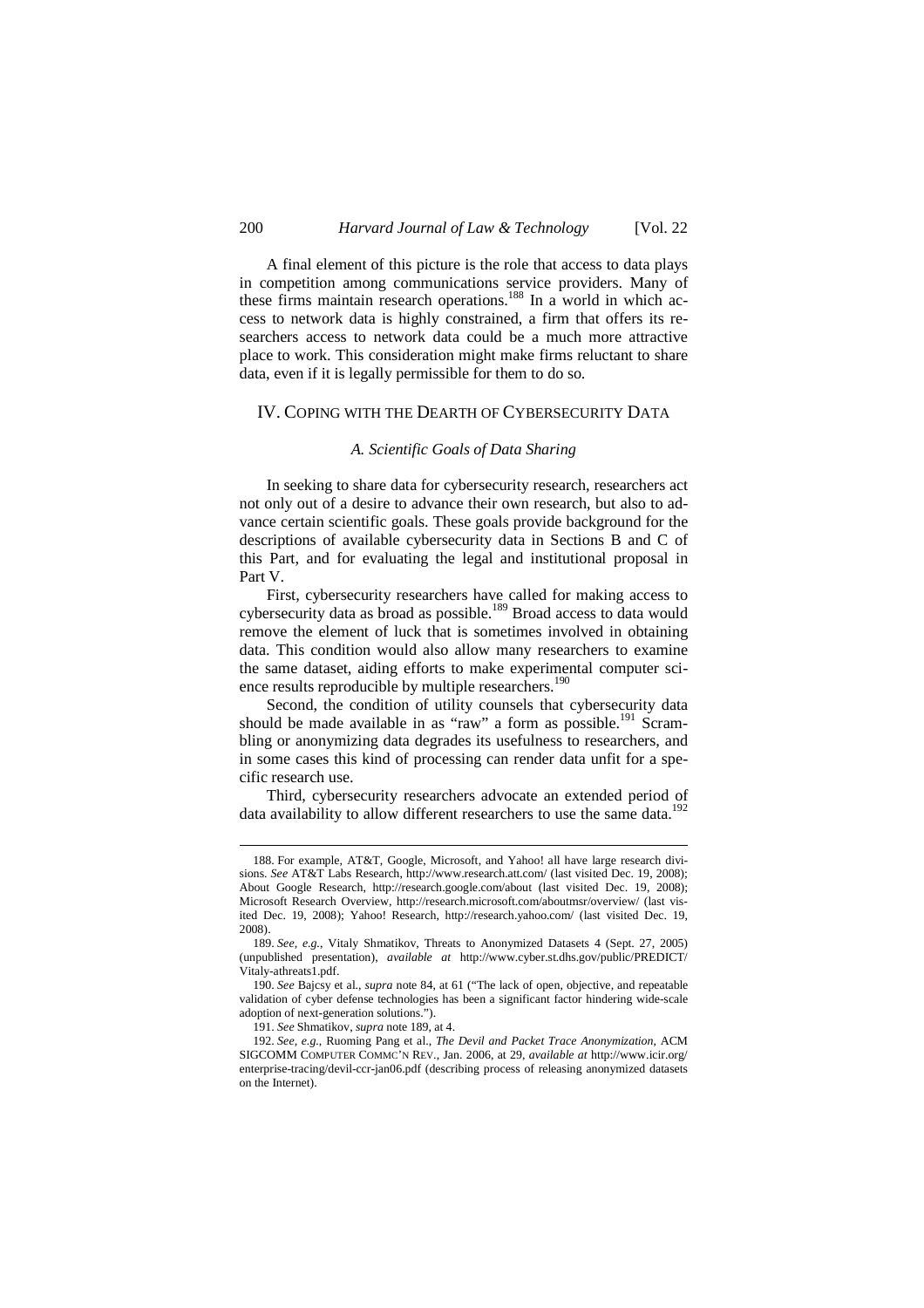$\overline{a}$ 

Permanent, public datasets would not only facilitate the evaluation of published research but would also allow cybersecurity researchers to examine network trends over time.

A fourth criterion for cybersecurity data is that it should reflect Internet traffic's many different applications, protocols, and dynamics.<sup>193</sup> Different research questions require different kinds of data, which in turn implicate different legal and policy questions. Some data raises difficult questions about protecting individual privacy, while other data creates security risks for the firms that provide them.<sup>194</sup> Finally, cybersecurity researchers recognize both the need to protect the privacy of individuals whose activities are represented in communications data, and the potential for shared data to aid an attacker who targets the data source.<sup>195</sup> Furthermore, cybersecurity researchers recognize that policy considerations at the institutional level or beyond must inform the decision of what data to anonymize, if any; technology can only answer the question of how to anonymize selected aspects of data.<sup>196</sup>

#### *B. Data Needs: A Picture of the Ideal*

To develop a more concrete picture of cybersecurity research approaches and data needs, consider again the cyberattack against Estonia, which was discussed in Part II. This attack was an example of a DDoS attack: traffic from many hosts on the Internet flooded network connections between Estonia and the rest of the world. Understanding this kind of attack is a high priority for researchers because it takes advantage of the basic end-to-end architecture of the Internet. The network equipment that routes traffic to a destination does not examine whether that traffic is malicious, or whether the recipient's network is too clogged to accept more data. Rather, the computer sending

<sup>193.</sup> *See* Allman & Paxson, *supra* note 184, at 135 (noting that "there is major benefit in sharing datasets in order to gain broader, more representative insight into the highly diverse nature of Internet traffic and dynamics"); *see generally* Ruoming Pang et al., *A First Look at Modern Enterprise Traffic*, 2005 PROC. ACM SIGCOMM CONF. ON INTERNET MEASURE-MENT 15, *available at* http://www.icir.org/enterprise-tracing/first-look-imc05.pdf (describing characteristics of Internet traffic along dimensions of origin, applications in use, protocols, timing, and network load).

<sup>194.</sup> *See* Douglas Maughan, PREDICT Overview (Sept. 27, 2005) (unpublished presentation), http://www.cyber.st.dhs.gov/public/PREDICT/PREDICT%20-%20Workshop%20- %20Sep2005%20-%20Maughan.pdf (describing different kinds of data needed for cybersecurity research).

<sup>195.</sup> *See* Pang et al., *supra* note 192, at 18 (noting that attackers might use network datasets to construct a "map" of computers on a network and use this information to attack the network).

<sup>196.</sup> *See* Allman & Paxson, *supra note* 184, at 136 ("[R]esearchers have developed a number of anonymization techniques to scrub data for release. While useful, these techniques do not — and cannot — provide guaranteed protection against information leakage.... [U]ltimately the choice about what to release, how to obscure the data, and to whom to release the data, are *policy decisions*." (internal citations omitted)).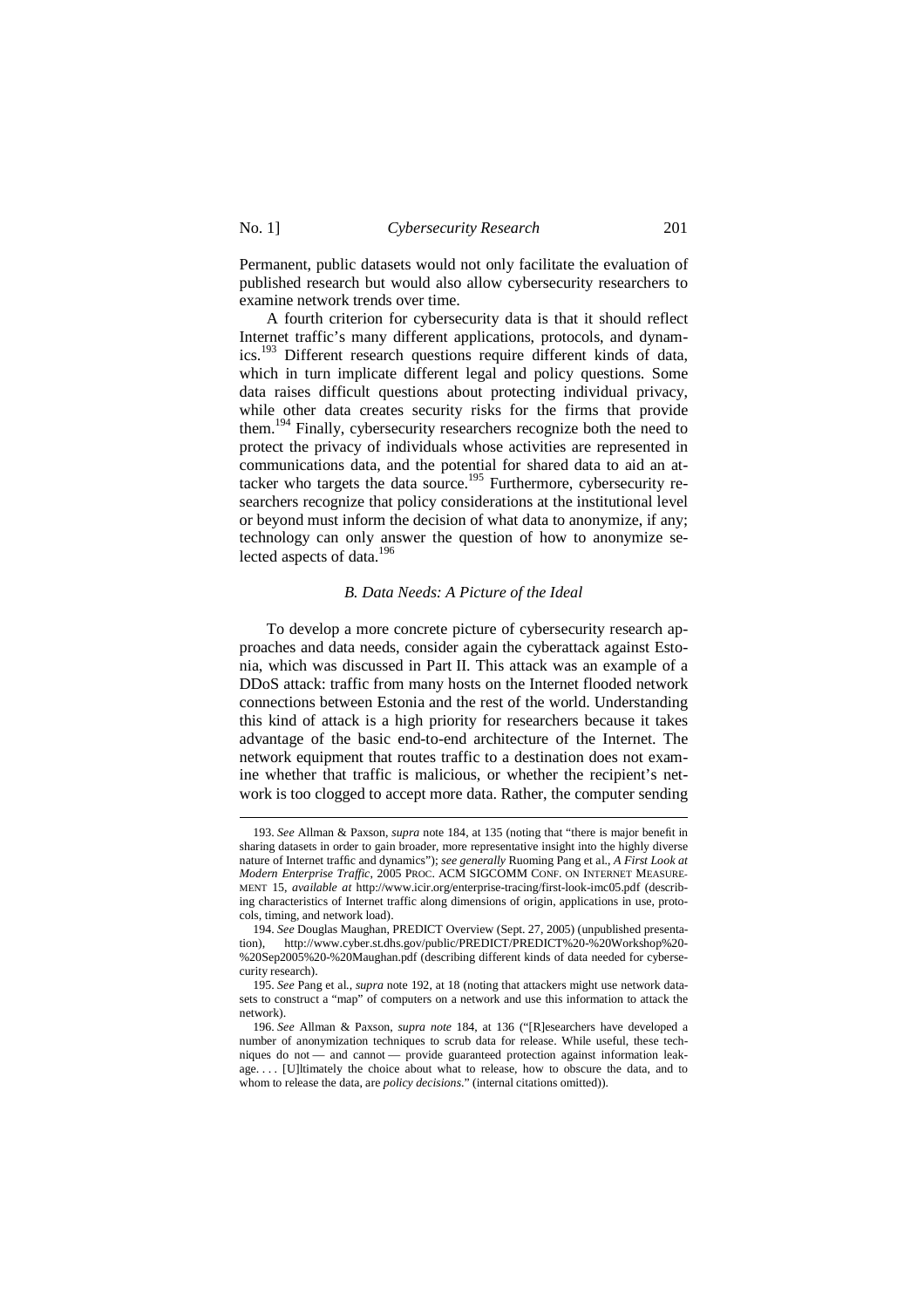a message will keep sending it until the receiver confirms that it has received the full, uncorrupted message, even if this delivery takes a long time. In other words, a DDoS attack exploits the Internet's basic delivery guarantee and its lack of performance and accountability guarantees.<sup>197</sup>

Cybersecurity researchers study DDoS attacks from a number of different angles. Some have focused on real-time detection of attacks,<sup>198</sup> while others have focused on analyzing attacks after they occur.<sup>199</sup> In order to validate either approach, researchers need to correlate data from the many different sources that direct traffic to the attack target to determine whether a detection algorithm correctly distinguishes attack traffic from innocuous communications. Real data can also help algorithms or their creators learn to reduce false positives, which can create so much noise that network operators end up missing real attacks.<sup>200</sup>

Also consider the "Witty" worm discussed in Part I. Early warnings about such attacks would allow a network operator to take steps to stop the worm from spreading to uninfected machines on its network.<sup>201</sup> Another objective is to reconstruct the path of a worm after an attack in order to understand how it behaved, as well as to repair damage that the attack might have caused. Both objectives remain topics of active research, and both require large volumes of electronic communications data from many separately controlled organizations in order to effectively validate reconstruction and repair methods. $^{202}$ 

Both communications contents and addressing data are valuable to worm researchers in particular and cybersecurity researchers in general.<sup>203</sup> Ideally, researchers would have access to addressing data from multiple entities, such as ISPs, in order to test these methods.<sup>204</sup>

<sup>197.</sup> As described in Part II, many DDoS attacks are launched from botnets, which tend to form because attackers can exploit software vulnerabilities to gain control of many computers. This approach is not necessary to running a DDoS attack; any network of attack computers under central command-and-control — perhaps a state power — could serve to launch a DDoS attack.

<sup>198.</sup> *See* Xie et al., *supra* note 12, at 43.

<sup>199.</sup> *See* Allman et al., *supra* note 43, at 121.

<sup>200.</sup> *See* Heather LaRoi, *Prof Aims to Improve Internet Security*, WIS. STATE J., Jan. 26, 2008, at D1 ("The problem is if you have hundreds of false positives and you have to weed through every one, the chance of you missing a real one is greatly increased.").

<sup>201.</sup> *See* Xie et al., *supra* note 12, at 52–53.

<sup>202.</sup> *See id.*

<sup>203.</sup> As discussed in Part III, addressing information receives less protection than contents under the ECPA. As discussed later in this Part, however, some important areas of cybersecurity research would greatly benefit from access to communications contents.

<sup>204.</sup> *See* Xie et al., *supra* note 12, at 44.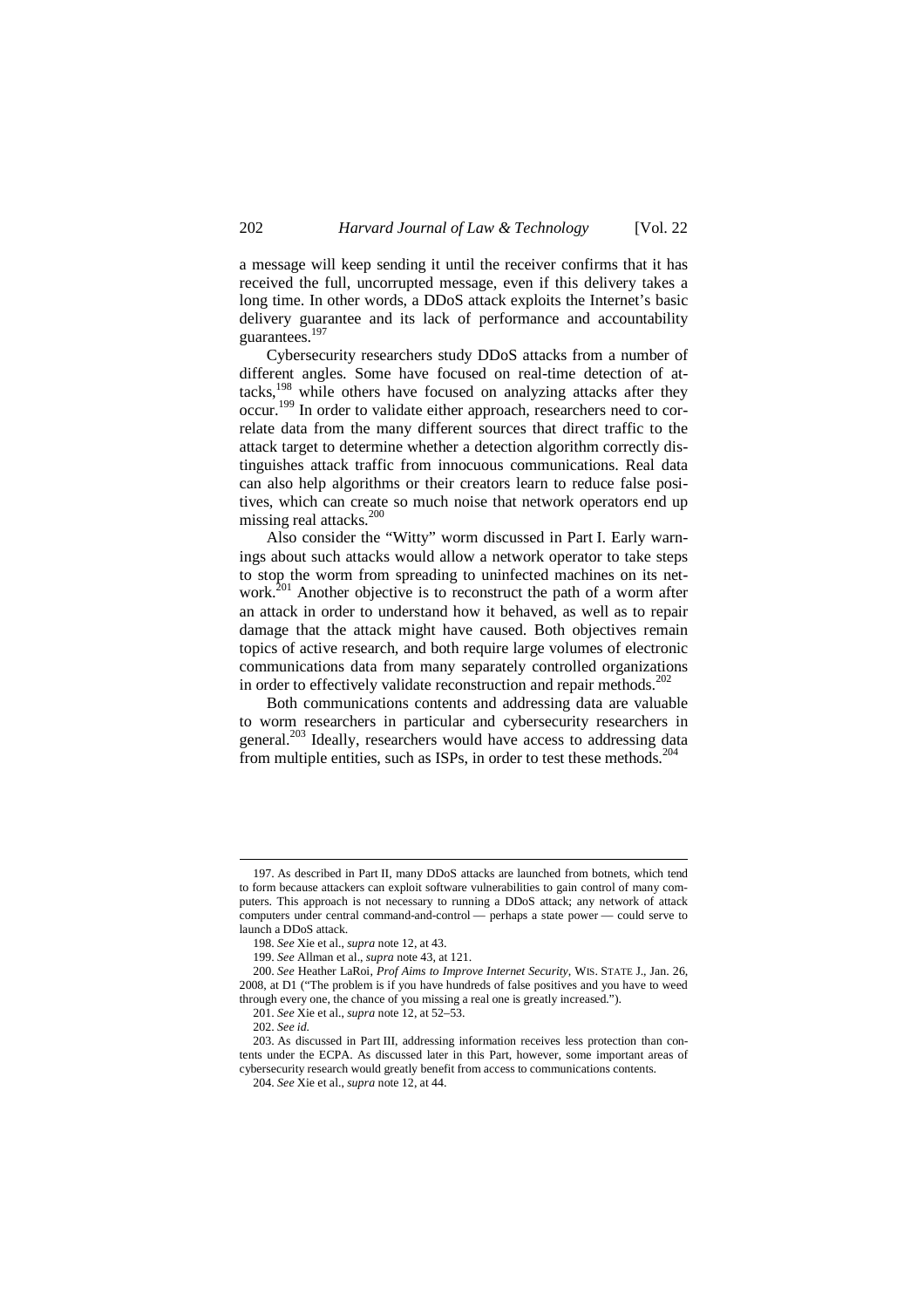### No. 1] *Cybersecurity Research* 203

#### *C. Public Releases*

What kinds of data are actually available to study these problems? ISP data is not available to cybersecurity researchers,<sup>205</sup> unless the researchers happen to work for an ISP.<sup>206</sup> Publicly available data falls roughly into the fundamental ECPA categories, non-content data and communications contents. There is far more publicly available noncontent data, but even this data retains significant limitations on its utility for cybersecurity researchers.

#### 1. Non-Content Data

The most significant public release of non-content data occurred in 2006, when researchers affiliated with Lawrence Berkeley National In 2000, when researches annual material contracts and a non-profit research institute placed ap-<br>Laboratory ("LBNL") and a non-profit research institute placed  $2^{07}$ proximately eleven gigabytes of anonymized data on the Internet.<sup>2</sup> In doing so, the researchers noted that "[s]haring of network measurement data . . . has been repeatedly identified as critical for solid networking research."<sup>208</sup> This set of "packet traces" included mainly source and destination addresses $^{209}$  and thus did not contain communications contents.<sup>210</sup> Moreover, the researchers anonymized the addresses of LBNL users as well as the sites they visited. $^{211}$ 

While this release was a significant advance in the amount of data available for cybersecurity research, the researchers themselves noted several limitations. First, when publicly releasing the data, the researchers took pains to remove traffic that revealed too much about the laboratory's network layout and could be used to attack that network.<sup>212</sup> Though they described the kinds of traffic that they removed, they noted that a failure of other researchers to account for the removal could lead them to draw invalid conclusions from the data's characteristics.<sup>213</sup> Second, developing the anonymization algorithm that the researchers applied to the data was itself a difficult problem. They believed the anonymization to be difficult to reverse, but other

<sup>205.</sup> *See id.* (noting "the non-availability of multi-[administrative domain] traffic datasets," where an administrative domain is roughly equivalent to an ISP).

<sup>206.</sup> *See* Karasaridis, et al., *supra* note 176, at 2 (reporting AT&T researchers' results from "billions of flow records" that appear to have been obtained from AT&T's networks).

<sup>207.</sup> LBNL/ICSI Enterprise Tracing Project — Trace File Download, http://www.icir.org /enterprise-tracing/download.html (last visited Dec. 19, 2008).

<sup>208.</sup> Pang et al., *supra* note 192.

<sup>209.</sup> *See id.* at 17–20 (describing the information contained in the packet traces).

<sup>210.</sup> *See* 18 U.S.C. § 3121(c) (2006) (limiting Pen/Trap interceptions to "dialing, routing, addressing, and signaling information" and specifically distinguishing such information from the contents of communications).

<sup>211.</sup> LBNL/ICSI Enterprise Tracing Project — Project Overview, http://www.icir.org/ enterprise-tracing/index.html (last visited Dec. 19, 2008).

<sup>212.</sup> Pang et al., *supra* note 192, at 17–18.

<sup>213.</sup> *Id.* at 7.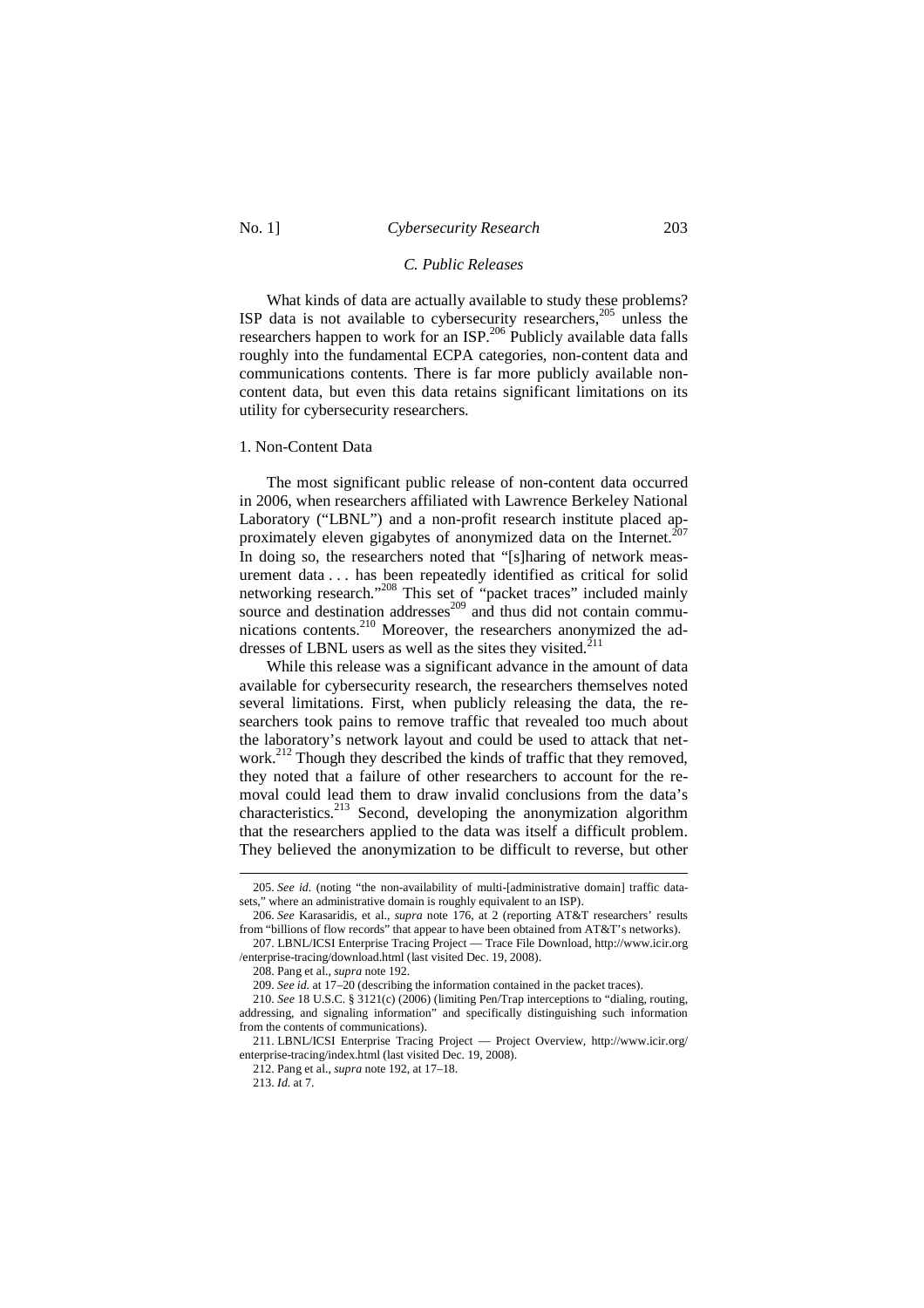researchers subsequently published a paper demonstrating an attack on the anonymization scheme.<sup>214</sup> Third, the anonymization process removed some of the structure from the data. Depending on the specific use of the data, this loss of information might lead researchers to draw invalid conclusions, or altogether prevent its use in a study.<sup>215</sup>

A second way to obtain non-content network data is from one of the few network data collection organizations operating today.<sup>216</sup> Most of these organizations' goals and methods differ significantly from those of cybersecurity researchers. Some are operated by computer security companies and do not provide raw data. Instead, they collect and analyze data, and then provide alerts and threat statistics to their subscribers.<sup>217</sup> Other non-commercial data collection organizations work on the same model of providing only high-level statistics and analysis, rather than raw data.<sup>218</sup> Cybersecurity researchers, however, frequently need data that provides insight into the behavior of individual computers on the Internet, rather than aggregated statistics. Network data collection organizations, whose perspectives are limited to their own machines, also tend to have limited views of the Internet.<sup>219</sup> Many of these organizations also have business policies that create research barriers. Some organizations do not offer third parties access to raw data, $220$  while others offer a few specific types of datasets that do not contain the data necessary for a particular research

<sup>214.</sup> Scott Coulls et al., *Taming the Devil: Techniques of Evaluating Anonymized Network Data*, 2008 PROC. NETWORK & DISTRIBUTED SYS. SECURITY SYMP. 125, *available at* http://www.isoc.org/isoc/conferences/ndss/08/papers/08\_taming\_the\_devil.pdf. Two authors of the original paper describing the anonymization scheme criticized the publication of an unauthorized attack on the scheme as a breach of scholarly etiquette that would make future public releases of data less likely. *See* Allman & Paxson, *supra* note 184, at 138. More broadly, the susceptibility of anonymized data to reidentification presents an obstacle to public releases of datasets. *See, e.g.*, Schneier on Security, Anonymity and the Netflix Dataset, http://www.schneier.com/blog/archives/2007/12/anonymity\_and\_t\_2.html (Dec. 18, 2007, 05:53 PST) (commenting on a paper that reported an algorithm that could uniquely identify 99% of anonymized Netflix movie reviews from eight such reviews and other publicly available data).

<sup>215.</sup> Pang et al., *supra* note 192, at 21–22.

<sup>216.</sup> For a detailed overview, see Slagell & Yurcik, *supra* note 20, at 82–85.

<sup>217.</sup> *See* Symantec DeepSight Threat Management System, https://tms.symantec.com/ (last visited Dec. 19, 2008); Slagell & Yurcik, *supra* note 20, at 83 (discussing DeepSight).

<sup>218.</sup> *See* Slagell & Yurcik, *supra* note 20, at 83 (discussing Internet Storm Center). The Internet Storm Center collects and analyzes traffic logs from a large number of users for signs of large-scale malicious activity. *See* SANS Internet Storm Center, About the Internet Storm Center, http://isc.sans.org/about.html (last visited Dec. 19, 2008). According to its website, the Internet Storm Center "gathers millions of intrusion detection log entries every day, from sensors covering over 500,000 IP addresses in over 50 countries." *Id.*

<sup>219.</sup> *See* Pang et al., *supra* note 193, at 1 (noting that "[i]t has long been established that the wide-area Internet traffic seen at different sites varies a great deal from one site to another and also over time, such that studying a single site *cannot* be representative" (internal citations omitted) (emphasis in original)).

<sup>220.</sup> *See, e.g.*, SANS Internet Storm Center, *supra* note 218 (describing the organization's activities, including collecting Internet traffic logs from contributors, analyzing them, and releasing high-level reports).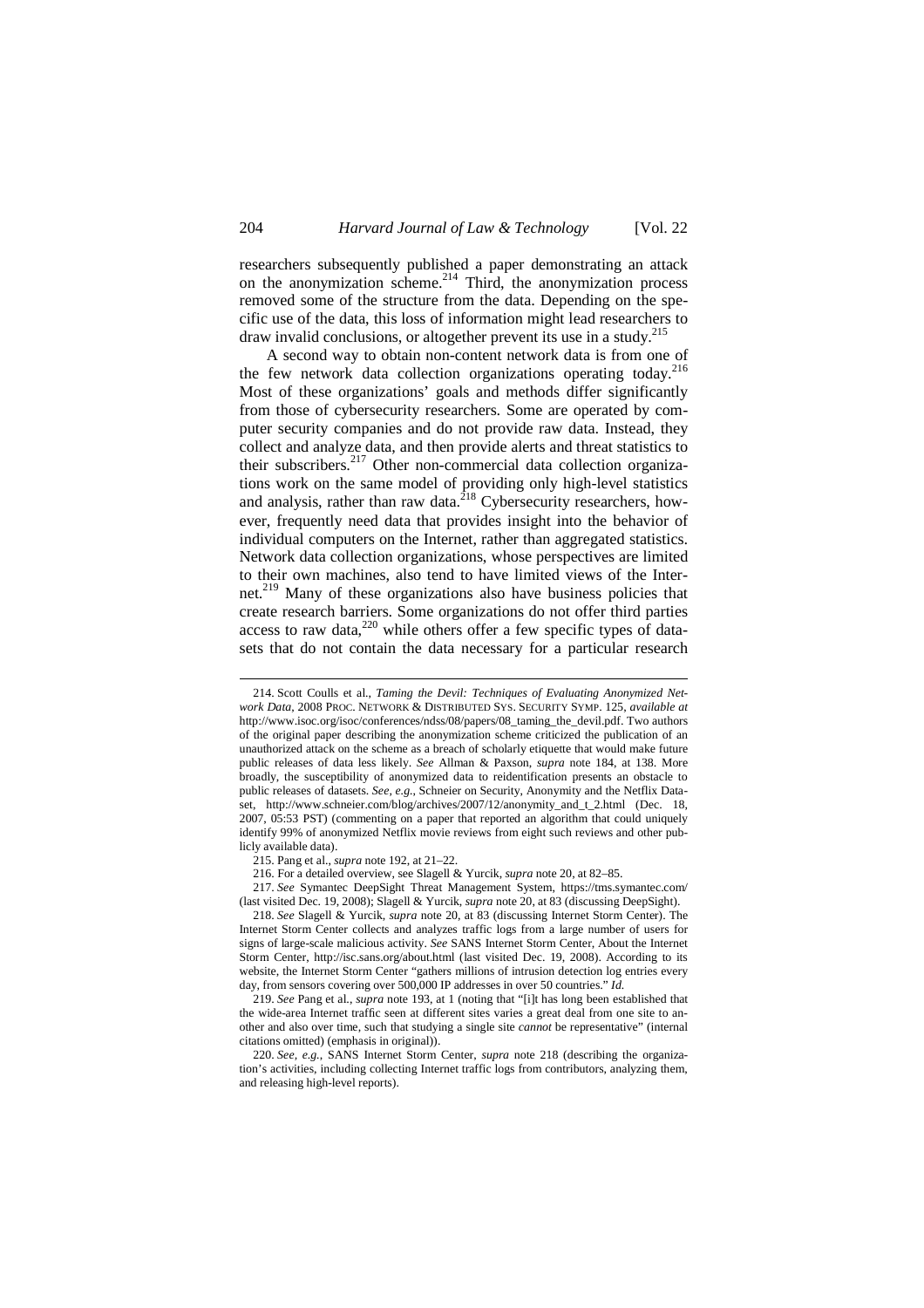## No. 1] *Cybersecurity Research* 205

use.<sup>221</sup> For example, DatCat, which catalogs but does not store network datasets available on the Internet, lists datasets that may focus on specific applications (such as Skype) or network services (such as DNS).<sup>222</sup> Though these datasets may be useful for some research projects, DatCat does not provide the infrastructure for collecting additional data or fully understanding the conditions under which the listed data was collected.

#### 2. Communications Contents

In light of the ECPA's restrictions on the disclosure of communications contents, it is unsurprising that cybersecurity researchers can tap few data sources for communications contents. The few available datasets were released under circumstances that are unlikely to reappear frequently, and the aims of the releasing institutions were not closely related to cybersecurity. Nevertheless, these releases illustrate the difficulties that public disclosure of communications contents encounters. Part V argues that improving cybersecurity researchers' access to such data will require a combination of legal reform and institutional response.

Though AOL intended to help researchers when it published to the Internet a dataset of 20 million search queries from more than 650,000 users in August 2006, the uproar surrounding the release dealt a setback to efforts to promote more data sharing.<sup>223</sup> AOL made a crude attempt to anonymize the data, but it quickly became apparent that the company had not done enough.<sup>224</sup> Within days of the release, journalists from the *New York Times* reported that they had determined the identity of one woman whose queries were released and published an interview with her.<sup>225</sup> Though some researchers welcomed the release, the broader public reaction was highly critical of AOL's choice. Several AOL users sued AOL under a number of privacy-related theories, including violations of the Stored Communica-

<sup>221.</sup> *See* Slagell & Yurick, *supra* note 20, at 2–3.

<sup>222.</sup> *See* DatCat, Recently Contributed Collections and Publications, http://imdc.datcat. org/RecentCollections (last visited Dec. 19, 2008).

<sup>223.</sup> Saul Hansell, *AOL Removes Search Data on Vast Group of Web Users*, N.Y. TIMES, Aug. 8, 2006, at C4.

<sup>224.</sup> AOL did not release the identities of the users whose queries were contained in the sample, and it obfuscated the identifier for each of those users. The company did not, however, delete or obfuscate the contents of the queries themselves. Search queries can contain significant substance, including the searcher's identity. *See* Eytan Adar, User 4XXXXX9: Anonymizing Query Logs (May 8, 2007) (unpublished manuscript), *available at*  http://www.cond.org/anonlogs.pdf.

<sup>225.</sup> Michael Barbaro & Tom Zeller, Jr., *A Face Is Exposed for AOL Searcher No. 4417749*, N.Y. TIMES, Aug. 9, 2006, at A1.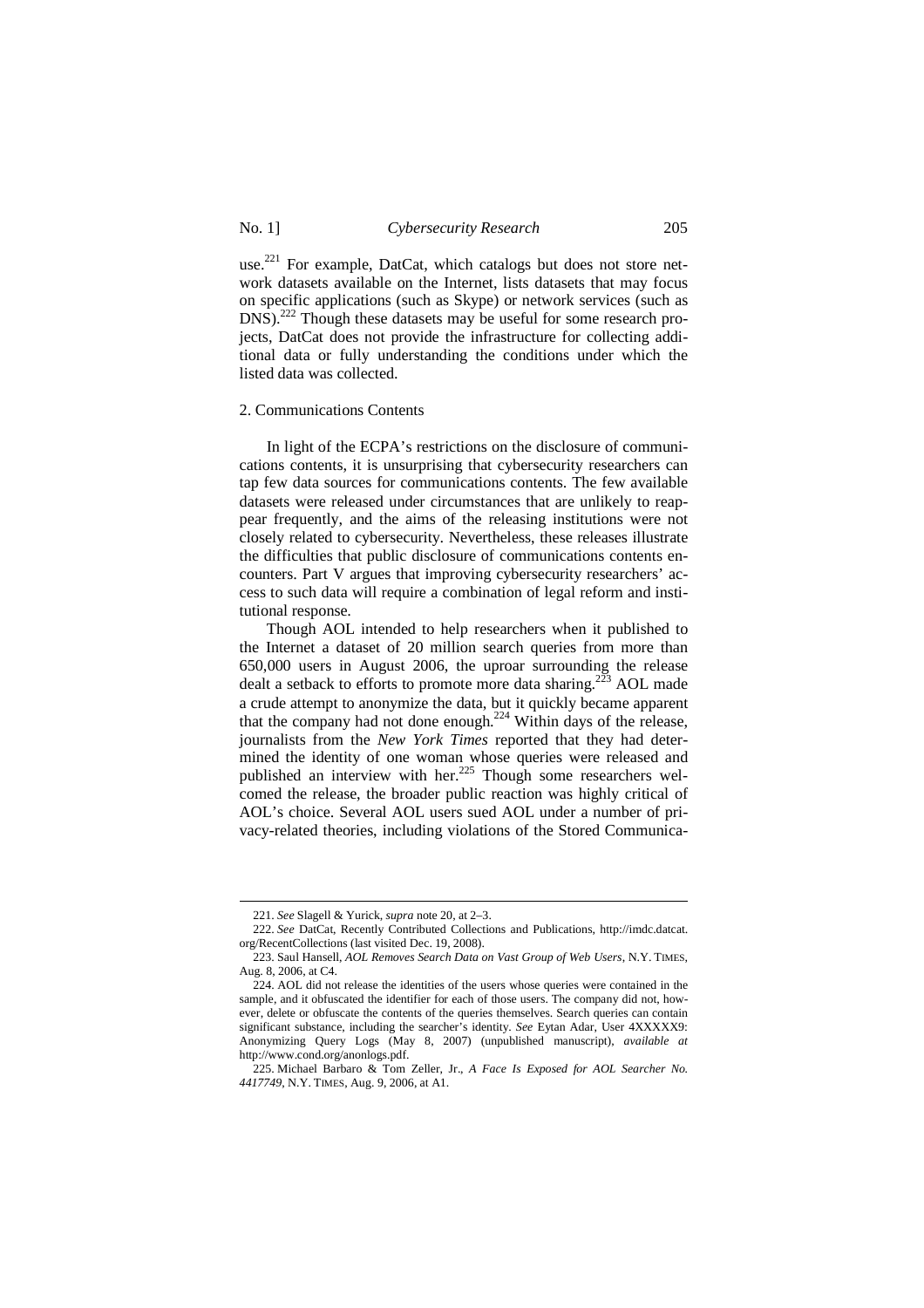tions  $Act^{226}$  Top AOL management quickly denied that the release was an official act of the company, and three employees involved in releasing the data left AOL.<sup>227</sup> In the end, even the researchers whom AOL intended to help by releasing this dataset were reluctant to use  $it.<sup>228</sup>$ 

Despite the tremendous public outcry, the data itself was of limited use to cybersecurity researchers. Such researchers prefer logs of search queries that are linked to search *results*, which usually gives them a better sense of whether the queries led to malicious software sites or played a role in coordinating attacks.<sup>229</sup> Obtaining this information in a comprehensive fashion often requires access to a search engine index, $^{230}$  which is a closely guarded secret of search engine companies. In a recent paper, researchers from Google reported results obtained using Google's search index.<sup>231</sup> One conclusion that can be drawn from this study is that these strong proprietary data sources help their owners to attract research talent and maintain the prestige of company research divisions. This in turn provides a strong incentive not to share information with other organizations.

A set of publicly available e-mails from the accounts of former Enron employees comprises a second major source of communications contents. The Federal Energy Regulatory Commission ("FERC") released these e-mails as part of its investigation into Enron's activities in western states' energy markets between 2000 and 2001.<sup>232</sup> The dataset contains approximately a half-million e-mails from 150 Enron users.<sup>233</sup> This is a considerable amount of e-mail, but it is relatively small when compared to the volume of e-mail that passes through a large enterprise's mail server in a single day. For research that involves scanning a realistic mixture of messages, this dataset is inadequate. In addition, the Enron dataset does not contain attachments,<sup>234</sup> making it less useful to researchers interested in scanning e-mail attachments for viruses or other malicious code. Despite

<sup>226.</sup> Complaint at 2–3, 12, Ramkissoon v. AOL LLC, No. 4:06-cv-05866-SBA (N.D. Cal. Sept. 22, 2006) (on file with the *Harvard Journal of Law & Technology*) (alleging, among other things, violations of 18 U.S.C. § 2702).

<sup>227.</sup> *See* Tom Zeller, Jr., *AOL Acts on Release of Data*, N.Y. TIMES, Aug. 22, 2006, at C1.

<sup>228.</sup> Katie Hafner, *Researchers Yearn To Use AOL Logs, but They Hesitate*, N.Y. TIMES, Aug. 23, 2006, at C1.

<sup>229.</sup> *See, e.g.*, Provos et al., *supra* note 46, at 2.

<sup>230.</sup> *See, e.g.*, *id.* (describing how Google researchers used the search engine index to catalog malware threats).

<sup>231.</sup> *Id.*

<sup>232.</sup> Enron Email Dataset, http://www.cs.cmu.edu/~enron/ (last modified Apr. 4, 2005). *See* Federal Energy Regulatory Commission, Information Released in Enron Investigation, http://www.ferc.gov/industries/electric/indus-act/wec/enron/info-release.asp (last visited Dec. 19, 2008).

<sup>233.</sup> *Id.*

<sup>234.</sup> *Id.*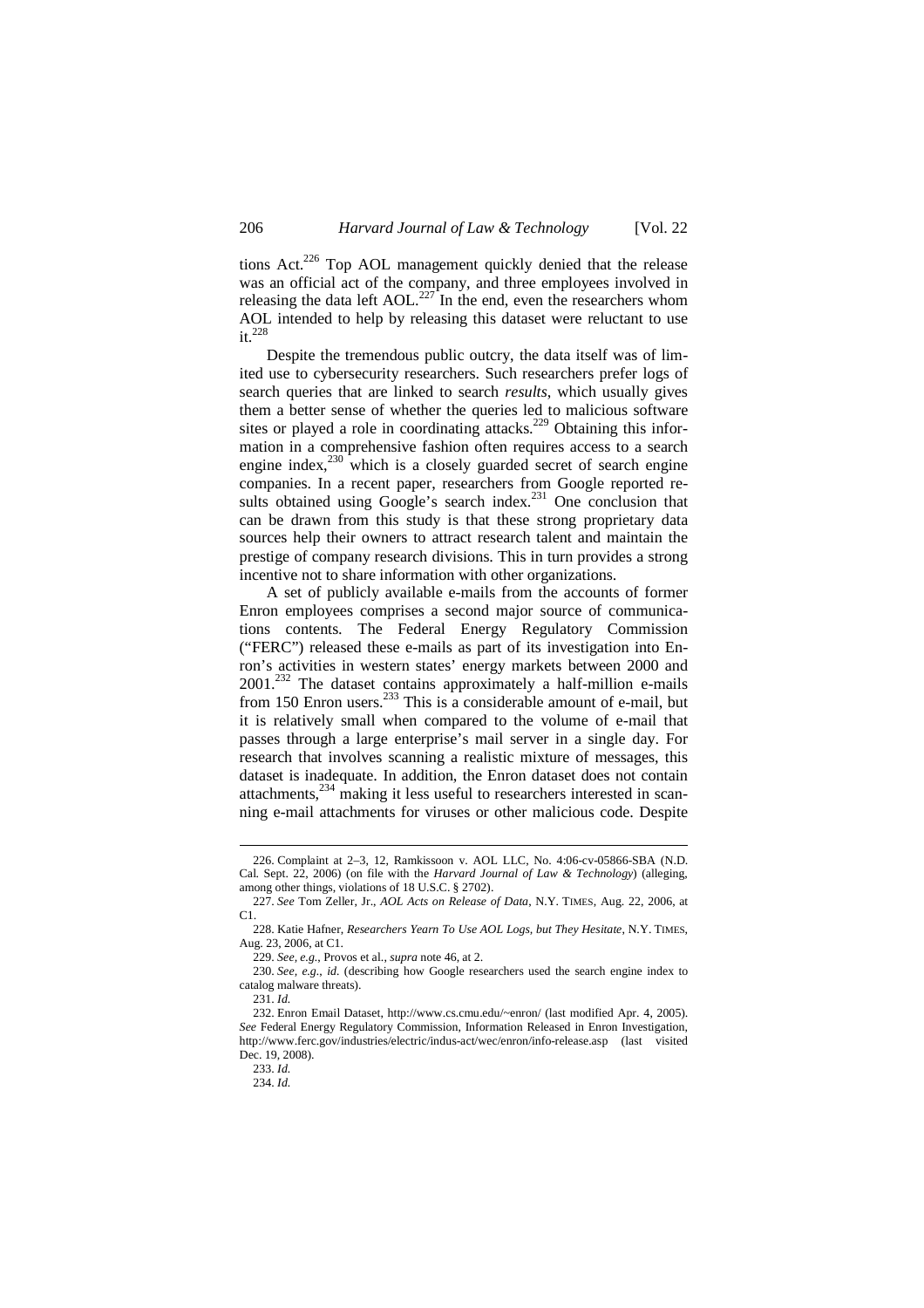its limitations, the Enron e-mail dataset is in wide use among cybersecurity researchers seeking to understand such threats, because it is the best available source of data.<sup>235</sup>

The circumstances surrounding the release of the Enron e-mails were unusual. The FERC released the e-mails to provide insight into the culture of a company whose implosion was a singular event in U.S. corporate history. These circumstances overrode many of the concerns about individual privacy that would normally attend a public airing of the contents of the e-mail servers of a major U.S. corporation. $^{236}$ 

#### *D. Private Access*

The second principal approach to obtaining data for cybersecurity research is to work closely with representatives of data sources, such as ISPs and university information technology departments. These relationships require a high degree of trust on the part of the data source, because they entail allowing the researcher to access large amounts of raw data that the source is obligated to keep confidential. This approach allows the researcher to control how data is collected, and results in high-quality datasets tailored for her specific use.

Even so, there are problems with this approach. First, it does not scale well. Researchers' relationships with data sources outside their own institutions develop over many years.<sup>237</sup> The need to build trust presents a significant barrier for researchers who are entering cybersecurity research or expanding into a new area. Sources typically provide data on the condition that the researcher will not distribute it to any other researcher, thus thwarting the goal of making public datasets part of cybersecurity research. Access to data also depends on the continuing cooperation of the data source; personnel changes or professional disagreements can limit a researcher's access.

The second problem with relying on trust relationships is that they often severely limit the details that researchers may publish about the data that they use. Despite some exceptions,<sup>238</sup> researchers are often circumspect about their sources.<sup>239</sup> This lack of detail can make

<sup>235.</sup> This assertion is based on interviews conducted with cybersecurity researchers who prefer to remain anonymous when discussing common practices for obtaining access to data for research.

<sup>236.</sup> Attachments were removed to protect privacy, and some e-mails were redacted following former employees' requests. Enron Email Dataset, *supra* note 232.

<sup>237.</sup> *E.g.*, CAIDA, *supra* note 88, at 3.

<sup>238.</sup> *See, e.g.*, Berkeley Email User Mobility Traces, http://www.cs.berkeley.edu/ ~czerwin/traces/ (last visited Dec. 19, 2008) (containing released anonymized records of email account activity information identified as being from the University of California, Berkeley Electrical Engineering and Computer Science department's e-mail server).

<sup>239.</sup> *See, e.g.*, Vyas Sekar et al., *A Multi-Resolution Approach for Worm Detection and Containment*, 2006 PROC. INT'L CONF. ON DEPENDABLE SYS. & NETWORKS 189, 191,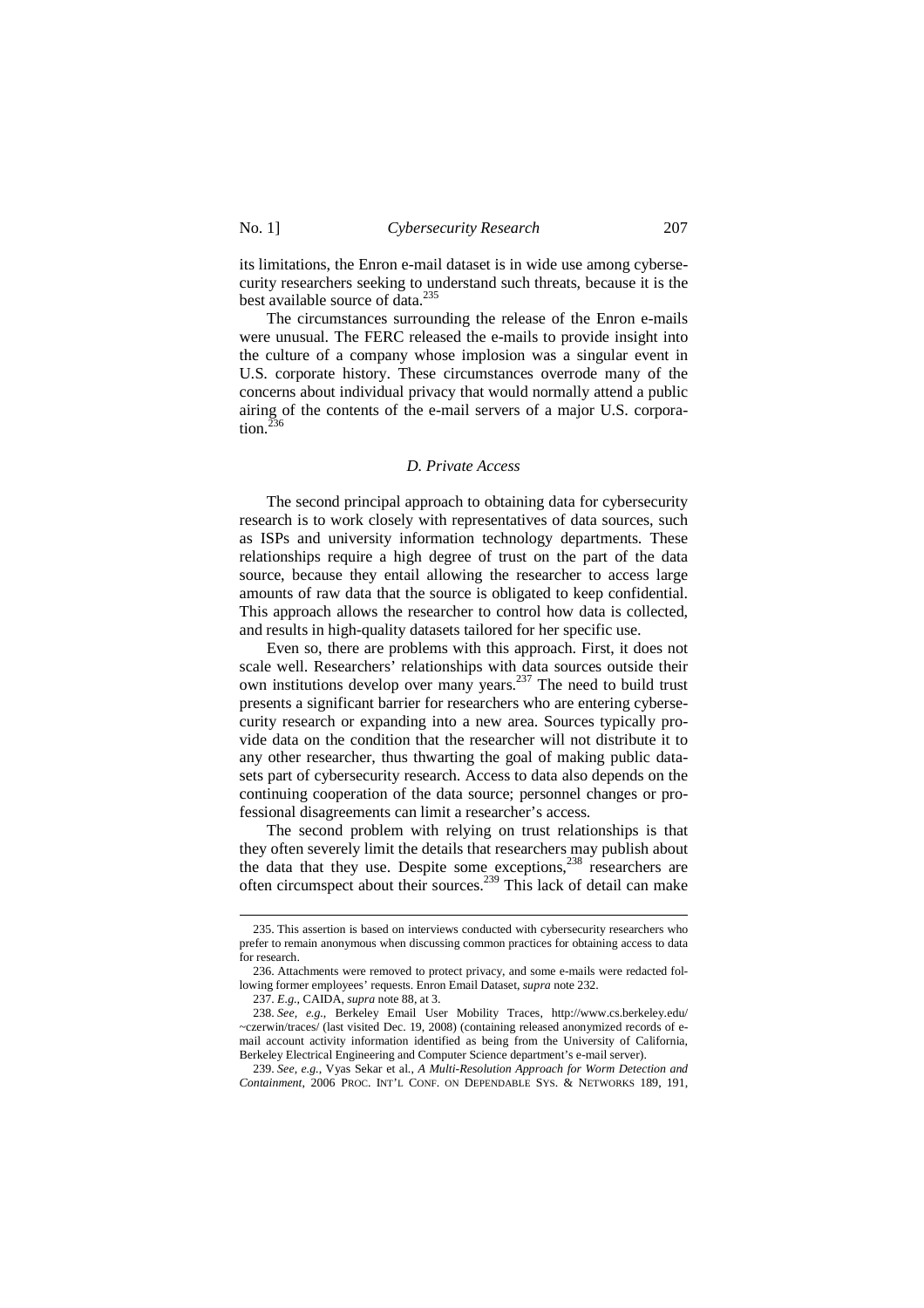it difficult for researchers to evaluate published work. Researchers who work for organizations that can provide data, such as ISPs, search engines, and e-mail providers, may have less trouble identifying the sources of their data. However, those companies may also put a lower premium on publishing results, especially when sensitive or confidential data underlies the research.

# V. A PRIVACY-PRESERVING FRAMEWORK FOR CYBERSECURITY RESEARCH

Communications privacy law lacks a policy apparatus to provide cybersecurity researchers with access to communications data. As noted in Part II, research in other scientific fields strikes a different balance between individual privacy interests and the social interest in research. Medical research provides a particularly instructive model. The HIPAA Privacy Rule permits health care providers to disclose patient records to researchers without individual consent, assuming that the proposed research meets certain substantive requirements<sup>240</sup> and undergoes proper institutional review.<sup>241</sup> To pass this rule's substantive test, applicants for the consent waiver must demonstrate that the research would not be feasible without the data. $242$  To pass the procedural test, applicants must convince an institutional review board that the disclosure would not adversely affect the privacy interests of the individuals whose data is involved and that data confidentiality, control, and destruction measures are in place.<sup>243</sup> These provisions do not differ based on the government affiliation of the recipient of the data. The HIPAA Privacy Rule also does not preempt state laws that are more protective of privacy.<sup>244</sup> Finally, federal law provides a shield that researchers may invoke to refuse to disclose under subpoena the data that they have obtained.<sup>245</sup>

*available at* http://research.microsoft.com/users/yxie/papers/dsn06.pdf ("We us[ed] a weeklong packet-header trace collected . . . at the border router of a university department . . . ."). 240. 45 C.F.R. § 164.512(i) (2007).

<sup>241.</sup> *See infra* Part V.B.

<sup>242. 45</sup> C.F.R. § 164.512(i)(2)(ii)(C).

<sup>243.</sup> Gostin & Hodge, *supra* note 79, at 1473 (citing 45 C.F.R. § 164.512(i)(2)(ii)).

<sup>244.</sup> *See id.* at 1465 (citing 45 C.F.R. § 160.203(b)).

<sup>245. 42</sup> U.S.C. § 241(d) (2000) grants the Secretary of Health and Human Services discretion to designate certain data exempt from further disclosure. This exemption is quite powerful:

The secretary may authorize persons engaged in biomedical, behavioral, clinical, or other [health-related] research . . . to protect the privacy of individuals who are the subject of such research by withholding from all persons not connected with the conduct of such research the names or other identifying characteristics of such individuals. Persons so authorized to protect the privacy of such individuals may not be compelled in any Federal, State, or local civil, criminal, administrative, legislative, or other proceedings to identify such individuals.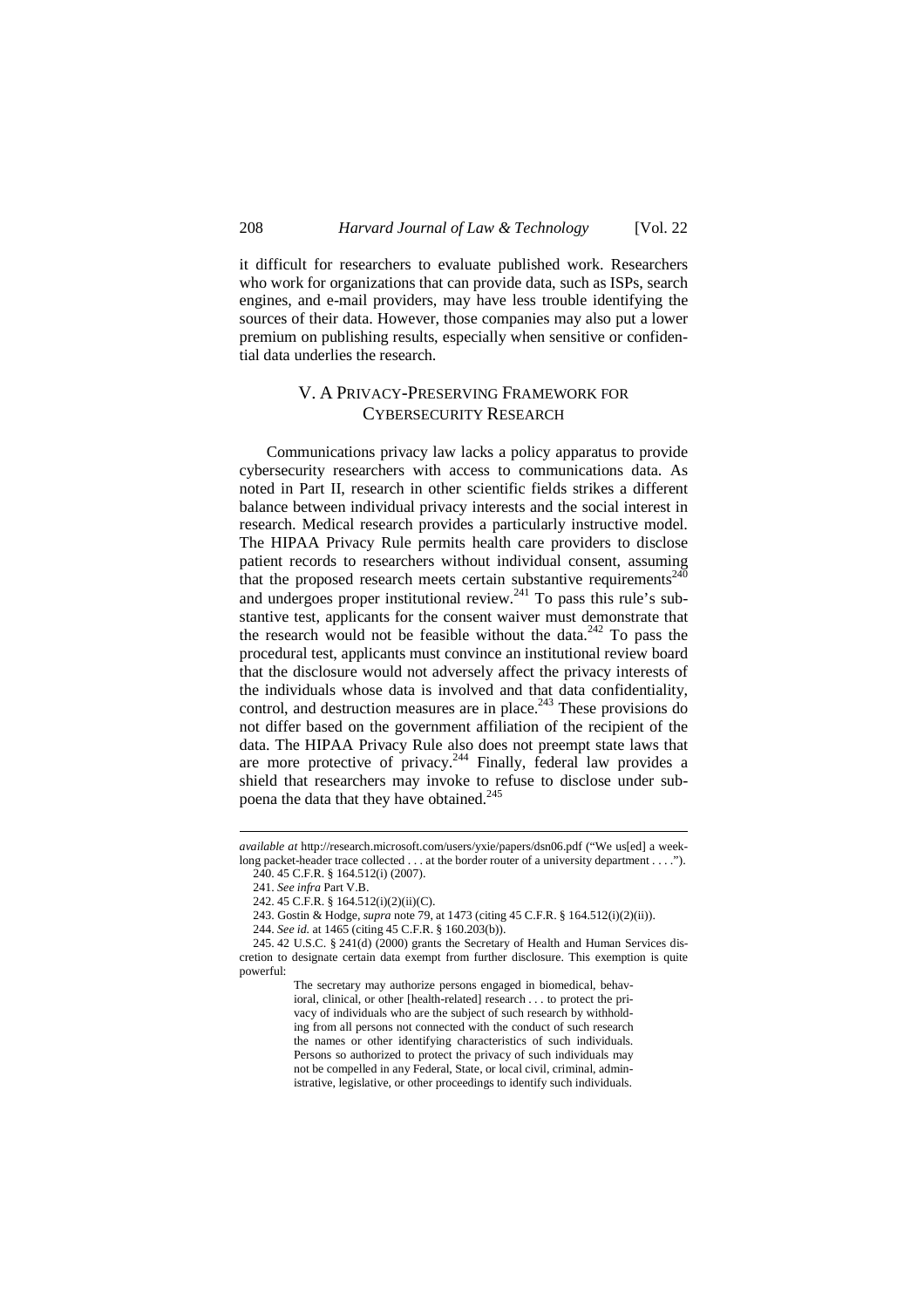### No. 1] *Cybersecurity Research* 209

The public health rationale for research exceptions to medical privacy has begun to apply with increasing force to cybersecurity research. There are close parallels between the spread of infectious diseases and the spread of some types of Internet-based attacks. Both involve large numbers of systems that share vulnerabilities and cannot completely defend themselves. Cybersecurity researchers have made the parallels explicit in their work by referring to Internet worm outbreaks as "epidemics."<sup>246</sup> Cybersecurity researchers have also begun to call for an institutional solution, a "Cyber-Center for Disease Control."<sup>247</sup> A top priority in the "Cyber CDC" proposal is to "develop robust communication mechanisms for gathering and coordinating 'field information."<sup>248</sup>

The example of medical research does not translate flawlessly to cybersecurity research. It does, however, supply an example of a functioning, complex research exception. The major structural elements laws and regulations that define "research" and the conditions of permissible disclosures in the context of institutions that administer the exception and access to data — are directly applicable to cybersecurity research. Section A argues that similar parameters can define a similar exception to be carved out in the laws governing cybersecurity research. Section B then argues that institutional support is necessary to make the exception workable. Finally, Section C addresses the concern that a cybersecurity research exception would create new threats to privacy and security.

## *A. Requirements for a Cybersecurity Research Exception to the ECPA*

Any expansion of access to data for cybersecurity research will necessarily be in tension with certain existing private and public rights. The government is uniquely placed to fund cybersecurity research, but its presence in the field is a major impediment to obtaining the data that cybersecurity researchers seek. The data exists in abundance, but is mostly controlled by private entities that do not have the incentives to conduct research that serves the cybersecurity interests of the larger Internet community. Communications privacy law imposes few limitations on either internal use of data within the private sector or commercially advantageous disclosures to private parties,

*Id.* The author is grateful to Chris Hoofnagle for making him aware of this provision.

<sup>246.</sup> *See, e.g.*, Xie et al., *supra* note 12, at 43; Kostas G. Anagnostakis et al*.,* A Cooperative Immunization System for an Untrusting Internet 2, 4 (2004) (unpublished manuscript), *available at* http://www1.cs.columbia.edu/~angelos/Papers/icon03-worm.pdf; Staniford et al., *supra* note 89, at 13.

<sup>247.</sup> This idea was first suggested by Staniford et al., *supra* note 89, at 15–18. Others have echoed the call, including at least one legal scholar. *See* Neal Kumar Katyal, *Digital Architecture as Crime Control*, 112 YALE L.J. 2261, 2286 (2003) (calling for a "Center for Digital Disease Control").

<sup>248.</sup> Staniford et al., *supra* note 89, at 15–16.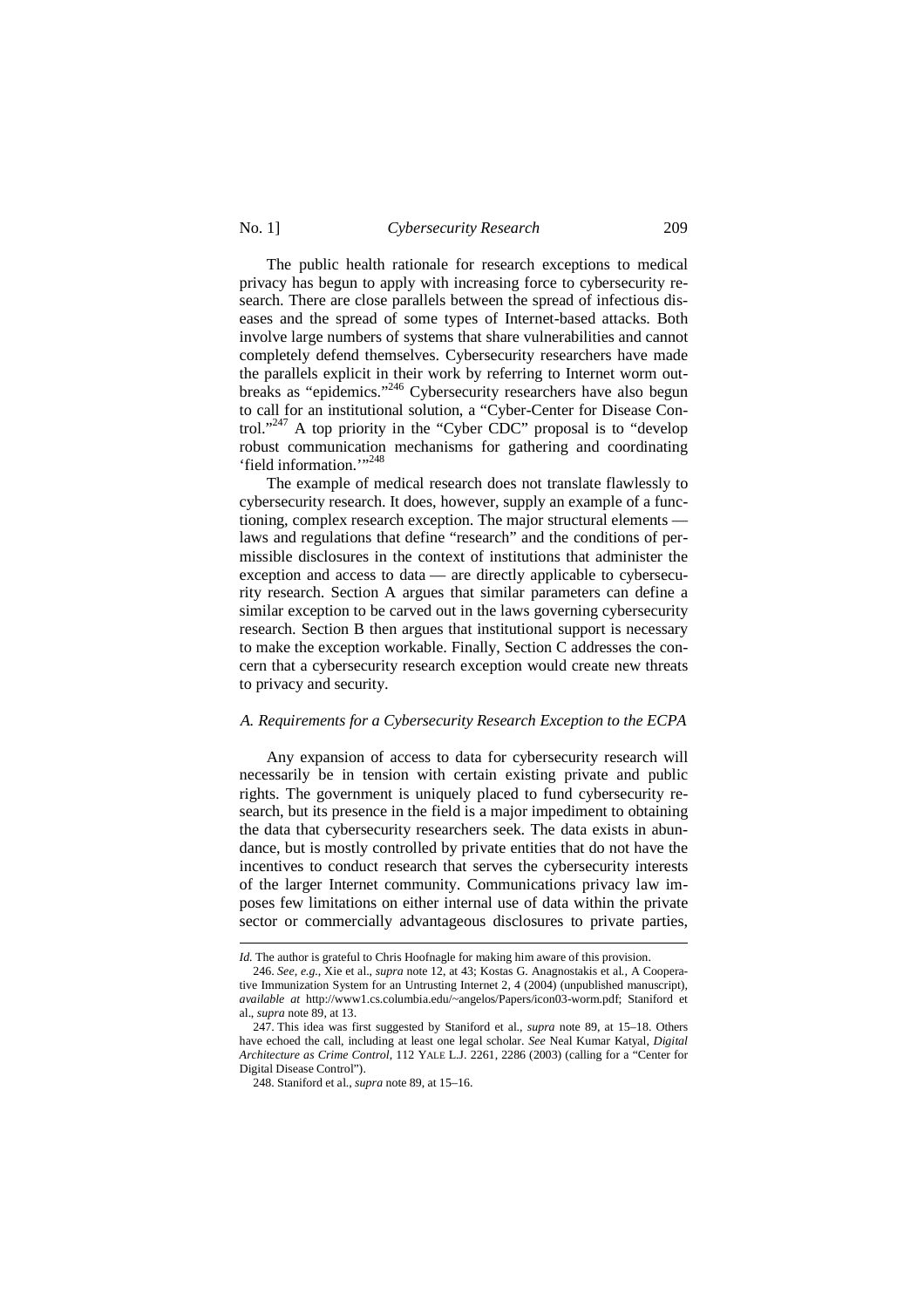but disclosures to governmental entities engaged in research are forbidden.<sup>249</sup> Entities covered by the ECPA can disclose data to law enforcement officials to provide evidence of criminal activity against a communicating party, but again may not provide data to a governmental entity engaged in research. However, any legal change that promotes disclosure to certain governmental entities without limiting the acceptable grounds for disclosure would strip away many of the EC-PA's privacy protections. Finally, data protected under the ECPA is only protected while in the possession of the original collector. Once in the possession of an entity not covered by the ECPA, it is no longer protected from voluntary or compelled disclosure to the government.

The basic outline of an ECPA exception for cybersecurity research is simple: cybersecurity researchers must have access to electronic communications data — both content and non-content information. This is true even of information that the ECPA would otherwise forbid them from holding without the consent of the individuals whose communications are among those that the researchers obtain.<sup>250</sup>

First, a cybersecurity research exception should extend to all titles of the ECPA, including the prohibition on real-time interception of communications contents.<sup>251</sup> Allowing researchers to use communications would not mark a significant normative or practical shift from the ECPA's current protections. One normative foundation for the anti-interception rules of the Wiretap Act was to add protection against commonly understood impositions on privacy; at the time these provisions were enacted, catching a conversation as it occurred was likely to be the only opportunity for interception.<sup>252</sup> This is no longer the case, especially where electronic communications are concerned. Communications contents and addressing information are often stored at the direction of the service provider, the user, or both. Both forms of data become available under less restrictive provisions afterwards. These changes undermine the rationale for privileging real-time interception, and the ECPA therefore should not be allowed to continue to bind the hands of researchers.

<sup>249.</sup> See *supra* Part III.A.2 for the rules regarding disclosure in the SCA.

<sup>250.</sup> This exception would, of course, remain subject to the Fourth Amendment's prohibitions on unreasonable searches and seizures. Certain applications of the exception might raise questions under the Fourth Amendment — for example, allowing state university researchers to intercept the full contents of communications on a commercial ISP's network — but those scenarios would likely be rare. This narrow category of potential Fourth Amendment issues is not further discussed here, but it should be noted that the exception proposed above would present significant benefits to cybersecurity research even if researchers and research organizations steered clear of all applications that implicate the Fourth Amendment.

<sup>251.</sup> *See* 18 U.S.C. § 2511 (2006) (prohibiting such interceptions generally).

<sup>252.</sup> *See* H.R. REP. NO. 99-647, at 17 (1986) (stating that when the Wiretap Act was passed in 1968, "the contents of a traditional telephone call disappeared once the words transmitted were spoken and there were no records kept").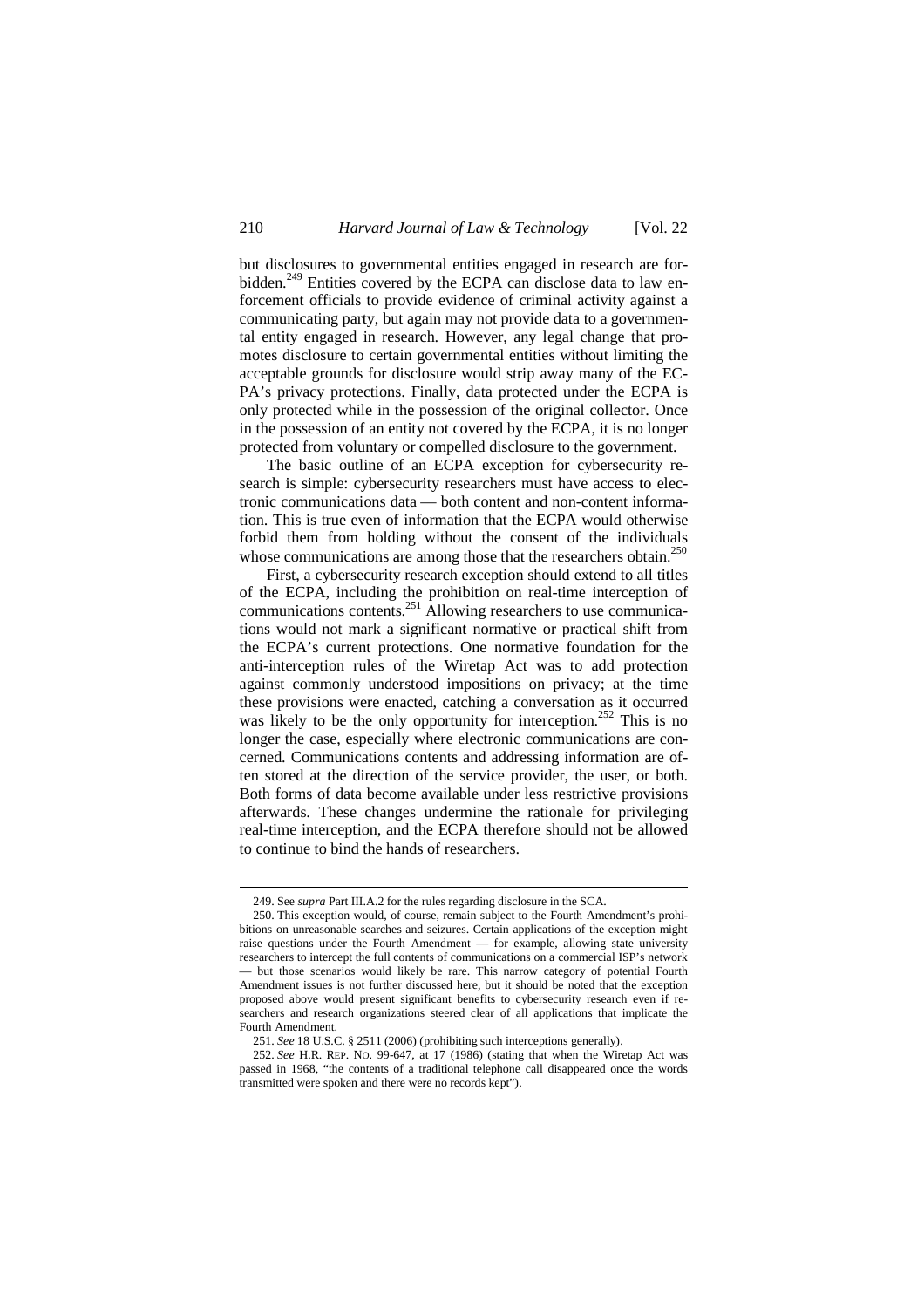No. 1] *Cybersecurity Research* 211

Another rationale for the anti-interception rules is that the objective of an eavesdropper — whether he is a law enforcement official or not — is to learn details that a person has chosen and reasonably expects to keep private.<sup>253</sup> Law enforcement officials, for example, need to examine such details personally to form a criminal profile.<sup>254</sup> Preventing this kind of privacy invasion remains a strong justification for the anti-interception prohibitions, but cybersecurity researchers are not interested in such uses of intercepted communications contents. Instead, they seek to use streams of electronic communications, such as e-mail, to test the effectiveness of many types of cyberdefenses. Part of evaluating these programs is determining whether they will work with a realistic volume and variety of communications.<sup>255</sup> Moreover, since the primary utility of real-time data in cybersecurity research is in testing the performance of defense techniques under real-world conditions, research interceptions would involve data only to the extent necessary to fix bugs in cybersecurity applications or to establish that those applications are correctly identifying attacks. This real-time data is necessary to the research in developing such cybersecurity applications, as simulated data would have insufficient scientific validity. Thus, the risk of later unintended uses of intercepted communications is minimal.<sup>256</sup>

A second element of the research exception is that it should be available to any cybersecurity researcher, provided that the researcher is not a law enforcement agent.<sup>257</sup> Researchers at governmental entities, such as national laboratories and state universities, make vital contributions to cybersecurity research and have no responsibility or power to enforce laws. Making an ECPA cybersecurity research exception inapplicable to them would provide no safeguard against the use of communications data by law enforcement agencies, but it

<sup>253.</sup> *See, e.g.*, Katz v. United States, 389 U.S. 347, 351–53 (1967) (establishing that the Fourth Amendment protects a conversant's interest in privacy when he has a subjective expectation of privacy and that expectation is objectively reasonable).

<sup>254.</sup> Modern technology has vastly increased the ability of law enforcement officials to conduct individualized surveillance by using stored communications records. *See generally* Daniel J. Solove, *Digital Dossiers and the Dissipation of Fourth Amendment Privacy*, 75 S. CAL. L. REV. 1083 (2002).

<sup>255.</sup> *See, e.g.*, Vinod Yegneswaran, Paul Barford & Somesh Jha, *Global Intrusion Detection in the DOMINO Overlay System*, PROC. NETWORK & DISTRIBUTED SYS. SECURITY SYMP., Feb. 5, 2004, http://www.isoc.org/isoc/conferences/ndss/04/proceedings/Papers/ Yegneswaran.pdf.

<sup>256.</sup> See *infra* Part V.C for a discussion of measure to prevent researchers from abusing their access rights.

<sup>257.</sup> The ECPA's definition of "investigative or law enforcement officer" would suffice for this purpose: "[A]ny officer of the United States or of a State or political subdivision thereof, who is empowered by law to conduct investigations of or to make arrests for offenses enumerated in this chapter, and any attorney authorized by law to prosecute or participate in the prosecution of such offenses . . . ." 18 U.S.C. § 2510(7) (2006).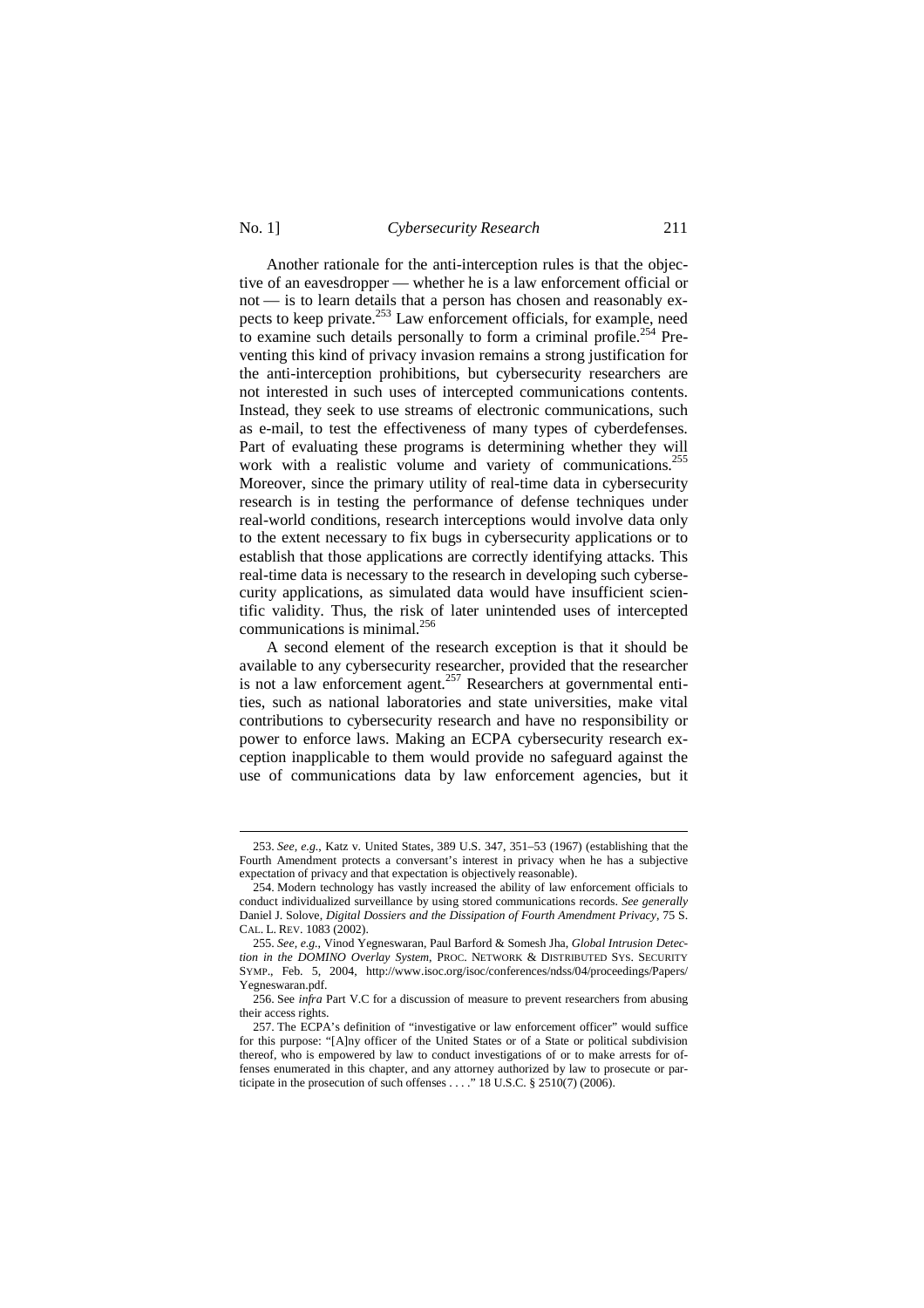would severely complicate the administration of a cybersecurity research exception.

Third, protection under the research exception should be contingent upon approval by an institutional review board ("IRB") *before* research activity begins. An IRB at the source institution would be required to approve any disclosure of data to a cybersecurity researcher, and an IRB at the institution of each researcher must approve the researcher's protocol. This would give institutions power to punish infractions by researchers — by suspending their research activities, for example.

Requiring ex ante IRB approval would prevent the cybersecurity research exception from becoming an ex post justification for a data use or disclosure that the ECPA otherwise would have prohibited. Given that cybersecurity researchers are likely to seek large quantities of sensitive data, granting ex post protection under the research exception would pose an unacceptable risk to individual privacy interests.<sup>2</sup> Presenting a research proposal to an IRB would impose a certain amount of discipline on researchers, preventing them from feeling entitled to request or disclose data as a matter of course.<sup>259</sup> The review process would help maintain accountability by generating a record that institutions and government regulators could examine.

Fourth, the exception should apply to all types of service providers. This is especially important in the context of the SCA, the voluntary disclosure provisions of which apply only to providers of services to the public. Unless these providers, which include commercial ISPs and public e-mail services, are covered by the exception, there is little gained by extending the cybersecurity research exception to the SCA. Excluding some providers, especially based on a factor as outdated as offering service to the public, would make the exception more administratively burdensome and would reduce its effectiveness by casting doubt as to which providers are allowed to share data with researchers.

Fifth, the exception should prohibit any researcher who receives data under the exception from redistributing it in a manner not ap-

<sup>258.</sup> This is in contrast to other security research exceptions, such as the encryption research and security testing provisions of the Digital Millennium Copyright Act ("DMCA"), 17 U.S.C. § 1201(g), (j) (2006). The difference between the DMCA exceptions and the proposed ECPA exception is that in communications interception cases, unauthorized disclosures or uses of communications data can destroy the autonomy interests that underlie communications privacy rights. By contrast, copyright holders can undo at least some of the damage of infringement and unauthorized circumvention by obtaining injunctions that require infringers and circumventors to cease distributing infringing copies and circumvention tools. *See, e.g.*, Universal City Studios, Inc. v. Corley, 273 F.3d 429 (2d Cir. 2001) (granting injunction to prevent dissemination of a circumvention tool).

<sup>259.</sup> A certain amount of serendipity that might come from researchers finding unexpected uses in a dataset would necessarily be lost, though amendments to IRB submissions could add flexibility.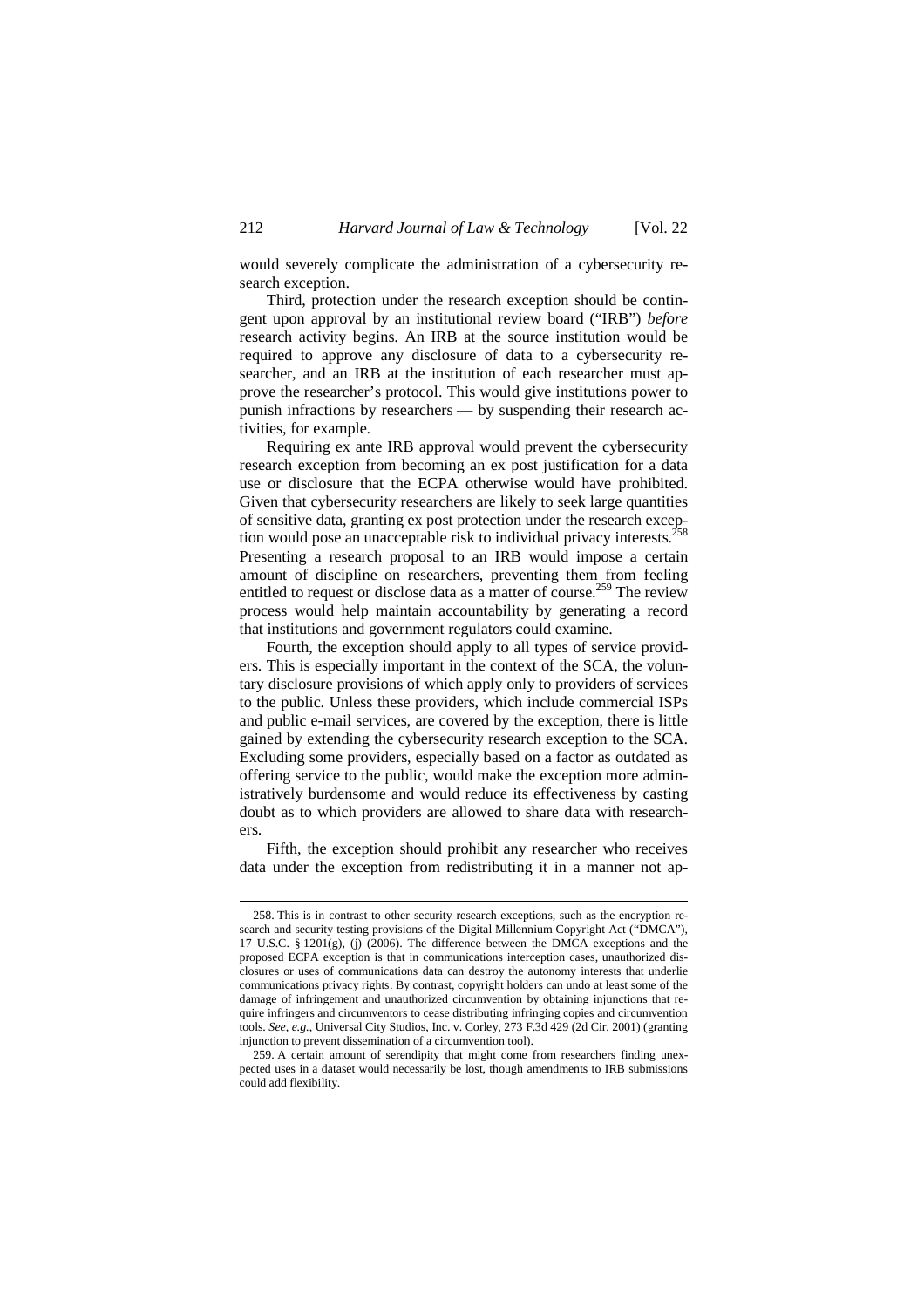## No. 1] *Cybersecurity Research* 213

proved by the source and recipient IRB.<sup>260</sup> The justification for this limitation is threefold. The first is prudential: since explicit legal protection for cybersecurity data sharing is a new idea, taking a cautious approach by making each disclosure of data subject to approval by the relevant IRBs is warranted. Also, the justification relates to the security of data providers. Some types of data that cybersecurity researchers would like to obtain include information that could help an attacker find weaknesses in the source's networks or systems. A researcher who receives this data might not appreciate the full extent of such risks. Therefore, allowing the source to maintain control over distribution of the data is necessary to protect the source. Finally, a data source might wish to keep data away from researchers employed by a competitor. In that case, the source is best situated to assess the competitive risk involved in disclosure, and an IRB approval requirement for sources ensures that this proprietary information is protected.

Sixth, the exception should grant data obtained by a researcher the same level of protection from compelled disclosure as the data would have in the hands of the original source. This would mean that intercepted communications contents would be available only to law enforcement officers presenting the appropriate warrant,<sup>261</sup> and that stored communications records could be released only to a party that has obtained the appropriate court order or subpoena.<sup>262</sup> This latter requirement would prevent researchers from falling outside the purview of the SCA. Currently, the SCA's disclosure provisions apply to data when it is in the possession of certain entities but do not apply to the data after it is disclosed. In addition, the exception should prohibit researchers from making a voluntary disclosure of data they receive, even if the ECPA would allow it.

Seventh, basic subscriber information held by ISPs about their customers should not be covered under the exception. As explained in Part IV, the interests of cybersecurity researchers in real data lie in what the data reveals about network traffic flows and the spread of malicious code across networks. None of the resulting analysis depends on a researcher's being able to identify whose name was associated with an IP address at a particular time. There is simply no scientific reason to allow the disclosure of such data under an ECPA exception. This prohibition would not be entirely effective in separat-

<sup>260.</sup> This limitation would allow a researcher to distribute data to students or collaborators named in the protocol approved by the IRB. It would also allow public distribution of data, if the release were part of the approved protocol.

<sup>261.</sup> *See* 18 U.S.C. § 2518.

<sup>262.</sup> In other words, if the original data source were an electronic communication service or remote computing service, a researcher who obtained data from such a source would be subject to compelled disclosure provisions that apply to that type of entity. *See* 18 U.S.C. § 2703 (setting forth requirements for obtaining stored communications contents and noncontent records).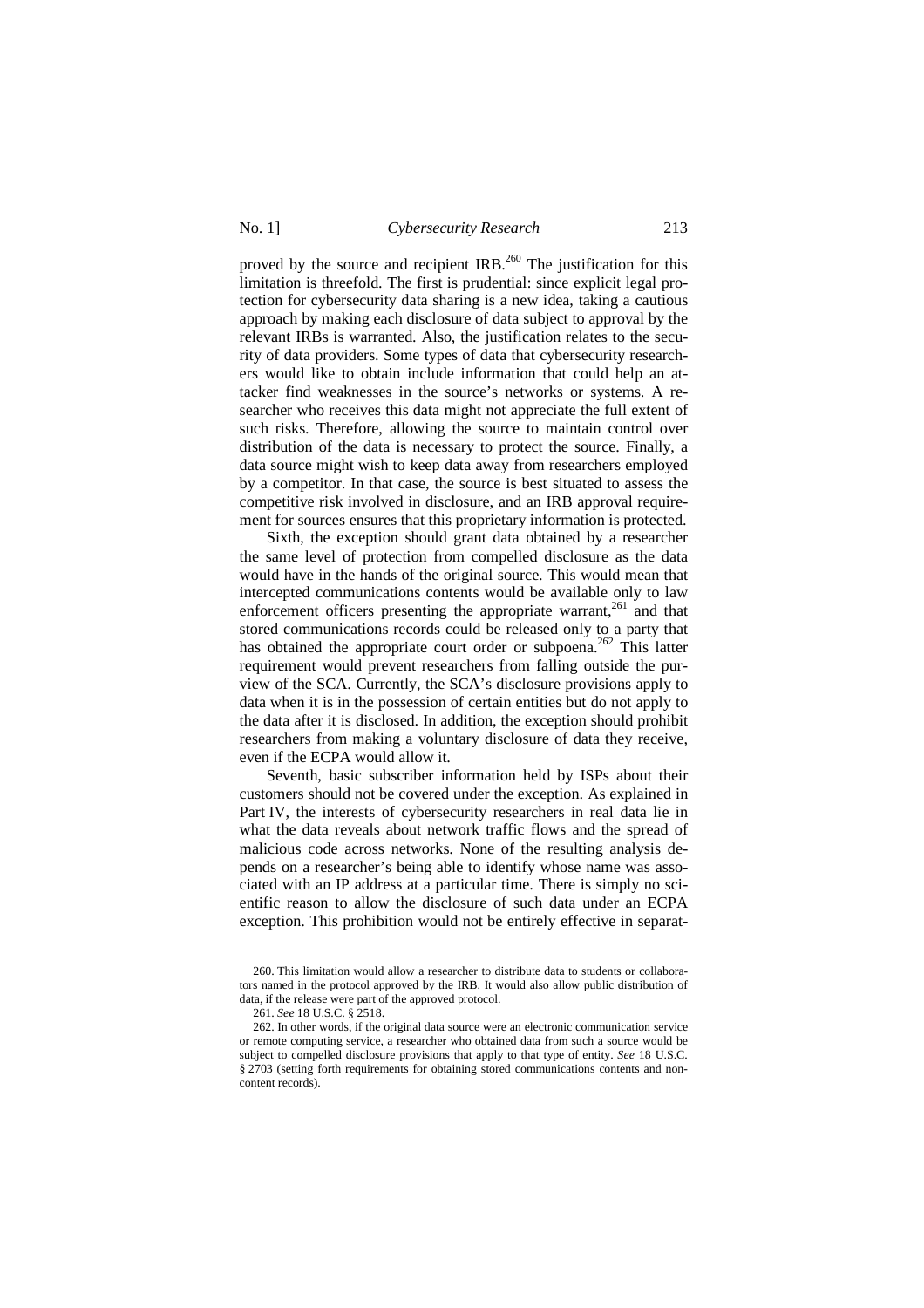ing individual identities from their network traffic, <sup>263</sup> but it would remove an easy means for researchers to link communications records to individuals.

Finally, the research exception should preempt state laws that provide higher levels of protection than the ECPA.<sup> $264$ </sup> Creating an exception to state laws that add protections to a relatively weak federal regime of statutory privacy protection is not something which should be considered lightly, but the research exception might prove unworkable otherwise. Data that is relevant to a cybersecurity research question might necessarily come from many different states.<sup>265</sup> Though the problem of differing state regulations arises in many information collection contexts, the effect of differing laws on Internet-based data collection would be more acute because nearly every communication crosses state lines. Enacting a cybersecurity research exemption to the ECPA, though it might override some state laws, would create a clear national standard for disclosure to researchers.

#### *B. Institutions*

The call to create a cybersecurity research exception to the ECPA prompts two further questions: whether it would be administrable and whether it would be effective in reversing the strong institutional forces that currently oppose data sharing. These questions are considered in turn.

Federal law provides a broadly applicable structure, the institutional review board, for reviewing research. IRBs provide a starting point for administering the ECPA research exception. IRBs arose in the United States to prevent harm to human research subjects in health and medical experiments, but their use has expanded over time to cover all federally funded research involving human subjects.<sup>266</sup>

Federal rules for IRBs are administered by the Department of Health and Human Services through the "Common Rule."<sup>267</sup> The

<sup>263.</sup> See *supra* Part IV.C.2 for a discussion of AOL's release of "anonymized" search engine queries. Other content that might become available under the cybersecurity research exception, such as e-mail, would carry its own link between individuals and records.

<sup>264.</sup> See the discussion of state law found in *supra* Part III.A.4.

<sup>265.</sup> *See, e.g.*, Staniford et al., *supra* note 89, at 15–18 (proposing a decentralized, widely distributed set of network "sensors" to collect information about network-based cybersecurity threats).

<sup>266.</sup> *See generally* Philip Hamburger, *The New Censorship: Institutional Review Boards*, 2004 SUP. CT. REV. 271, 272–73 (recounting a history of IRBs). For a critical view of the expansion of IRB approval requirements into the social sciences (including legal scholarship), see Dale Carpenter, *Institutional Review Boards, Regulatory Incentives, and Some Modest Proposals for Reform*, 101 NW. U. L. REV. 687 (2007).

<sup>267. 45</sup> C.F.R. § 46 (2007). *See* Lawrence O. Gostin, James G. Hodge, Jr., & Lauren Marks, *The Nationalization of Health Information Privacy Protections*, 8 CONN. INS. L.J. 283, 311 (2001) (referring to 45 C.F.R. § 46 as "the Common Rule").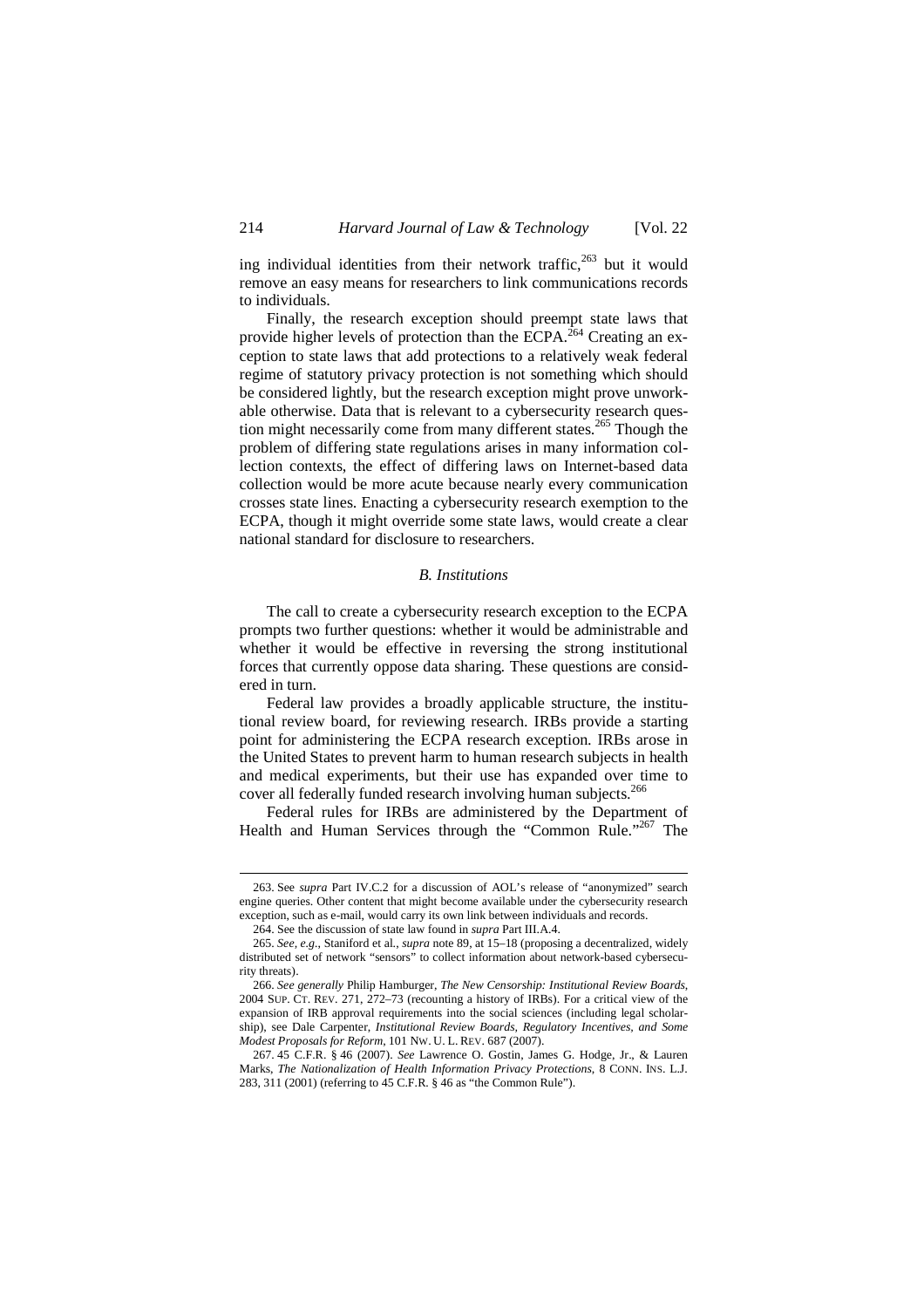### No. 1] *Cybersecurity Research* 215

Common Rule defines "research,"<sup>268</sup> "institution,"<sup>269</sup> and "human subject."<sup>270</sup> The Common Rule also supports a number of features that would be desirable for administering a cybersecurity research exception. For example, the Common Rule requires IRB members to have diverse backgrounds, with representation from scientific and nonscientific disciplines, $271$  and the Rule permits joint review of multiinstitutional research proposals.<sup>272</sup> The IRB composition requirement would help to ensure examination of proposals involving cybersecurity data from a number of disciplinary angles. The cooperative research provision would facilitate the efficient review of joint proposals that, given the need of cybersecurity researchers to work with common datasets, would likely be frequent. Finally, the Common Rule provides standards for IRB approval of projects seeking approval of a waiver of research subject consent.<sup>273</sup>

The Common Rule, however, provides little guidance for protecting the privacy of research subjects.<sup>274</sup> The HIPAA Privacy Rule provides an example of how to layer privacy considerations on top of the basic IRB structure. The Privacy Rule's guidelines include consideration of user privacy as well as the security of the data source.<sup>275</sup> Both are necessary to assess the risk of privacy and security violations in the event of a breach of confidentiality, whether accidental or intentional.

<sup>268. 45</sup> C.F.R. § 46.102(d) ("Research means a systematic investigation, including research development, testing and evaluation, designed to develop or contribute to generalizable knowledge. Activities which meet this definition constitute research for purposes of this policy, whether or not they are conducted or supported under a program which is considered research for other purposes.").

<sup>269.</sup> *Id.* § 46.102(b) ("Institution means any public or private entity or agency (including federal, state, and other agencies).").

<sup>270.</sup> *Id.* § 46.102(f) ("Human subject means a living individual about whom an investigator (whether professional or student) conducting research obtains (1) Data through intervention or interaction with the individual, or (2) Identifiable private information.").

<sup>271.</sup> *Id.* § 46.107.

<sup>272.</sup> *Id.* § 46.114.

<sup>273.</sup> *Id.* § 46.117(c).

<sup>274.</sup> *See* Gostin & Hodge, *supra* note 79, at 1472 (noting that the Common Rule "conditions IRB approval of government-sponsored research on whether 'there are adequate provisions to protect the privacy of subjects'") (quoting 45 C.F.R.  $\S$  46.111(a)(7)). It should be noted that IRBs are conservative. Without specific guidance for reviewing a novel use of data, an IRB might reject or demand a significant scaling back of the research protocol in order to be seen as providing strict protection for the users of the network. *See* Carpenter, *supra* note 266, at 696 (noting that IRBs "are much less adept at identifying substantial *nonphysical* risks" than physical risks and end up making decisions "on the basis of worstcase scenarios" (citation omitted) (internal quotation marks omitted)). The possibility of losing the institution's federal funding or subjecting the institution to a large fine for ethical lapses also presents IRBs with a large incentive to be conservative. *See generally id*.

<sup>275.</sup> *See* 45 C.F.R. § 164.512(i)(2)(ii)(A) (enumerating requirements for a consent waiver, including adequate safeguards against "improper use and disclosure" of personal health information, an adequate plan to destroy information that could be used to identify individuals, and adequate assurance data obtained will not be reused or redistributed in a manner not specified in the protocol).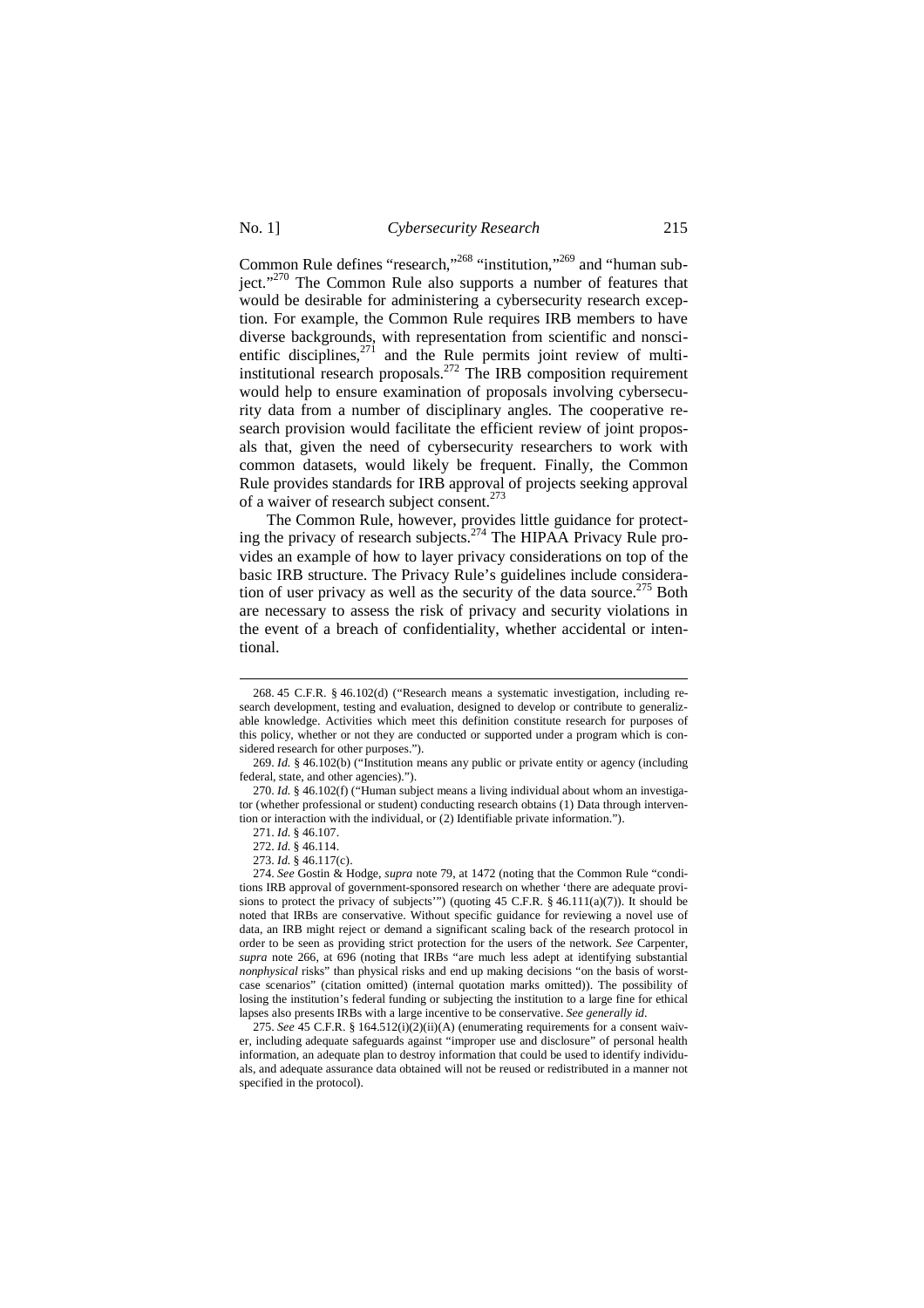User privacy considerations for cybersecurity data should include, first of all, an assessment of the extent to which anonymization is practical. Data anonymization is an open research question, $276$  so it is unrealistic to expect complete severance of network activity data from the identity of the individual whose activity the data represents. The prospects for anonymization also vary based on the kind of data in question: e-mail may be all but impossible to anonymize, while some other forms of network data might have little connection to an individual user. Still, IRB members from the data source institution and the data recipient institution should weigh, on a case-by-case basis, the extent to which anonymization is possible without destroying linkages between data points that must remain available for a proposed use. Finally, the IRB should consider a cybersecurity research proposal's plan for transporting data to the recipient, containing the data while in use, and ensuring the destruction of usable copies once researchers have finished using the data.

The Department of Homeland Security ("DHS") has funded a network dataset repository that provides an interesting example to examine under these principles. This repository, known as PREDICT (Protected Repository for the Defense of Infrastructure Against Cyber Threats), $277$  is intended to coordinate the process of giving cybersecurity researchers access to "network operational data."<sup>278</sup>

PREDICT implements many of the safeguards that I have argued would accompany IRB review for an ECPA exception. Under current law, however, PREDICT faces considerable limitations. In brief, PREDICT provides for three types of data handlers: Data Providers, which are the original sources of network data; Data Hosts, which store datasets once they have been approved for use; and Researchers. A fourth entity, the Coordinating Center, is administered by a nonprofit corporation under contract with DHS.<sup>279</sup>

The Coordinating Center serves many of the functions that an IRB would serve under the ECPA exception.<sup>280</sup> The Center approves datasets for use in PREDICT and has considerable flexibility to consider the sensitivity of the privacy interests in each dataset; it may treat privacy as a continuum, rather than according to the broad categories of the ECPA.<sup>281</sup> The Coordinating Center also acts an initial

<sup>276.</sup> *See* Pang et al., *supra* note 192, at 29–30; *see also* David E. Bakken et al., *Data Obfuscation: Anonymity and Desensitization of Usable Data Sets*, IEEE SECURITY & PRIVACY, Nov./Dec. 2004, at 34, 34–35.

<sup>277.</sup> PREDICT > Home, https://www.predict.org/ (last visited Dec. 19, 2008).

<sup>278.</sup> RTI International, PREDICT Portal Overview, https://www.predict.org/Portals/0/ files/Documentation/MANUAL%20OF%20OPERATIONS/PREDICT\_Overview\_final.pdf [hereinafter PREDICT Portal Overview].

<sup>279.</sup> *Id.*

<sup>280.</sup> *See id.*; *see also supra* Part V.A.

<sup>281.</sup> Data Providers designate the sensitivity of the data that they provide and control the conditions under which data may be released. The Coordinating Center establishes catego-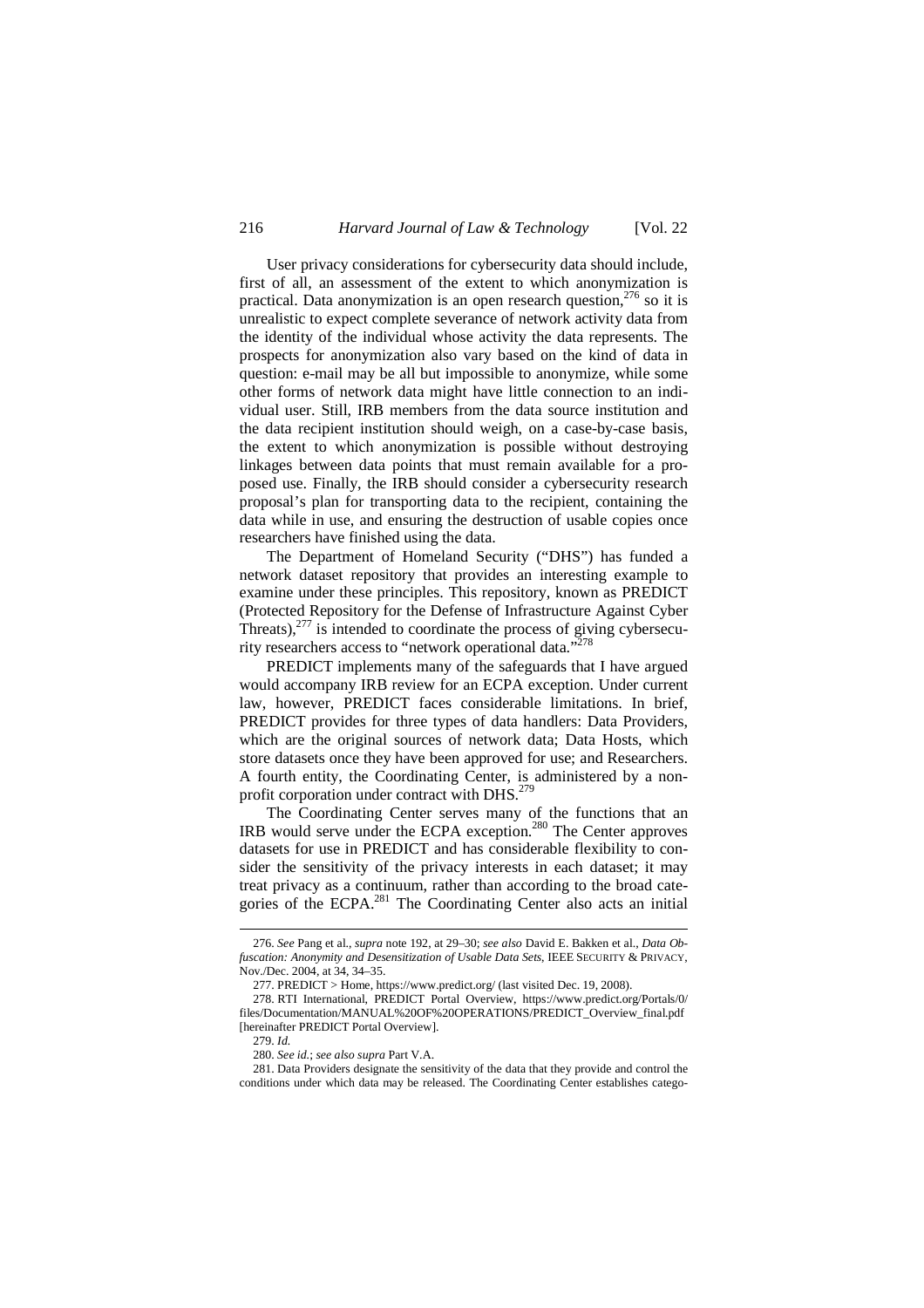gatekeeper for deciding whether a researcher may access PREDICT data.<sup>282</sup>

Most importantly, the Coordinating Center helps to orchestrate the review boards that process applications for uses of PREDICT data.<sup>283</sup> Each use of PREDICT data requires separate approval from the board.<sup>284</sup> Each board is to be composed of at least one representative each from DHS, the Coordinating Center, the Data Host, the Data Provider, and the members of the "[c]yber-defense research community."<sup>285</sup> The Data Provider can reject any proposed use of its data.<sup>286</sup>

Despite these safeguards, it is unclear whether PREDICT satisfies the ECPA's prohibitions on voluntary disclosure of non-content records to governmental entities. Though DHS itself may not host PREDICT data as currently organized, other governmental entities, such as state universities, may ultimately house data. In those cases, PREDICT would have to ensure that the communications service providers — such as commercial ISPs — do not provide data to these hosts.<sup>287</sup> PREDICT might also need to ensure that any such data that providers contribute does not end up in the control of governmentaffiliated researchers. Alternatively, PREDICT would need to bar such researchers altogether. This is not a fault of PREDICT's design; rather, it is what the ECPA demands. Nonetheless, the effect is to con-

284. *See* RTI International, Memorandum of Agreement: PCC and Researcher/User 4, https://www.predict.org/Portals/0/files/Documentation/MOAs/PREDICT\_MOA\_PCC\_Rese archer\_final.pdf (stating that "PCC hereby grants to Researcher/User, on behalf of Data Provider and/or Data Host, a right to use the Data solely for the purposes described in the Researcher/User's approved application").

285. *See* RTI International, Memorandum of Agreement: PCC and Data Host 4, https://www.predict.org/Portals/0/files/Documentation/MOAs/PREDICT\_MOA\_PCC\_Data \_Host\_final.pdf.

286. *Id.*

 $\overline{a}$ 

287. Among the datasets likely to be provided to PREDICT are a national laboratory dataset containing "anonymized *contents*," several university datasets, and data not related to the statutory definition of an electronic communication. Vern Paxson, LBNL/ICSI Enterprise Traces 3 (Sept. 27, 2005) (unpublished presentation), *available at* http:// www.cyber.st.dhs.gov/public/PREDICT/PREDICT.Sep05A.pdf (discussing a dataset containing "anonymized *contents*"). *See generally* Univ. of Mich. et al., Virtual Center for Network and Security Data (Sept. 27, 2005) (unpublished presentation), *available at* http://www.cyber.st.dhs.gov/public/PREDICT/DHS-anon-workshop-overview-09272005.

pdf; Tom Vest, PCH/PREDICT Update: Routing Topology and Network Quality Data Collection and Hosting (Sept. 27, 2005) (unpublished presentation), *available at* http://www.cyber.st.dhs.gov/public/PREDICT/DHS050927v1.pdf (discussing routing table data). None of these sources come from a service provider to the public, illustrating possible apprehensions about ECPA violations.

ries of dataset types and requires Data Providers to comply with anonymization and other data sanitization requirements for data in a given category. *See* RTI International, Memorandum of Agreement: PCC and Data Provider, https://www.predict.org/Portals/0/ files/Documentation/MOAs/PREDICT\_MOA\_PCC\_Data\_Providers\_final.pdf [hereinafter Data Provider MOA].

<sup>282.</sup> *See* PREDICT Portal Overview, *supra* note 278, at 2.

<sup>283.</sup> *See* Data Provider MOA, *supra* note 281, at 3 (noting that a review board "in conjunction with the PCC and the Data Provider, reviews and approves or rejects applications <sub>.</sub><br>for requested Data").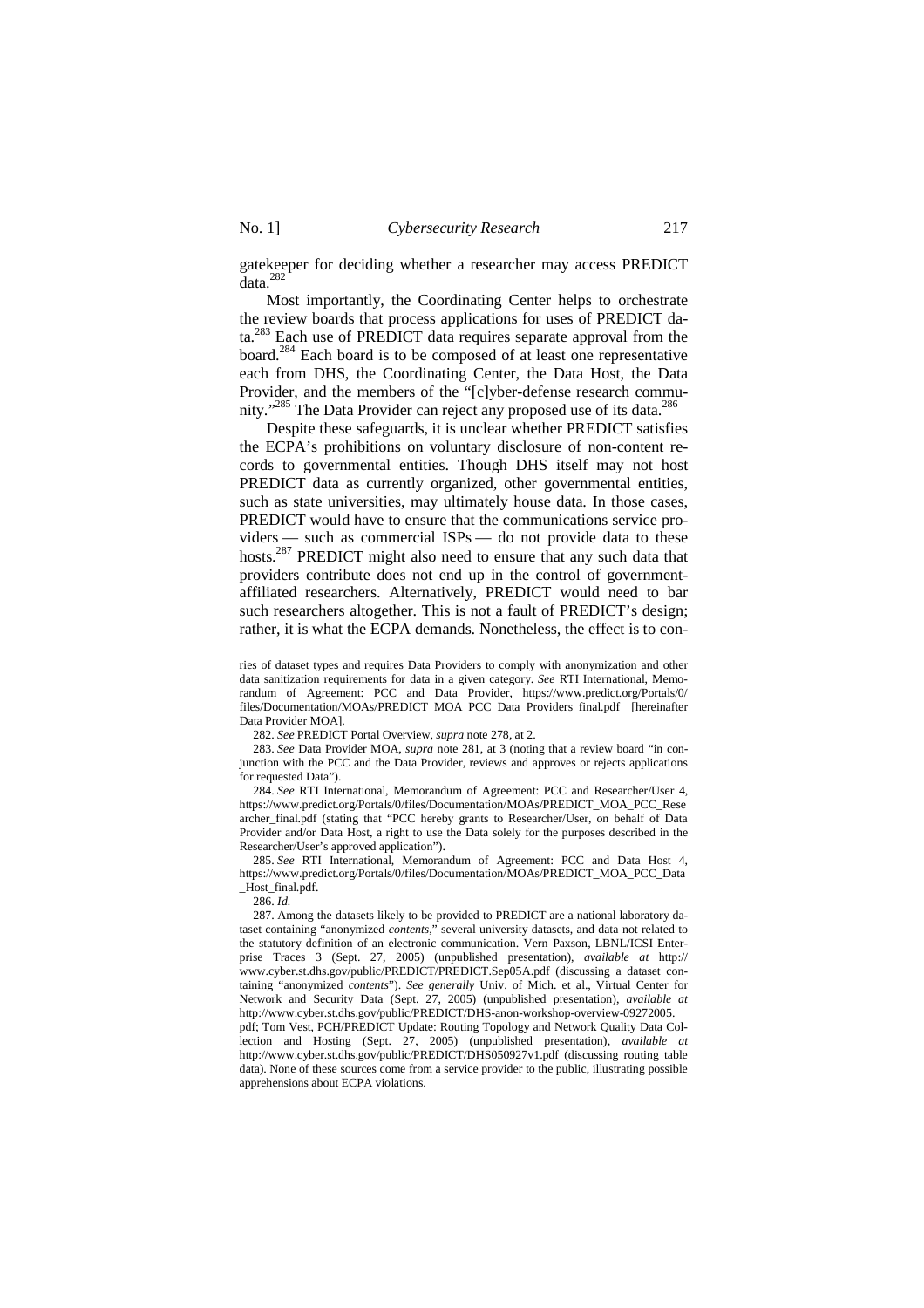tinue to divide the cybersecurity research community into governmental and non-governmental entities. Instead, the more relevant issue is whether a given researcher is employed by a law enforcement agency.

Whether institutions similar to PREDICT would arise under the ECPA exception proposed herein is a matter of conjecture, but the exception would eliminate three of the major limitations that PRE-DICT faces. First, the exception would make it clear that governmentaffiliated researchers would be allowed access to communications data acquired or disclosed after proper IRB review. This review process would not only simplify administration of the law but would also expand the set of researchers that could examine a particular dataset to include those at state universities, national laboratories, or core government agencies, provided that a given researcher is not a law enforcement or intelligence officer.<sup>288</sup> Second, a cybersecurity research exception to the ECPA would make it clear that any data source, including a commercial ISP, could share data with eligible researchers. This condition would create the potential for cybersecurity data sharing to provide a wide view of the Internet, which researchers have previously considered unattainable because of the legal risks.<sup>289</sup> Third, the ECPA research exception would allow new types of data sharing institutions to evolve, with particular privileges for those that entirely avoid the involvement of law enforcement agents. One could imagine, for example, consortia of universities and corporate network operators arising to combine the operators' wealth of data with the universities' depth of research talent. A combination of grant money and institutional funding could sustain these efforts, allowing data to remain available over time.

Still, the question remains: Would a cybersecurity research exception to the ECPA actually alleviate the dearth of data? The answer depends on how the exception would alter the elements of the current security culture that both derive from and add to the ECPA's current security model.<sup>290</sup> A definitive answer is impossible to provide, but a research exception to the ECPA shows promise along several fronts for changing this culture. First, a legislatively enacted research exception would require public debate. This process would attach a measure of legitimacy to research and therefore help to change the cultural reluctance of cybersecurity data providers to share data sources.<sup>291</sup>

<sup>288.</sup> See the definition of "law enforcement officer," *supra* note 133.

<sup>289.</sup> *See* CLAFFY, *supra* note 184, at 21–22 (noting that the ECPA, among other laws, has crippled researchers' access to network data).

<sup>290.</sup> As discussed in Part III.B, under current communications privacy law and norms, firms are not forthcoming about their uses of communications data in research.

<sup>291.</sup> The rational for the DMCA's encryption research exception is instructive. In this case, Congress created an exception to the DMCA's anti-circumvention rules in order to preserve the legality of encryption research undertaken for socially beneficial purposes. *See* H.R. REP. NO. 105-551, pt. 2, at 27 (1998) ("The goals of this legislation would be poorly served if these provisions had the undesirable and unintended consequence of chilling le-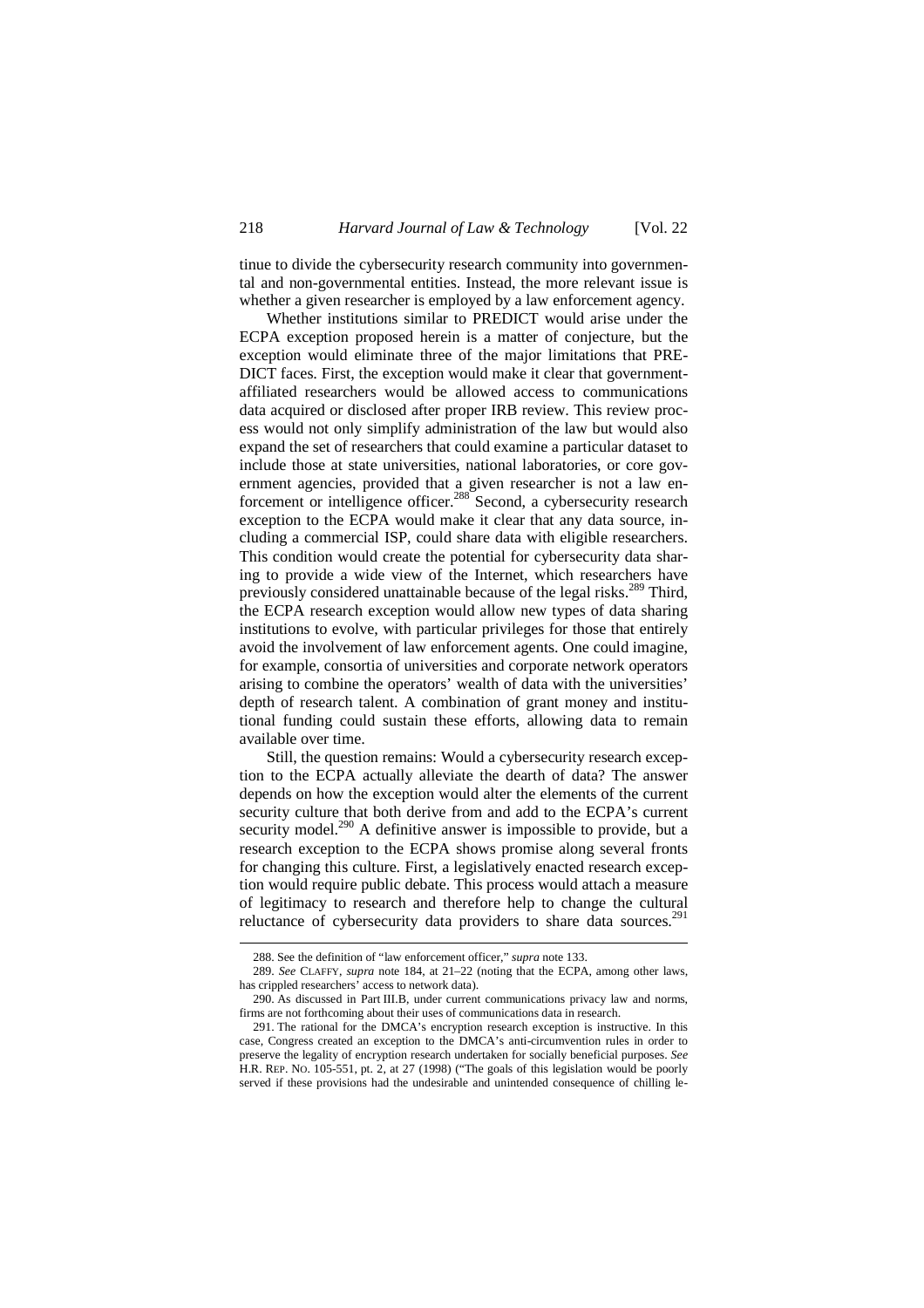Congressional approval of a research exception would help companies reconsider their acclimation to the current environment, which discourages organizations from sharing how much communications data they store, what the data shows, and how they use it.

Second, the protections inherent in the exception might help to address organizations' concerns. Commercial firms in particular do not want their competitors to have access to data that might reveal competitively sensitive details of their networks. Such details include everything from the activities of network users to information about a network's operational structure, which could embarrass the organization or threaten its security. The legal and institutional structures proposed herein contain two safeguards against such uses of data. First, the institution providing data could refuse to allow a competitor's employees to access the data. Second, companies, as a condition of releasing data, could demand that recipients convince an IRB that their actions are exclusively related to cybersecurity. Extensions of the IRB structure to address misuse of data might be possible.

Third, the combination of legal clarity and institutional support that the proposal in this Article carries might encourage the autonomous, yet interconnected, entities that operate the Internet to reevaluate their own interests in cybersecurity. Specifically, the fundamental economic difficulties of cybersecurity might begin to shift if organizations with a common interest in cybersecurity — and with legal protection for providing data to researchers — develop institutional controls that manage the risk of disclosure to truly adversarial recipients. Whether these changes in conditions will be sufficient to reverse a culture that disfavors cybersecurity research remains to be seen.

### *C. Creating New Threats?*

A further question about the cybersecurity research exception is whether it would create new risks to individual privacy or the security of data providers. One threat might arise from law enforcement officials or others who seek the data from cybersecurity researchers rather than the original source. The exception is equipped to meet these threats. Researchers who receive data under the exception would be barred from voluntarily disclosing it, and others would be unable to use subpoenas or other methods to compel disclosure of the data. Par-

gitimate research activities in the area of encryption."); *see also* Liu, *supra* note 18, at 506– 09 (discussing the legislative history of and rationale for the exception). In addition, the DMCA not only sets forth an acceptable purpose for circumventing technical protection measures but also provides courts with guidance to determine whether the exception applies in individual cases. Thus, legislation was helpful in delineating legitimate research from illegitimate circumvention as well as providing institutional structure to help make application of the exception consistent with the intended, legitimate purpose.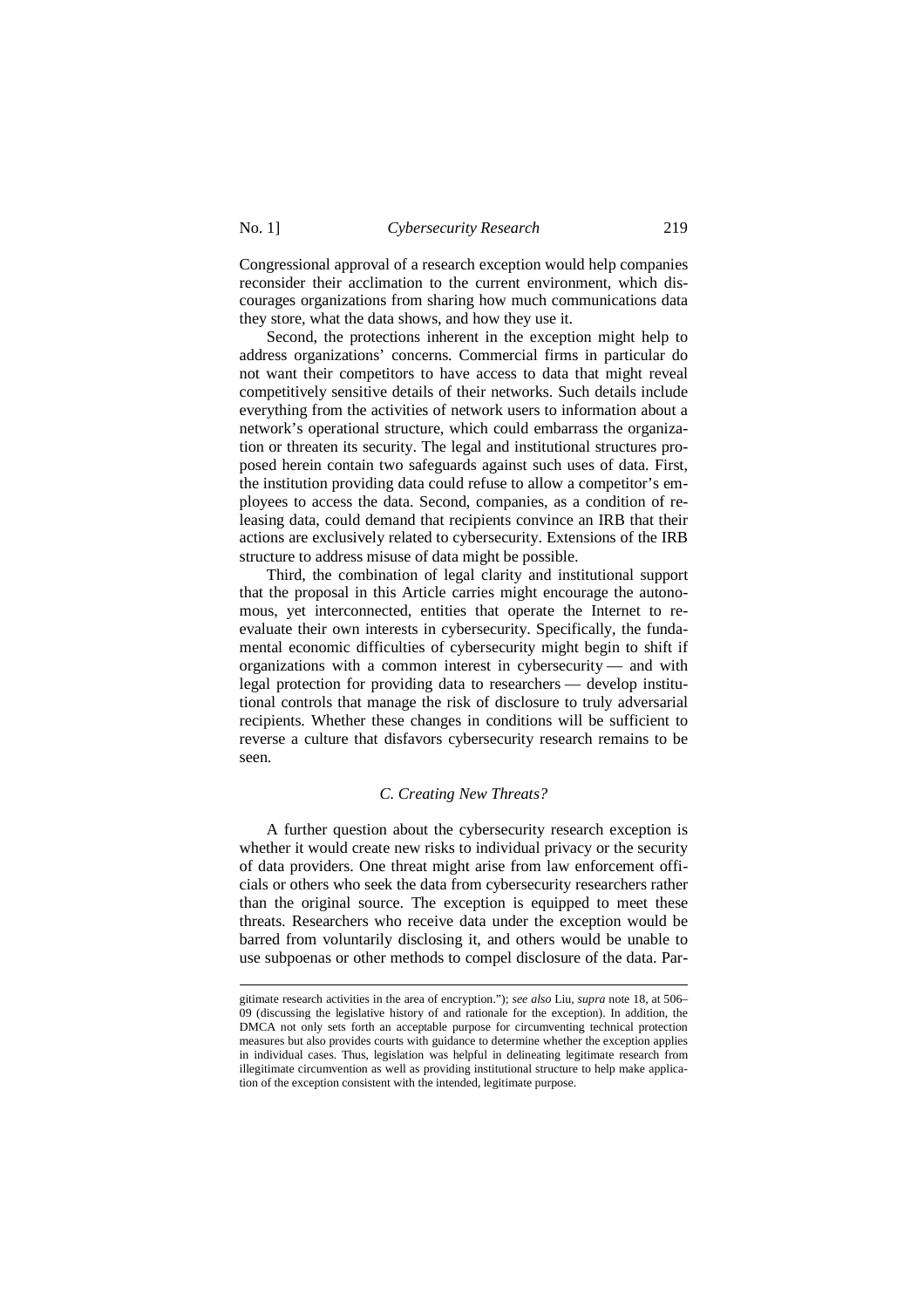ties seeking communications data would have to obtain it from the source, using the legally required procedures.

A new risk, however, would arise from the researchers who obtain data. For example, a researcher who receives Internet usage logs from a commercial ISP might post them on the Web, notwithstanding his duty under the exception to use the data only on an isolated network. Whether the researcher does so intentionally or by mistake is largely irrelevant; the loss of privacy is the same. Or a researcher, having used a dataset to learn what kinds of botnet traffic an ISP has learned to detect, might create malicious software that evades this detection.

These "insider threats" would, admittedly, be significant risks under the ECPA cybersecurity research exception. A central tenet of computer security is that it is perilous to ignore the skill and motivation of an adversary.<sup>292</sup> This outlook applies both to insiders, who hold some authorization to have access to data or other system resources, and to outsiders.<sup>293</sup> Though insider threats pose particularly daunting challenges, computer scientists are learning to manage such risks through combinations of technology and organizational policy.<sup>294</sup> The cybersecurity research exception would use both of these approaches to manage insider risks.

First, IRBs would review research protocols to ensure that they contain adequate technical measures to maintain the confidentiality of datasets.<sup>295</sup> Researchers and IRBs would have flexibility in determining which measures are appropriate given the specific data and proposed use at issue. They could, for example, mandate that the data be delivered on a separate disk, that the researchers use the data only on an isolated network, and that all communications relating to the data be encrypted.<sup>296</sup>

A second way that the proposed cybersecurity research exception could manage risk is through a suspension of an errant researcher's ability to use or obtain data that was disclosed under the exception. The duration of this suspension might depend upon whether his ac-

<sup>292.</sup> COMPUTER SCI. AND TELECOMMS. BD., NAT'L ACAD. OF SCIS., SUMMARY OF DIS-CUSSIONS AT A PLANNING MEETING ON CYBER-SECURITY AND THE INSIDER THREAT TO CLASSIFIED INFORMATION 10 (2001), *available at* http://books.nap.edu/openbook.php? record\_id=10197&page=10.

<sup>293.</sup> *See, e.g.*, CSTB, MORE SECURE CYBERSPACE, *supra* note 3, at 215–19 (discussing insider threats).

<sup>294.</sup> *See id.* at 188–91 (discussing how authentication and access control technologies, forensic measures, and personnel management practices such as job rotation and distributing sensitive information on a need-to-know basis can help manage the insider threat).

<sup>295.</sup> *See supra* Part V (discussing how the HIPAA Privacy Rule provides a model for including technical safeguards in research protocols that involve personal information).

<sup>296.</sup> For an example of a security plan that contains these elements and others, see David Wagner, Security Plan for Source Code Review Teams, http://www.sos.ca.gov/ elections/voting\_systems/ttbr/source\_code\_security\_plan.pdf.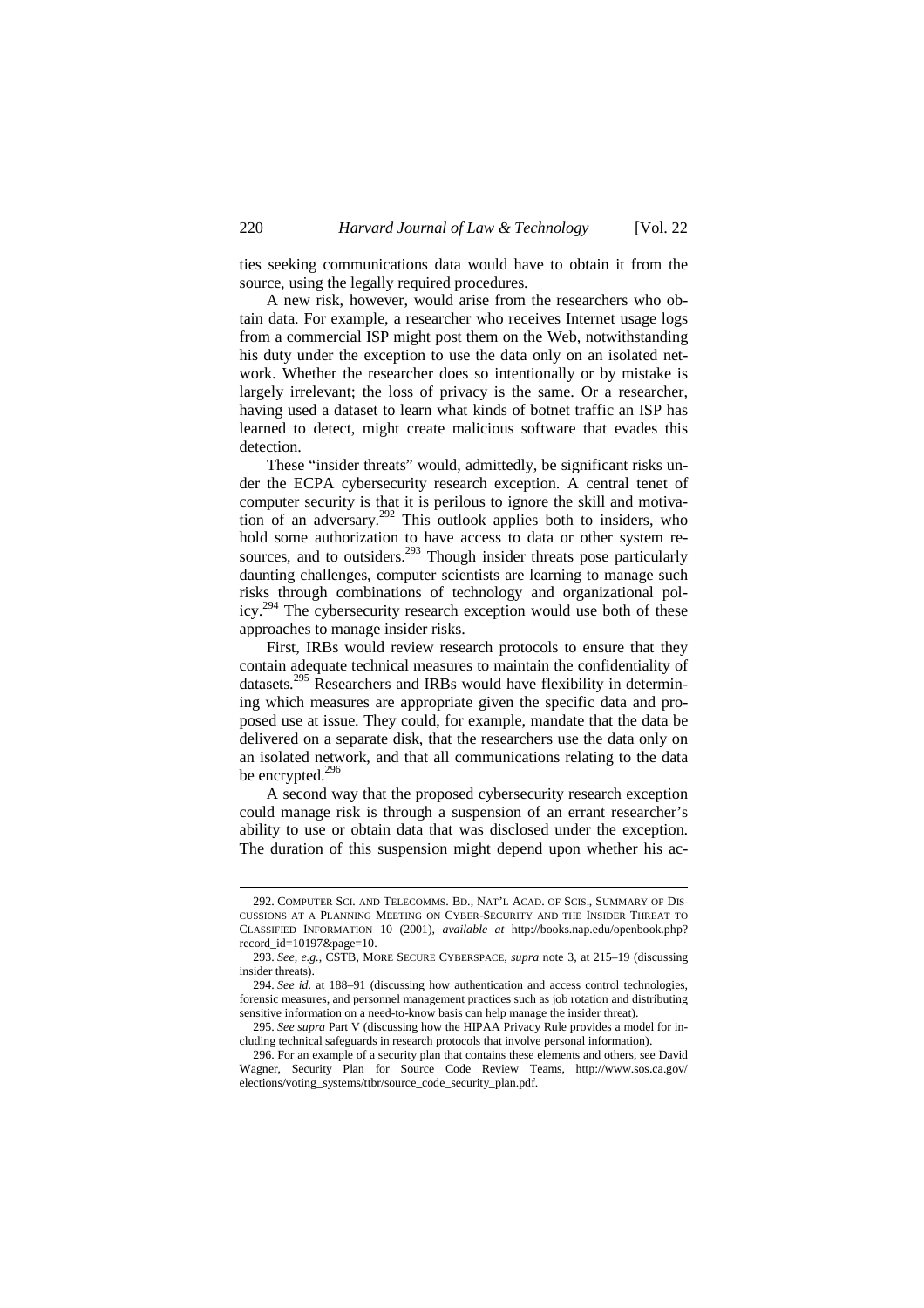-

tions were intentional or accidental, as well as upon the quantity and sensitivity of data that the researcher leaked or misused.

Third, IRBs would impose stringent controls over which researchers would be able to obtain data in the first place under the cybersecurity research exception. Furthermore, the IRB would review each proposed use of data. These controls would increase the chances of barring researchers who cannot establish that they are trustworthy or who do not have a legitimate need to use sensitive cybersecurity related data.

A special case of insider data disclosure occurs when research results are published. One of the reasons that cybersecurity researchers seek increased and more formalized access to data is so that they can identify what data they used during an experiment, and discuss whether particular features of the data brought especially noteworthy results. The IRBs associated with the ECPA exception could allow data sources to decide whether researchers could reveal the source of data in publications.<sup>297</sup> The question of how to decide which details of a dataset should be published is difficult to answer. The approach that PREDICT takes is reasonable: require proposed publications to be reviewed to determine whether they comply with the conditions for access to the data and whether they would put the confidentiality of the data at risk.<sup>298</sup> The data source should be represented during this review but should not be allowed to veto publication.<sup>299</sup>

Ultimately, no combination of technological, legal, and institutional controls could eliminate these insider risks. But this is no different from other cybersecurity risks.<sup>300</sup> The proper comparison for privacy and security risks under the cybersecurity research exception is not to a world without any research-related disclosures of communications data, but rather to a world in which we continue down the current, non-cooperative path of cybersecurity research.

## VI. CONCLUSION

Privacy regulations have limited the potential of cybersecurity research. This Article shows that considering communications privacy objectives sooner rather than later could substantially advance the national interest in improving cybersecurity.

With the exception of PREDICT, the federal government has taken little action to reconcile cybersecurity with privacy. Federal cybersecurity policy has failed to distinguish between the separate interests

<sup>297.</sup> PREDICT takes this approach. *See* Data Provider MOA, *supra* note 281, at 3.

<sup>298.</sup> *See id.* at 3 (describing the Publication Review Board).

<sup>299.</sup> *See id.* (giving the Publication Review Board the power to veto publication).

<sup>300.</sup> CSTB, CYBERSECURITY TODAY AND TOMORROW, *supra* note 5, at 7 ("The best is the enemy of the good. Risk management is an essential element of any realistic strategy for dealing with security issues." (internal citation omitted)).